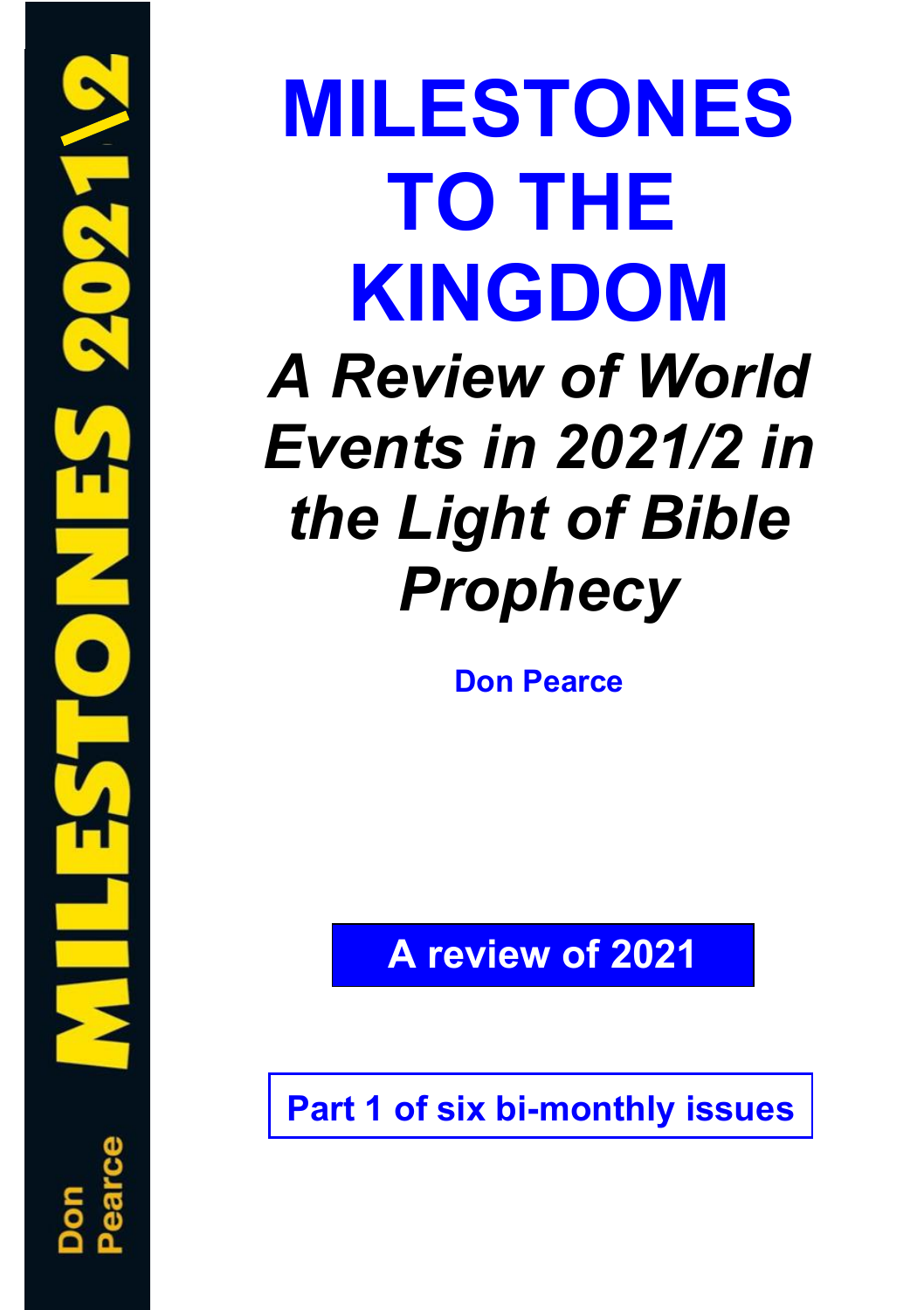## **PART 1 of six bimonthly parts. Issue date: Feb. 2022**

**To subscribe to "Milestones mailing list" please use this link** <http://eepurl.com/b6i8sj>

# In Surprise Move US, UK Agree To Share Nuclear<br>Submarine Tech With Australia

A US official called the move the "biggest strategic step Australia has taken in generations."

By AARON MEHTA and COLIN CLARK on September 15, 2021 at 5:00 PM

 $f$  in  $\approx$ 

## **Brilliant Truss has skillset to** forge strong ties with Israel



The new foreign secretary has a fierce intellect and the will to get things done



## British-Israeli relations have entered a golden era

Despite the joint challenges, there's a lot to be optimistic about

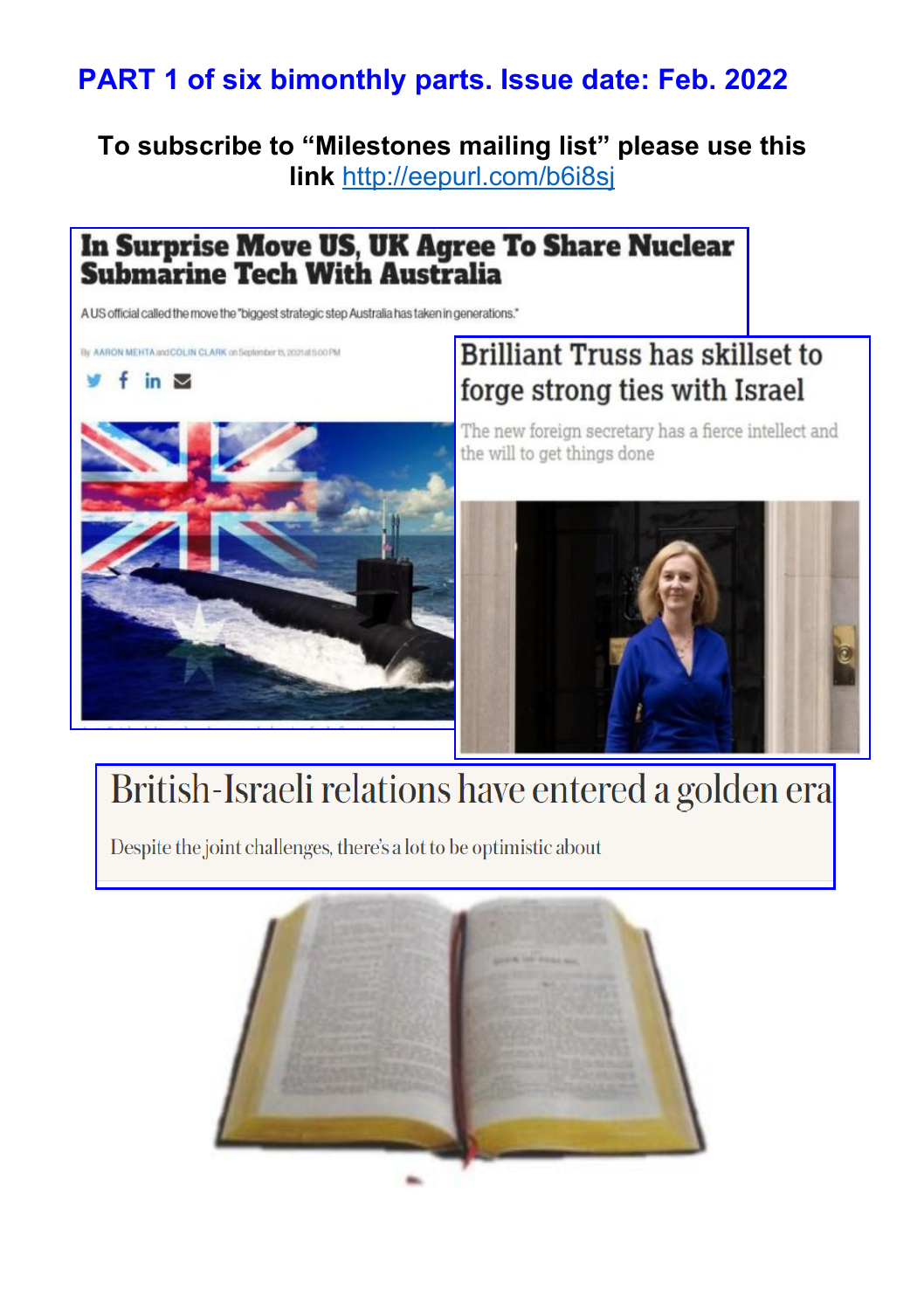## <span id="page-2-0"></span>**Author's Notes**

#### **Background**

*Milestones* has been in print since 1977. As an annual review of the previous year, it enabled an in-depth look at Bible Prophecies, together with a look at the events of the previous 12 months. The booklet consisted of 100 pages, A5 size.

#### **The Problems**

With events moving ever faster, as we draw closer to the Master's Return, the booklet was rapidly out-of-date.

Escalating printing and postage costs, have encouraged a fresh look at how to make *Milestones* a more accessible publication, especially to our younger members and overseas readers.

#### **Going Forward**

Age and health are key factors in ensuring that the work can continue, if the Lord Will. Supplying *Milestones* free as an electronic version in Word and PDF reduces my workload, and makes it accessible to a much wider audience!

God Willing, it is proposed to produce six issues of Milestones 2022 at bi-monthly spacings. In this first issue we will concentrate on a review of 2021. As such it is twice as long as anticipated for subsequent issues. In the following issues, we will have an in-depth look at a particular Prophecy, or Prophetic theme, plus current events over the previous few months. As well as keeping things up to date, this neatly provides *Milestones* in much smaller bites, spread over a whole year!

Our aim is to make this publication freely available. There are basic costs involved, with Mailchimp distribution and subscription costs to on-line news channels, which help supply my basic research items. Donations can be made towards this valuable work.

To be added to the mailing list use this link to subscribe <http://eepurl.com/b6i8sj> to the Mailchimp mailing list. You can also sign up at this link to Snippets, and the Christadelphian Video Newsletter. [See further details at bottom of page 5.]

Don Pearce.

Feb 2022

[don@milestonesuk.org](mailto:don@milestonesuk.org)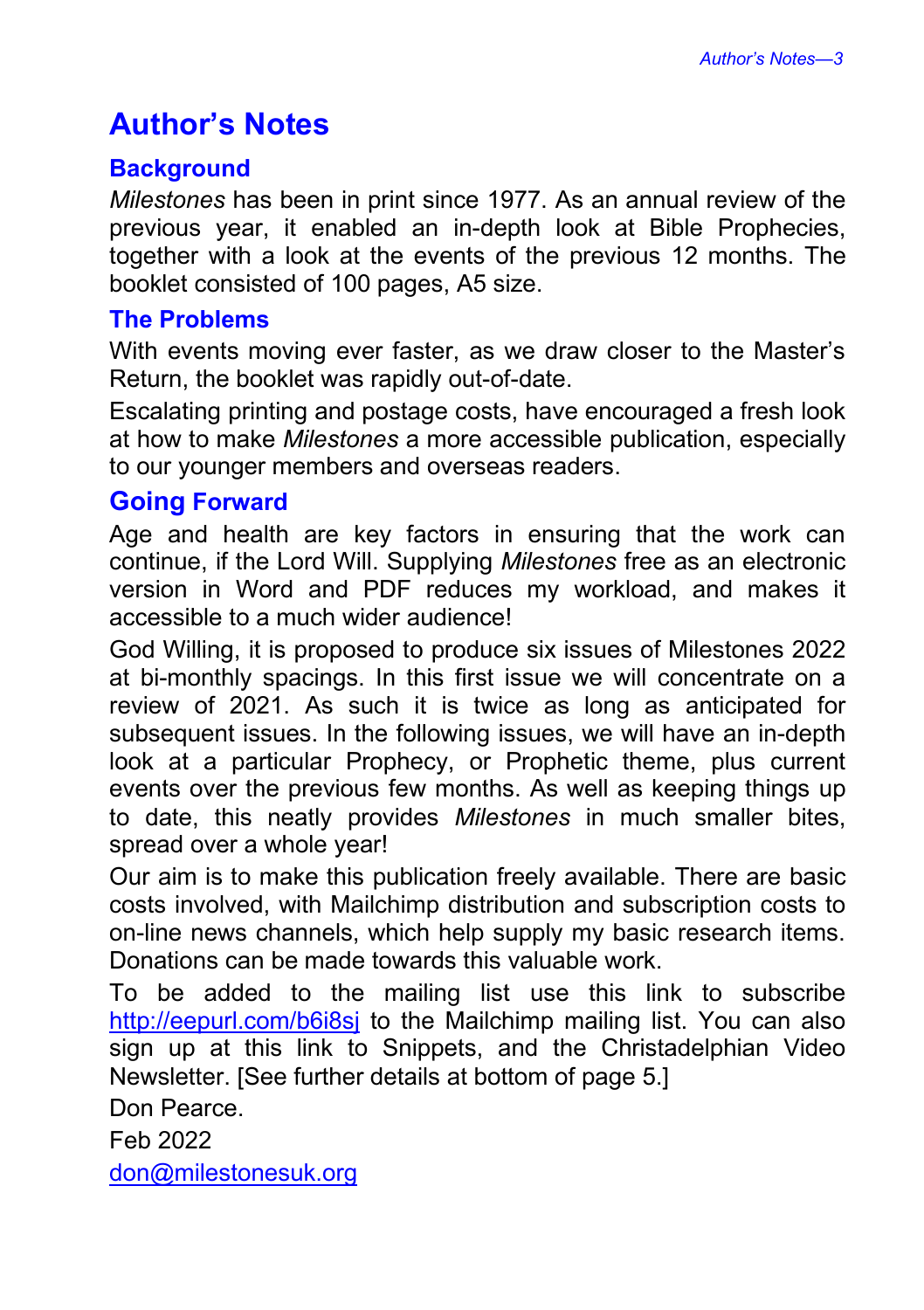### <span id="page-3-0"></span>**Contents**

Left clicking on Chapters or headings will take you to the page. **[Author's Notes](#page-2-0) 3**

| <b>AULINI S NULLES</b>                                                                                            | ◡              |
|-------------------------------------------------------------------------------------------------------------------|----------------|
| <b>Contents.</b>                                                                                                  | 4              |
| <b>Milestones Snippets:</b>                                                                                       | 5              |
| Christadelphian video                                                                                             | 5              |
| Chapter 1: A review of 2021-Britain, a merchant power and her                                                     |                |
| "young lions"                                                                                                     | 6              |
| Relations with the EU desperately need improving                                                                  | $\overline{7}$ |
| The Battle over Northern Ireland                                                                                  | $\overline{7}$ |
| Brexit drives slump in Irish imports from Britain while cross-border trade                                        |                |
| flourishes                                                                                                        | 9              |
| Lord Frost resigns as Brexit Minister                                                                             | 9              |
| <b>Britain Regains her Maritime Power</b>                                                                         | 10             |
| UK Army to abandon Canada base for Oman                                                                           | 11             |
| Britain's Remarkable Friendship with Israel                                                                       | 12             |
| Israel a Key Market                                                                                               | 13<br>13       |
| Brilliant Truss has skillset to forge strong ties with Israel<br>President Herzog pays state visit to UK          | 13             |
| "British-Israeli relations have entered a golden era"                                                             | 14             |
| "The tectonic plates of geopolitics shifting in front of your eyes"                                               | 15             |
| 'Like a scene from le Carré': how the nuclear submarine pact was No                                               |                |
| 10's biggest secret                                                                                               | 16             |
| Biden's troubled first year                                                                                       | 18             |
| Chapter 2: A review of 2021-Israel and the Middle East                                                            | 19             |
| Hamas strikes again!                                                                                              | 19             |
| Israel's new government                                                                                           | 21             |
| BICOM's Report on the first 100 days of the new government                                                        | 23             |
| Coalition passes 2021 budget, first in 3.5 years, averting early election                                         |                |
| threat                                                                                                            | 24             |
| Israel prepares to strike Iran                                                                                    | 24             |
| Israel opens Chinese-operated port in Haifa to boost regional trade links                                         |                |
|                                                                                                                   | 25             |
| Israel's relations with her neighbours<br>Expanded Israel-India ties start taking shape, after the Netanyahu-Modi | 25             |
| bromance                                                                                                          | 27             |
| India and Israel Strengthen Their Alliance in the Face of Biden's Pro Iran-                                       |                |
| Pakistan Policies                                                                                                 | 30             |
| Indian firm invests \$2bn in a chemical plant in UAE                                                              | 30             |
| Saudi, Indian Navies Hold Exercise in Arabian Gulf                                                                | 31             |
| Chapter 3: A review of 2021-Russia, Turkey and Iran                                                               | 32             |
| Putin's new Ukraine essay reveals imperial ambitions                                                              | 33             |
| NATO's Big Concern from Russia's Zapad Exercise: Putin's Forces                                                   |                |
| Lingering in Belarus                                                                                              | 33             |
| Russia war fears explode—Putin readies 100,000 troops at border for                                               |                |
| ten-pronged attack                                                                                                | 34             |
| Brutal new Iranian President raises major policy questions                                                        | 35             |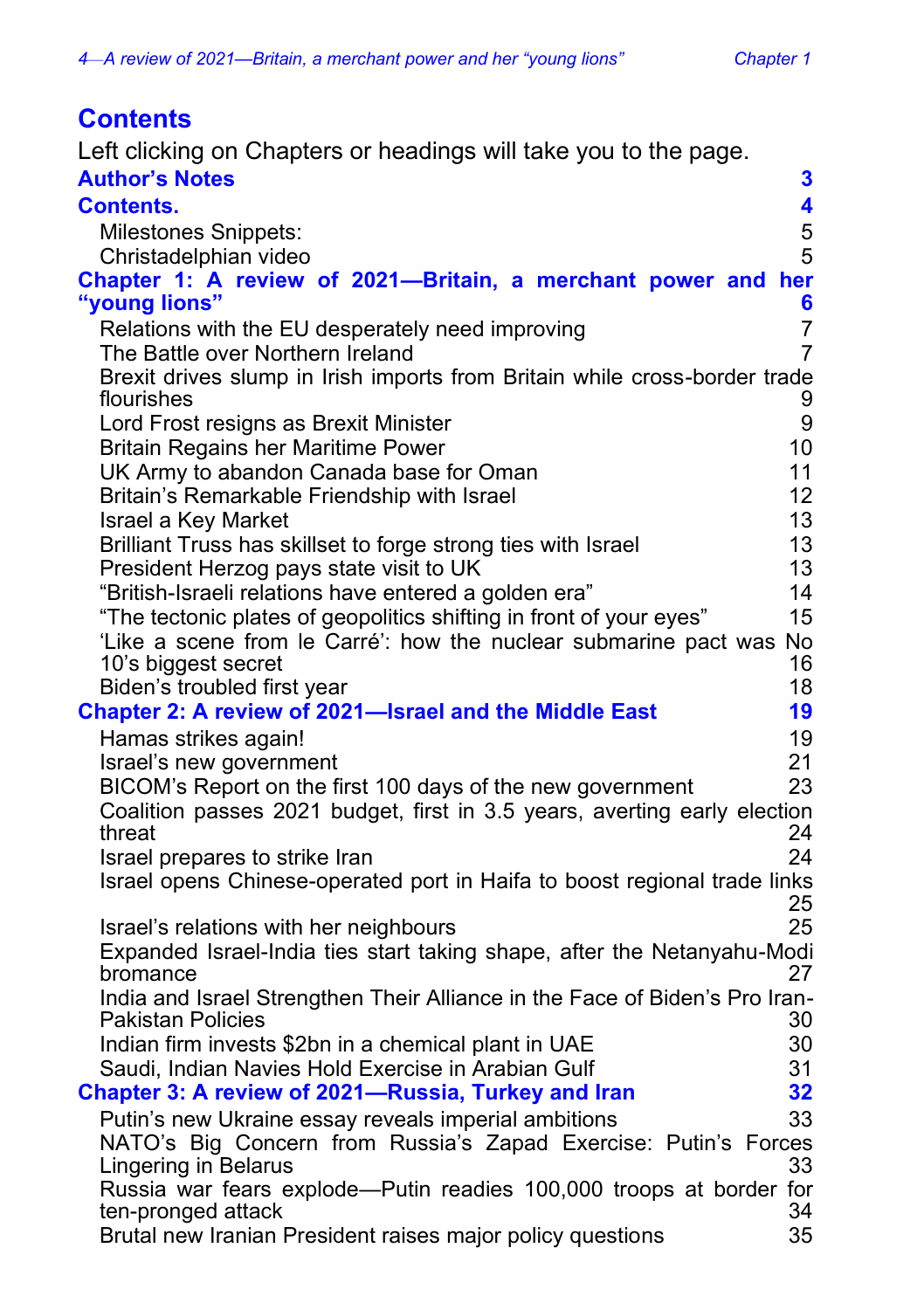| Turkey: Drifting Further into Russian Orbit                               | 36 |  |
|---------------------------------------------------------------------------|----|--|
| Chapter 4: A review of 2021-Europe and the Vatican                        | 37 |  |
| Why Europe "Will Remain Hostile to Israel"                                | 37 |  |
| Europe's deadly hypocrisy                                                 | 38 |  |
| Germany's New Coalition Government                                        | 39 |  |
| Putin uses his gas weapon against Europe                                  | 40 |  |
| Europe in disarray facing Russia's threat to invade Ukraine               | 40 |  |
| Von Leyen calls for a European army                                       | 40 |  |
| Pope puts Robert Schuman, a father of Europe, on sainthood path           | 41 |  |
| Influencing international affairs: New book 'God's Diplomats' unveils the |    |  |
| secret history of Vatican diplomacy                                       | 42 |  |
| Plans move forward for 2022 Pope-Russian patriarch meeting                | 43 |  |
| Putin Tells Pope They Can Jointly 'Protect Christians'                    | 43 |  |
| <b>Ch. 5: Exhortation: Freedom to Worship!</b>                            | 44 |  |
| <b>Bible Magazine and helpful sites</b>                                   | 45 |  |
| Note: \$ always US\$. 1US\$=AU\$1.43; CA\$1.28; €0.90; £0.75 @ 29-01-22   |    |  |

**Checkers:** My grateful thanks to my team of checkers, much appreciated. **NB.** Original article spellings and punctuation are retained.

#### **Acknowledgements and copyrights**

**=Creative Commons. © = Copyright.** Book, magazine, newspaper covers and contents in low resolution constitutes Fair Usage.

*Pictures page 2:* Top: Breaking Defense 15-09-21; Middle: Jewish Chronicle 24-09-21 Bottom: Daily Telegraph 18-12-21*. Ch. 1:* Map *Wikipedia*; chart *Royal Navy;* map *Royal Navy;* Indo-Pacicic map *EUBulletin.com;* AUKUS logo *Reddit.com. Ch. 2:* Chart *Wikipedia modified;* Haifa *Haaretz;* Indian-Greece map *Michael Tanchum. Ch 3:*  Ukraine-Russia map *Daily Telegraph.;* Turkey map *Pintrest. Ch.4:* Schuman *Twitter;*  God's Diplomats *Rowman & Littlefield.*

We use open domain material where possible. As *Milestones* is non-commercial and educational, permission to reproduce is generally freely granted. **Milestones Snippets: invaluable free source of world news**

<span id="page-4-0"></span>This is a 12–16-page A4 newsletter of interesting articles that I glean off the web and email 3 times a week. Sent in both Word and PDF versions. Articles are indexed. Use signup link at bottom of page 2.

<span id="page-4-1"></span>**Christadelphian video** The [www.christadelphianvideo.org](http://www.christadelphianvideo.org/) site, has many exhortations, Daily Bible Readings videos, Prophecy Days and Bible School videos of really stimulating material, especially in this difficult lock-down situation. Use signup link at bottom of page 2.

**Author's review of 2021** given on 30-Oct 21. Looks at God's basis of Judgment and how events in the Middle East are preparing nations for Kingdom life! Link: <https://cdvideo.org/3GDpe0u>

**Rugby Prophecy Day** 26 Feb 2022.

Link to this day: <https://cdvideo.org/rpd2022>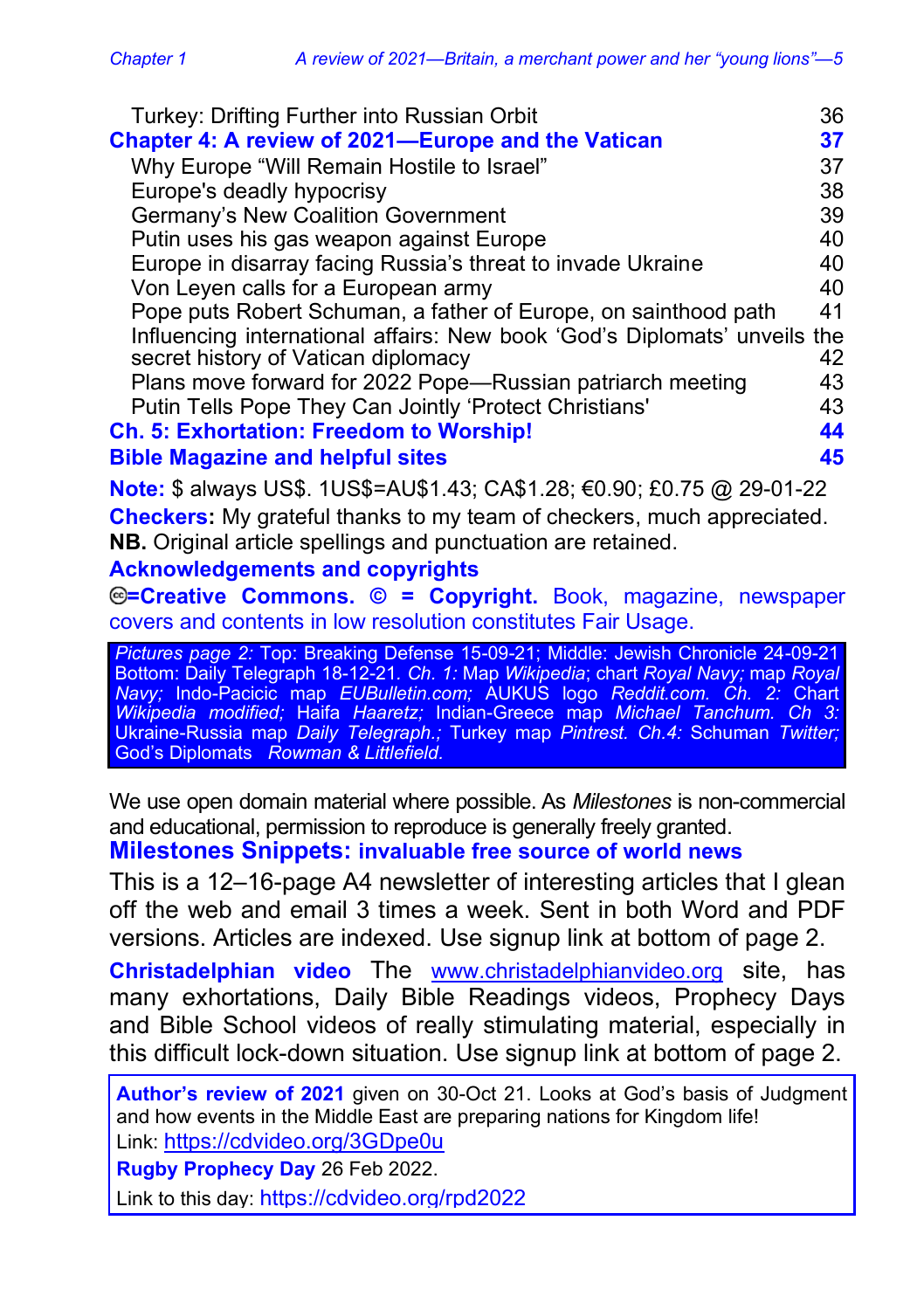## <span id="page-5-0"></span>**Chapter 1: A review of 2021—Britain, a merchant power and her "young lions"**

*The year 2020 ended with a last-minute Trade and Cooperation Agreement signed with the EU, after many months of wrangling. Britain thought that she had finally thrown off the EU yoke and was now free to trade as she wanted, where-ever she wanted. This greatly under-estimated the zeal of the EU to keep the United Kingdom within her grasp. The last thing that Europe needed was an independent Britain prospering in the world markets, in competition with her own markets! The Agreement signed on Christmas Eve 2020 covered trade and cooperation—there proved to be little of the latter as we progressed through 2021. The UK is now considered but a 3rd party country. The fact that Britain had been a major contributor for years counted for nothing. Every obstacle was put in her path.*

*For Europe, Britain's departure was a blow to their desire for "ever closer union". Anxious to make Britain an example to other "wayward" members, it was important to show that leaving the safety of the EU ship was a dangerous and costly step.*

*We know from Scripture that God has a very different pathway for Britain. Although reduced now to only being a nominal Protestant country, Europe is very much under Roman Catholic influence. The purpose of the founding fathers of the EU was to recreate the Holy Roman Empire. This was Hitler's goal, but the time was not yet right. Europe will be part of the Northern Confederacy of nations who plunder and spoil Israel. Its military might will be led by Russia, but under the direction and support of the Roman Catholic church.*

*Britain's latter-day role is as a friend of Israel, who with her* young lion *(Eze. 38:13) Commonwealth allies, will be strongly opposed to the Northern Confederacy. This being so, it is clear that Britain's attempts to remain friends with Europe are doomed to failure. What is so thrilling is that the timing appears to be just right! In later issues we will revisit Isaiah ch 23 which indicates the latter-day revival of the Tarshish/Tyrian trading power at the end of 70 years, with the seeming throw-away line* according to the days of one king *v15.*

*70 years for a ruler to be on the throne is a remarkable thing—there have been few who have attained this length of rulership. Yet, in the latter-day Tyre, we have the world's longest reigning living monarch, in Queen Elisabeth! 2022 is her Platinum Jubilee. Sadly, Prince*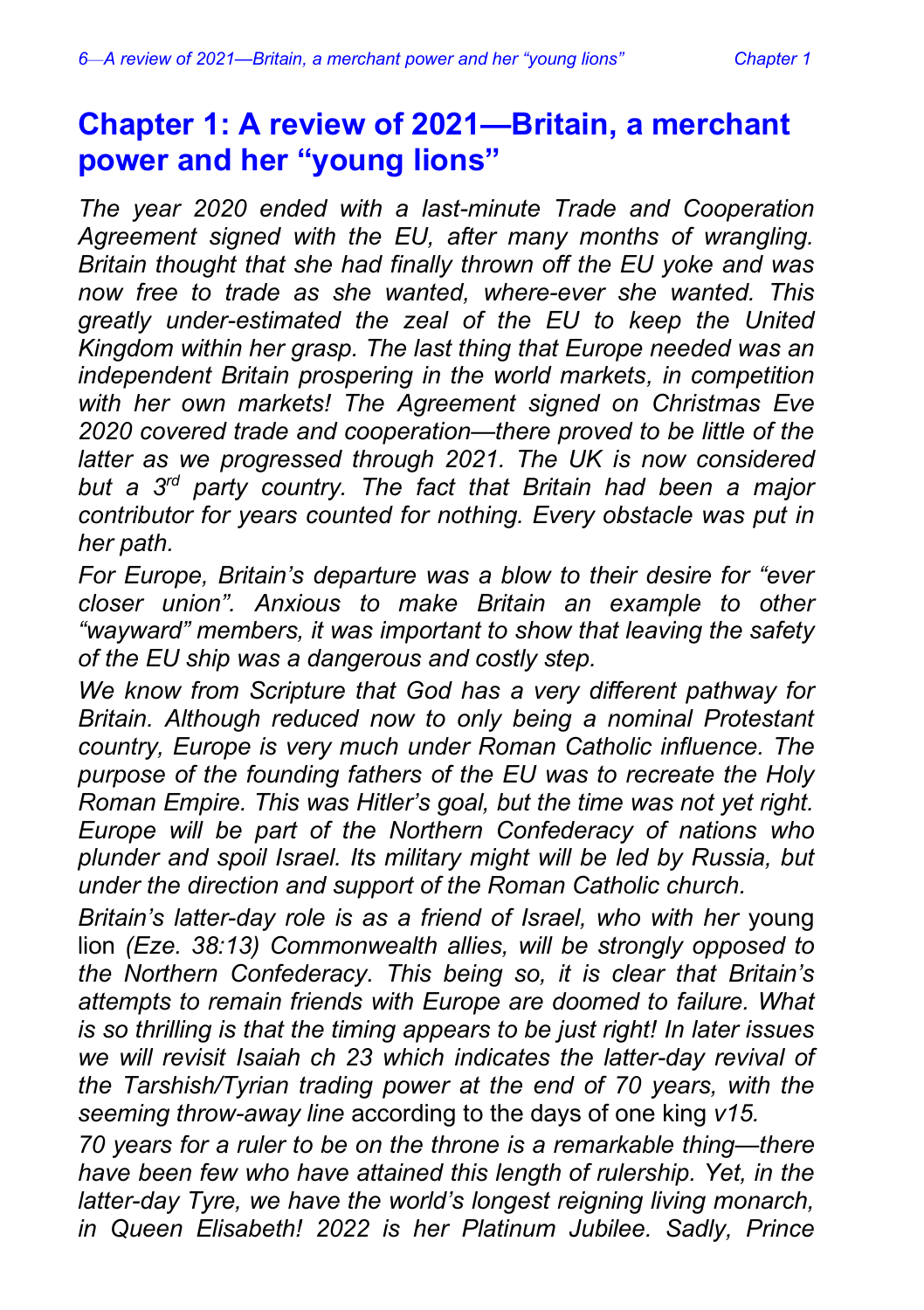*Philip is no longer at her side, but in spite of all her family troubles she is determined to serve "her King" (the Lord Jesus), as long as she can. We await the outcome of the discussions at the present time which point to a parting of the ways between the UK and the EU, as we reach this 70-year milestone in the Queen's reign.*

#### <span id="page-6-0"></span>**Relations with the EU desperately need improving**

It is now clear that the Trade deal that was agreed last December, has turned out to be a disaster. It would have been better to have left without a Deal and traded under World Trade Organisation rules—a situation we may well see unfolding in the coming months.

As the dust settles on Britain's departure nearly three months ago from Europe's internal market, two things have become abundantly clear.

One is that the so-called Trade and Co-operation Agreement to replace previous trading arrangements with the EU is an extremely poor deal for the UK. The second is that relations with the EU, further soured by quarrels over vaccine supply and safety, need urgently to be repaired, both to reduce already intolerable frictions in trade and to give the City a fighting chance of regaining access to European markets.

Better solutions to the Irish border issue also need to be found. In its present form, the Northern Ireland Protocol is manifestly unworkable. Rather than guaranteeing the peace in Northern Ireland, as it is supposed to, its implementation threatens only to reignite sectarian divides.

As it is, the TCA is a sell-out for the fishermen, a sell-out for financial services – Britain's most successful export – a sell-out for Northern Ireland and a sell-out for tens of thousands of small and medium-sized enterprises that find it scarcely worth trading with the EU at all any more, such is the multitude of charges, form filling, non-tariff barriers and delays that now confront them. As one small trader put it to me: "It's actually easier these days to sell to the United States, where we have no trade deal" *Sunday Telegraph* 21-Mar-21

#### <span id="page-6-1"></span>**The Battle over Northern Ireland**

The biggest battle that Britain had with the EU in 2021—and indeed is still ongoing—has been over Northern Ireland. When Ireland broke away from the United Kingdom of Great Britain after the end of WWI, 6 counties voted to remain part of the UK, the remaining 26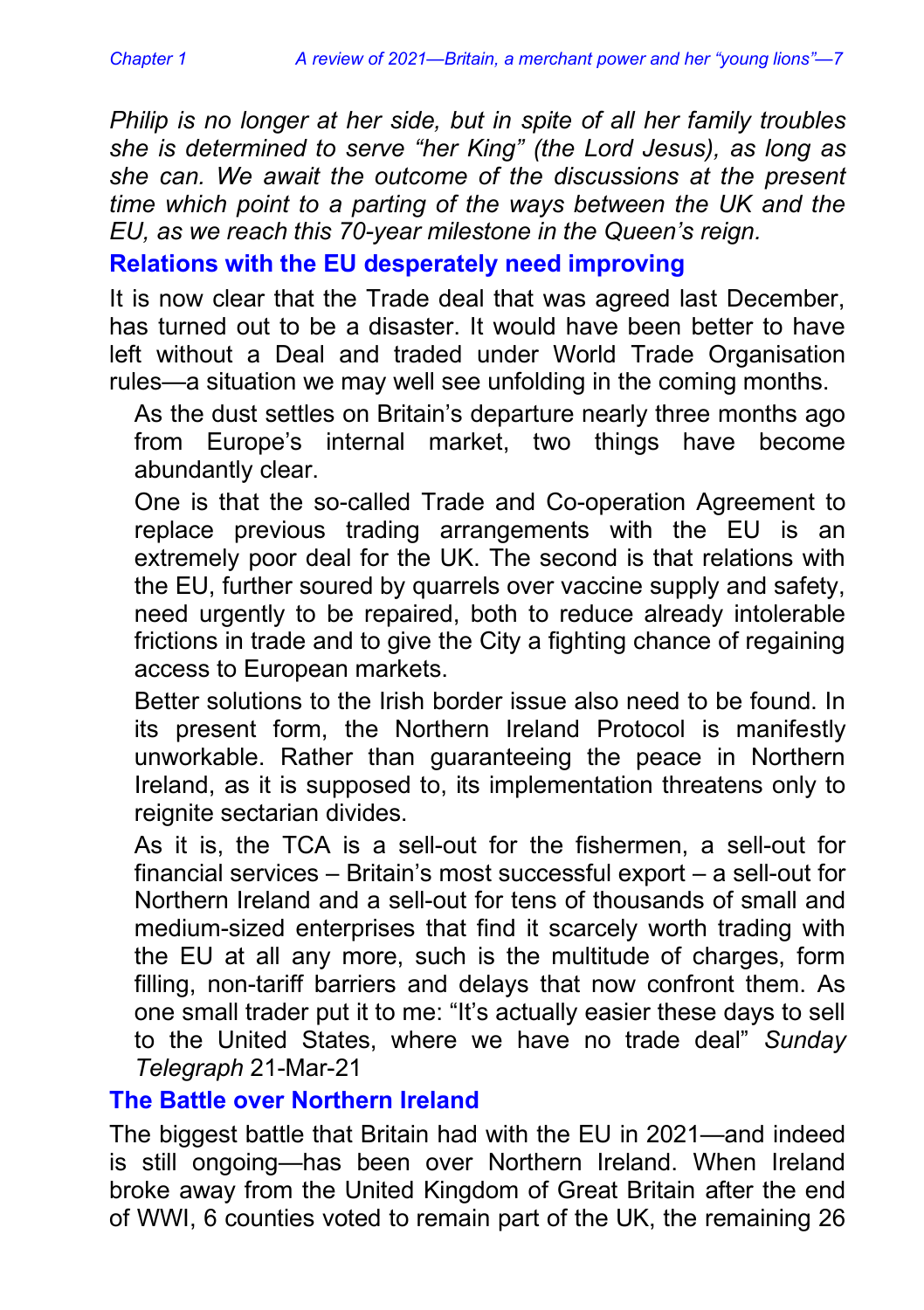counties formed the Irish Republic. The Irish Republic joined the EU at the same time as the UK. With both countries in the "Common Market" as it was then called, there was no need for a customs border between the two countries, a fact greatly appreciated by those living on either side.

With the UK leaving the EU, it was necessary to reinstate a hard border between the two countries. Neither side wanted to go back to the old border. Eventually a compromise was agreed when the UK agreed to putting



a border between the UK mainland and Northern Ireland. What was little appreciated at the time was what a clever move it was on the part of the EU negotiators who were desperate to retain as much control as possible over the departing UK. Although Northern Ireland is part of the UK, the negotiation had put this province under the control of the EU. Uniquely it is under the jurisdiction of the EU without any say in the laws being passed which she is obliged to keep. For the EU this was a coup, remembering that their long-term goal is the reunification of Ireland!

As 2021 unfolded, the problems the Northern Ireland Protocol (NIP) gave rise to, had the effect of bringing the North under the influence of the South. The EU could have applied a light touch with the paperwork required for every consignment from mainland Britain into Northern Ireland. But no, every last item had to have the required paperwork, even if it was destined for a store in Northern Ireland with no prospect of it reaching the South.

The chairman of Marks and Spencer, a well-respected UK food and clothing brand with no stores in the South, only in the North, complained of the volume of paperwork especially where food like sandwiches was involved. Every ingredient had to have supporting paperwork!

"Each wagon typically has about eight documents, 720 pages per truck, that's three large books! It's about 40,000 pages per week!

"To do that we are employing 13 full-time vets, they are not looking after animals or welfare, they are simply ticking boxes and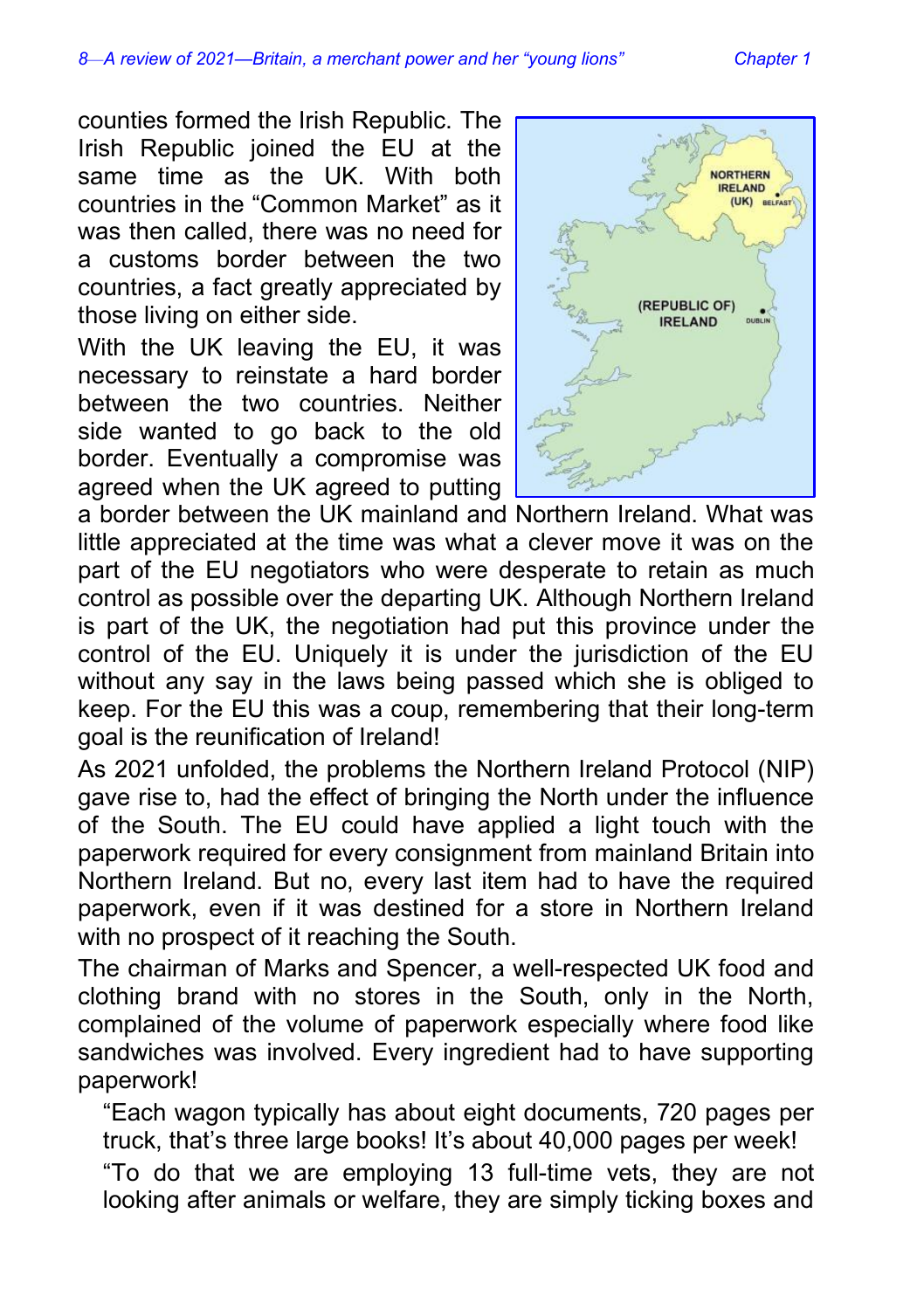filling out forms." A. Norman M&S Chairman. *Daily Express* 22- Jul-21

#### <span id="page-8-0"></span>**Brexit slump in Irish imports from Britain—cross-border trade flourishes**

For many smaller firms this was a burden too far! They simply gave up suppling their goods to NI. This opened the pathway for firms in the Irish Republic to sell goods into NI, and for goods to be imported into the South from NI instead of sourcing them from mainland UK.

Over 40% of the Republic of Ireland's imports from the United Kingdom overall came from Northern Ireland in the first half of 2021 — up from just 6% in 2015.

But imports from Britain represented just 7.2% of total Irish imports in the first half of 2021, down from 23% in 2015. *TheJournal.ie* 21-Dec-21

Mainland Britain has lost out on trade, because of the heavyhandedness of the EU's interpretation of the import rules.

Britain has also lost out in being the bridge for Irish lorries going to the continent. Border checks now meant it was cheaper for lorries to make the longer sea crossing direct to France.

The volume of accompanied freight on the main routes between Dublin and Britain fell by 21% to 703,000 while the 259,000 units on direct routes to continental Europe represented a three-fold increase, figures from Ireland's largest port showed. *Reuters* 21- Jan-22

#### <span id="page-8-1"></span>**Lord Frost resigns as Brexit Minister**

On the 19 Dec 2021, Lord Frost the UK negotiator with the EU resigned from Boris Johnson's cabinet. He was swiftly replaced by Liz Truss, a rising star in politics, who as Secretary of State, was given the poisoned chalice of trying to resolve the still wide gulf between the UK and the EU over the NIP. She has promised to be as hard-line as her predecessor, and has made it clear that, if necessary, she will trigger Article 16. This is the escape clause written into the NIP, for either side to trigger if they felt that matters were not working out. It has been evident that this is the situation. It awaits the courage to take this ultimate step. The EU have said that if this is triggered, they will withdraw from the EU-UK Trade and Cooperation Agreement (TCA)—which was hammered out at the end of 2000. They would impose tariffs rather than trade on World Trade Organisation (WTO) terms which would be the normal default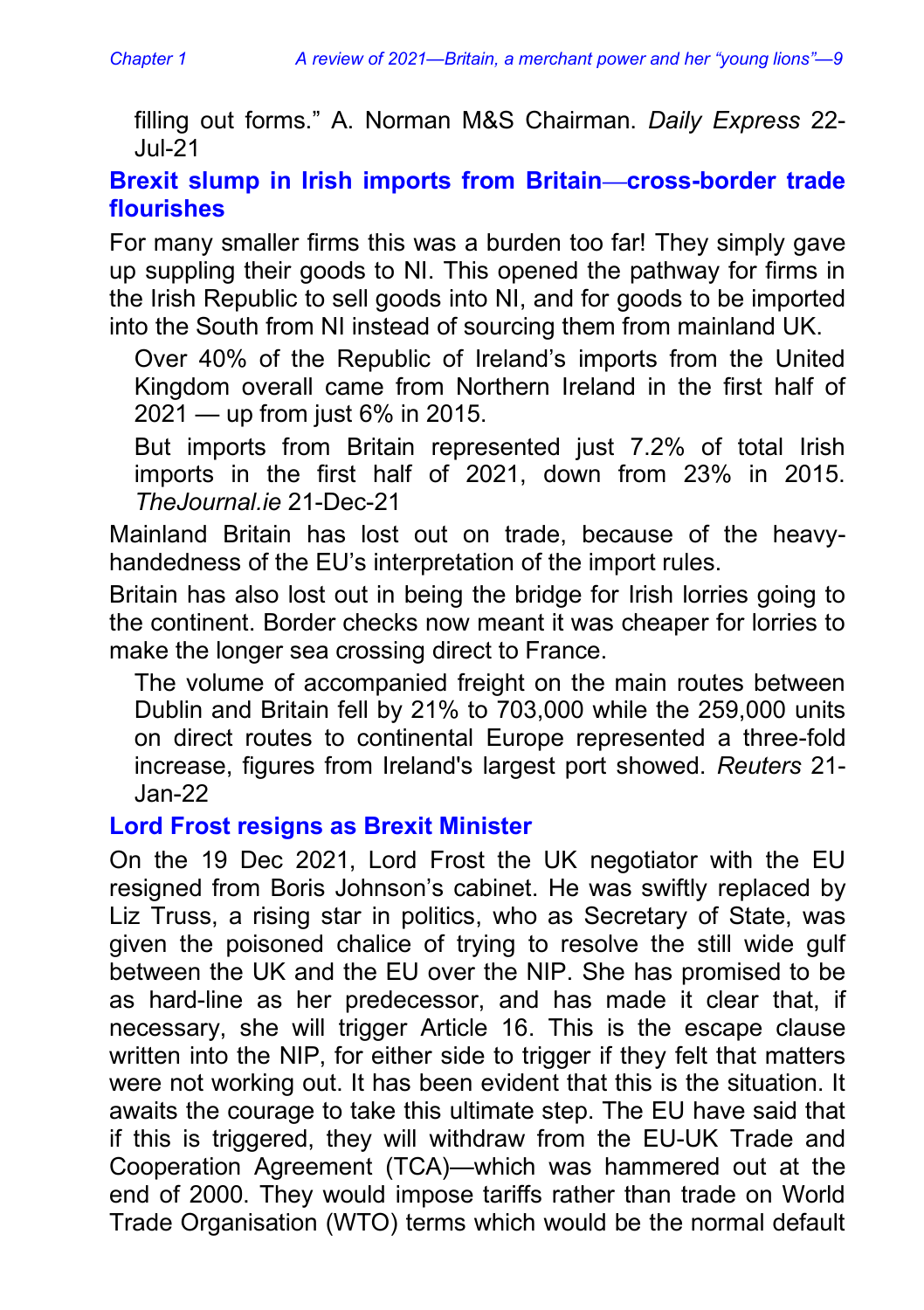situation. This would mark a huge split between the UK and the EU, which is what we have been looking for, as Britain's future role, as ordained by God, puts her in an opposing camp to the EU. We look with interest at the unfolding saga, as the talks reach a critical point in late January 2022.

#### <span id="page-9-0"></span>**Britain Regains her Maritime Power**

Britain as the latter-day Tyre/Tarshish power, is something that we will re-examine in latter issues, God Willing. For now, we want to recall the amazing projection of power, as Britain's state-of-the-art Aircraft Carrier, HMS Queen Elisabeth sailed across the world.

The trip comes after the UK Government's Integrated Review of defence and foreign policy decided Britain should "tilt" its focus towards the Indo-Pacific region, seen as a response to the growing influence of China on the world stage.

Mr Johnson said: "This is an opportunity to work with friends and partners around the world, about 40 countries will be joining us on this operation.

"This Carrier Strike Group will be going through Suez, through the Red Sea, round India, through the south China seas.

"And on the way, the people who will be going on this mission will be doing a number of things – they'll be projecting not just Britain's hard power, military capabilities, which are obviously extraordinary, but also our soft power, our values, what we stand

for, our belief in democracy, in the rule of law. *Evening Standard* 21- May-21

The Carrier Strike Group 21 (CSG21), as the fleet was called consisted of the Aircraft Carrier with UK and US



helicopters and fighter jets on board, accompanied by 8 support vessels.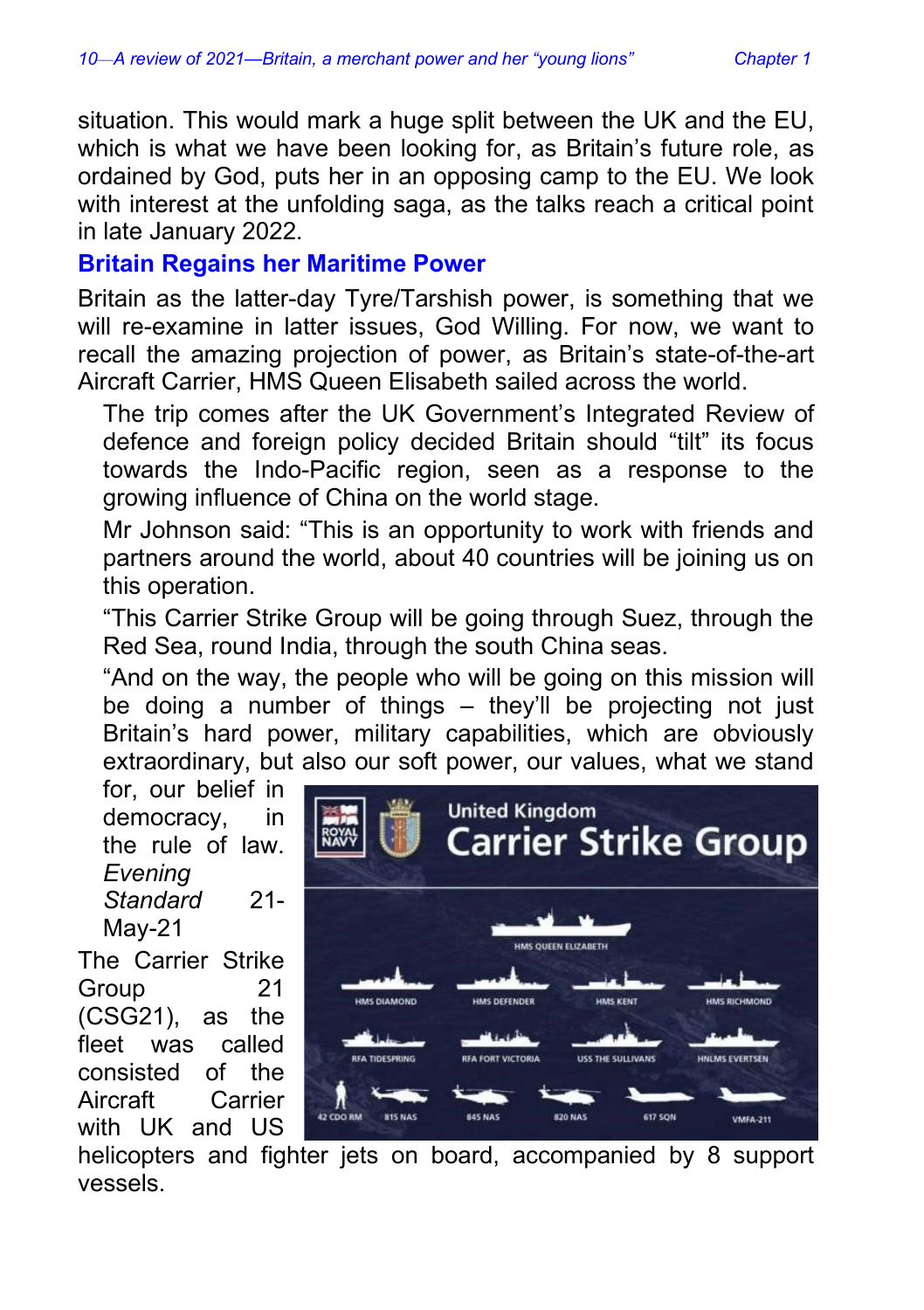

They set off from Portsmouth in the UK on May 22, returning in early December after a journey of some 27,000 nautical miles, conducting over 70 exercises in 40 different countries.

It was seen as a great success, cementing friendships with navies around the world. On their return journey, HMS Queen Elisabeth, berthed in the newly constructed British base at Duqm in Oman, where she will likely be based in the future. This is of interest to Bible students as this is part of the Sheba-Dedan territory of Ezekiel 38:13. The area will be at the heart of Britain's future power base. It was thrilling to see her cooperating with many of her "young lion" commonwealth countries' navies: India, Singapore, Malaysia, Canada, US, Australia, and New Zealand.

#### <span id="page-10-0"></span>**UK Army to abandon Canada base for Oman**

Another encouraging headline concerned the news that Britain was re-locating her main training base from Canada to Oman. This was not because of any fall-out with Canada, but a recognition that she needed to have equipment closer to future anticipated trouble spots.

Oman's eastern seaboard is strategically positioned for Britain's new focus of attention—the Indo-Pacific region. Oman's newly constructed Port Duqm was designed to be able to accommodate both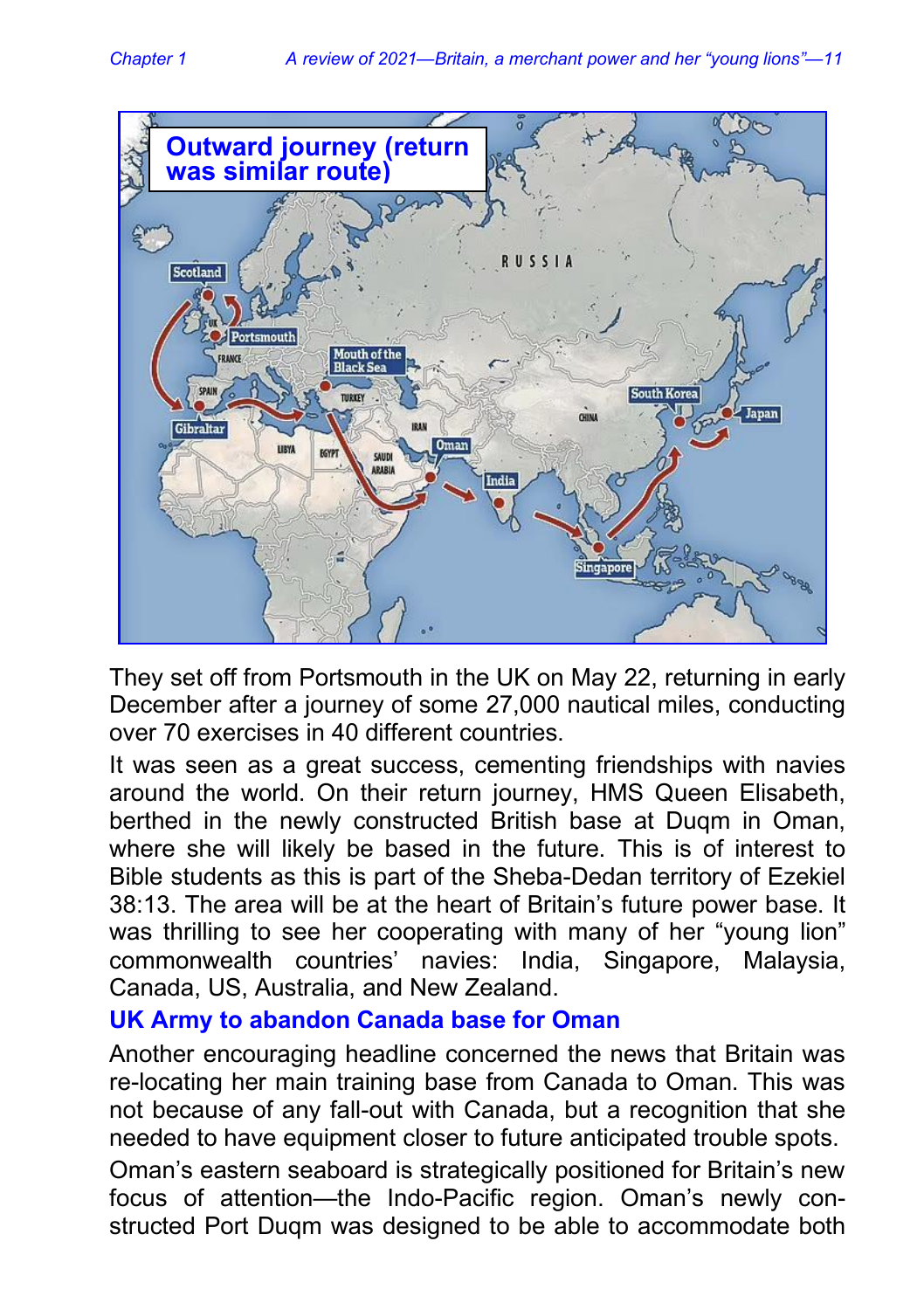of Britain's new aircraft carriers. As the UK's Carrier Strike Group's tour of the Far East was drawing to a close, Port Duma hosted the fleet in November 2021.

The desert region



behind Duqm is already being used for joint training with the Omani army. Increased facilities will form the main UK Army training base, with tanks and military vehicles based here for training and ready for deployment as needed. The UK's other main overseas training base is in Poland in support of NATO.

U.K. defence sources said the shift to the Gulf would enable British forces to position hardware closer to allies such as Ukraine and Bahrain, and to potential adversaries such as Iran.

This will reduce the time necessary to respond to any crisis in the region and allow the U.K. government to showcase British military technology to boost potential arms sales.

"If you only have 148 tanks and 22 of them are stuck in Canada, that's 22 tanks that are not at readiness and not available to do anything operational." *Daily Telegraph* 24-Nov-21

#### <span id="page-11-0"></span>**Britain's Remarkable Friendship with Israel**

One of the outcomes of the Abraham Accords (we look at these again when considering Israel and the Middle East in Ch. 2), is that Britain, like many other countries, doesn't have to worry about "not offending the Arab nations". The moderate Arab nations are themselves embracing Israel's technology and know-how. Britain no longer has to choose between working with Israel or working with the Gulf States—she can openly now work with both!

Britain's relations with Israel have deep roots in the Balfour Declaration. of 1917, promising a homeland for the Jews. Her shameful treatment of the returning Jews because of her desire to please the Arab nations, upon whom she was heavily dependent for her supplies of oil, was a sad chapter in her relations with Israel. She suffered her punishment from Israel's God, for this, slipping into decline as foretold in Isaiah 23 for a 70-year period. We are finally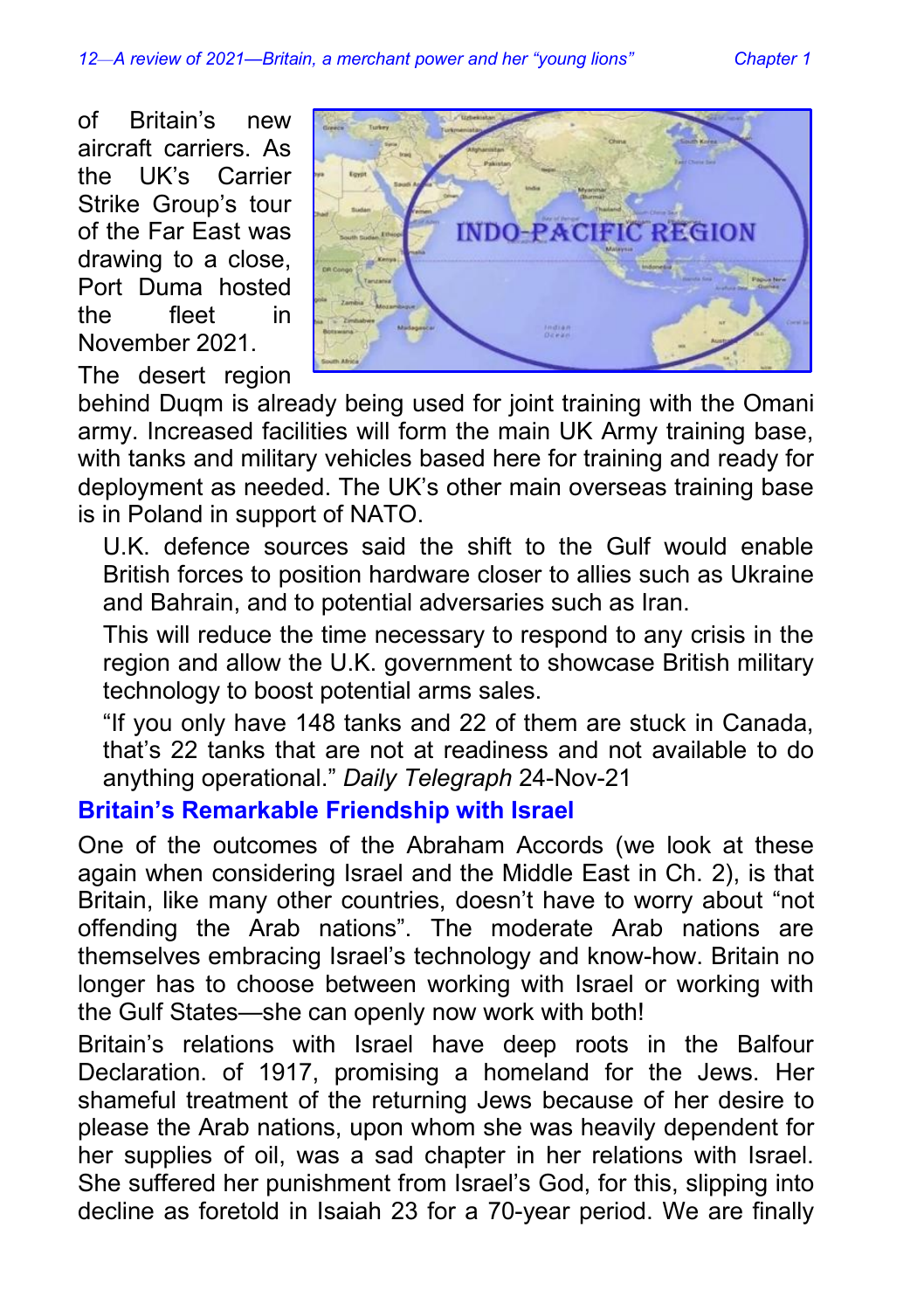(6-Feb.2022) at the end of those 70 years and we witness the revival of Britain, for her God-ordained latter-day role of being a friend and defender of Israel's right to her homeland, in preparation of Israel's Messiah and King's return.

#### <span id="page-12-0"></span>**Israel a Key Market**

Early in 2021, as Britain became able to sign Trade Deals with countries around the world, Israel was one of the first to sign a continuity Free Trade Agreement (FTA) with Britain so that Trade could continue under the same tariffs as when the UK was an EU member.

In May, Liz Truss, at that time the UK International Trade Secretary, held talks with her Israeli counterpart, Tzipi Hotovely about drawing up a more tailored FTA, which would cover areas including digital and data. Britain's exports to Israel are worth £2.9bn in 2020 and her imports £2bn. There is enormous scope for increasing these figures.

Tzipi Hotovely, was a minister in the Israeli government. She described Britain as "one of our biggest allies" and said she is "probably the highest representative" Israel has ever sent to the UK.

#### <span id="page-12-1"></span>**Brilliant Truss has skillset to forge strong ties with Israel**

Israel welcomed her elevation; she is a great fan of Israel and gets on well with the Israeli Ambassador to Britain, Tzipi Hotovely.

Anyone who believes in strengthening the relationship between Britain and Israel should be delighted by the appointment of Liz Truss as the new Foreign Secretary.

Her promotion comes just a few weeks after a brilliant visit to Israel to kick start talks on a new bespoke post-Brexit trade deal.

Talk to anyone in Downing Street and you'll hear her described as "one of the government's deliverers", someone who "just gets on with it and gets things done". *Jewish Chronicle* 24-Sep-21

#### <span id="page-12-2"></span>**President Herzog pays state visit to UK**

Isaac Herzog, son of Chaim Herzog, was appointed Israel's 11<sup>th</sup> President in July 2021. He and his wife Michal paid an official visit to Britain Nov 21. His three-day visit was primarily to encourage Britain to resist President Biden's efforts to resurrect the nuclear deal with Iran. Israel fears that this will enable Iran to move rapidly to be a nuclear armed country, with Israel as its main target. Britain seemed to be influenced by his message and has become more outspoken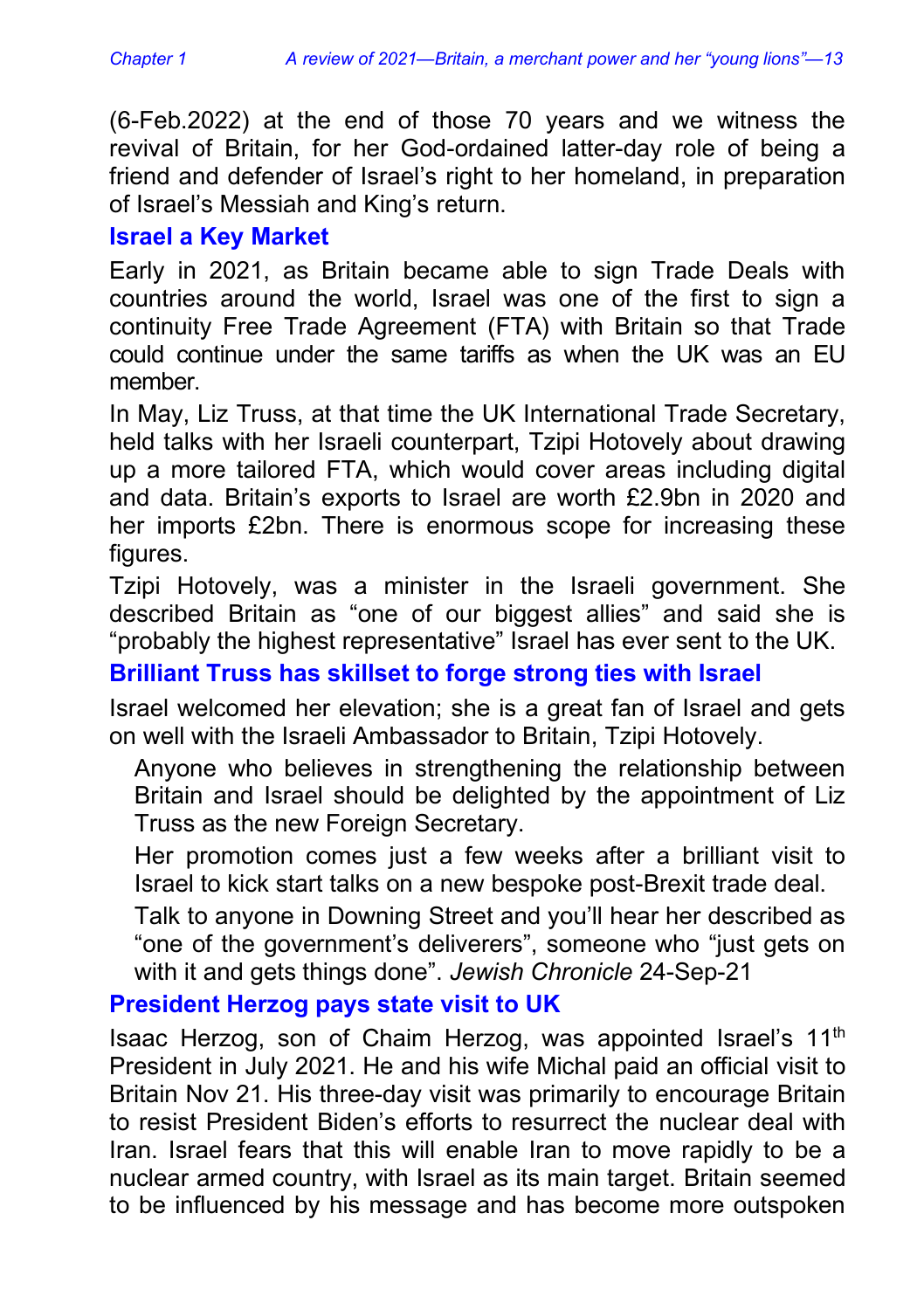against Biden's proposed deal. Herzog described the UK as "one of Israel's most powerful and close allies"

Earlier in November Israeli PM Bennett attended COP26 in Glasgow where he held valuable meetings with Boris Johnson and Liz Truss as well as meeting world leaders who were keen to learn of Israel's experience with Covid boosters and lockdowns.

In November, the UK government responded to pressure from Israel and declared Hamas a proscribed terrorist organisation, cutting it off from any support from the UK.

#### <span id="page-13-0"></span>**"British-Israeli relations have entered a golden era"**

November was capped by Israel's PM in waiting, Yair Lapid, who currently serves as Israel's Foreign Minister, visiting London. It was part of a tour to strengthen support against any deal with Iran. He was given exceptional access to British leaders during his visit. Liz Truss and he co-wrote an article for the *Daily Telegraph.*

There is no greater sign of what can be achieved through open dialogue than the Abraham Accords. The UK was one of the first countries to publicly celebrate this historic step towards normalisation in the Middle East led by Israel, the United Arab Emirates, Bahrain, and Morocco and mediated by the United States. One year on, the UK is continuing to play its part in supporting Israel as it works more closely with partners in the region.

Israel and the UK are the closest of friends, and today we are deepening that partnership to become even closer. Together, we will forge ahead and ensure the future is defined by liberal democracies who believe in freedom and fairness. *Daily Telegraph* Liz Truss, Yair Lapid. 29-Nov-21

During the visit Truss and Lapid signed a wide-ranging Memorandum of Understanding, enhancing cooperation in the realms of cyber, tech, trade, and defence. A number of joint military exercises have taken place over the last couple of years.

The UK's *Daily Telegraph* trumpeted the visit under the above headline. The article, written by *Jewish Chronicle* editor Jake Wallis Simons, claimed that British officials and parliamentarians were "falling over each other in their love for the Jewish state." He had attended a Hanukkah reception at 10 Downing Street, attended by Johnson and Lapid. "The chemistry between them was obvious."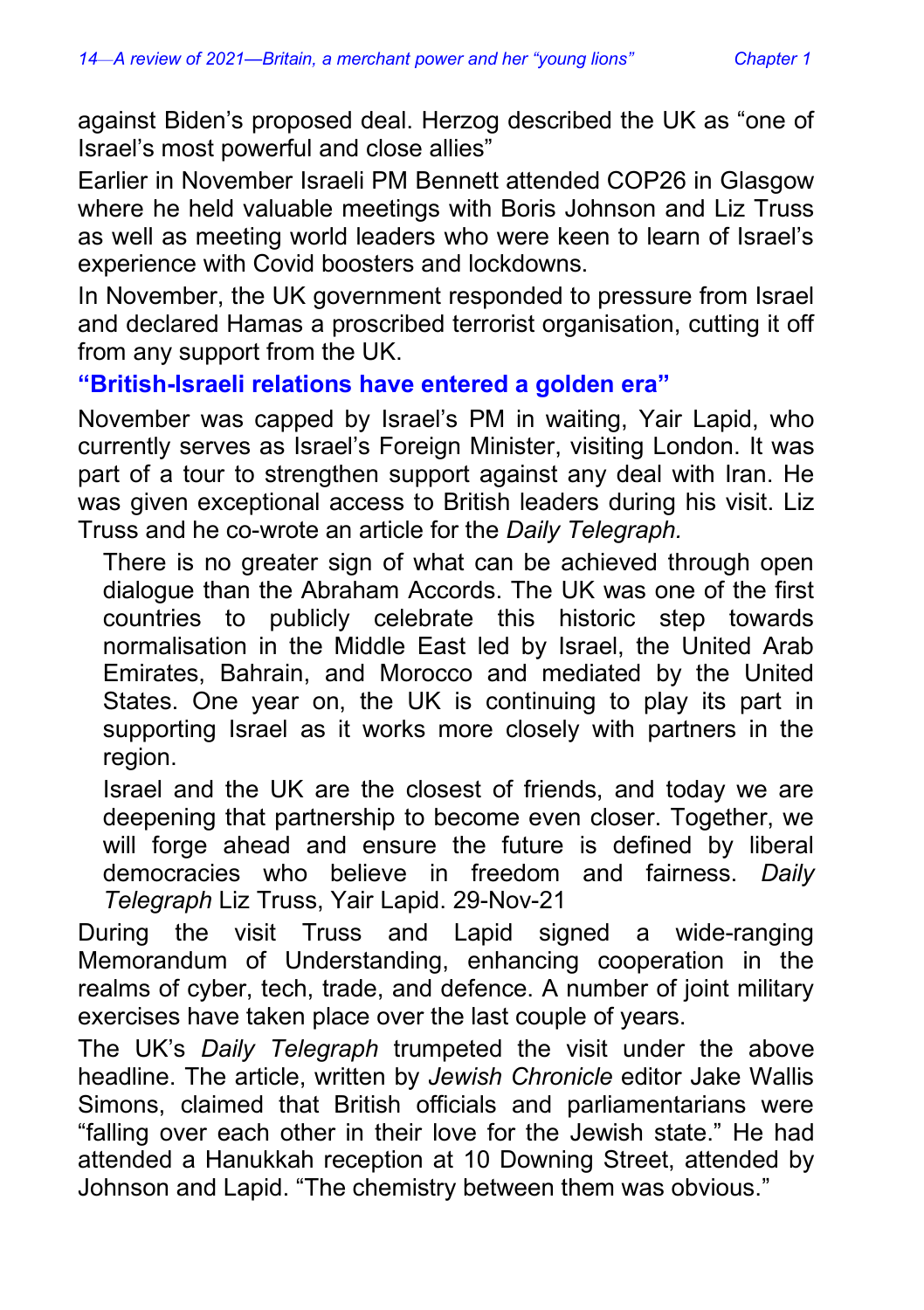"They had spent all day together, an honour that is not normally accorded to a visit from a prime minister of a country with a population of less than 10 million." *Daily Telegraph* 17-Dec-21

Johnson and Lapid had met in Israel 10 years ago when they were both journalists and struck up a close friendship, which has continued.

#### <span id="page-14-0"></span>**"The tectonic plates of geopolitics shifting in front of your eyes"**

Britain's best-keep secret proved to be an exciting event for Bible watchmen! The *Economist* magazine19-Sep-21 hailed it like this:

Just occasionally, you can see the tectonic plates of geopolitics shifting in front of your eyes. Suez in 1956, Nixon going to China in 1972 and the fall of the Berlin wall in 1989 are among the examples in living memory. The unveiling last week of a trilateral defence pact between Australia, the United Kingdom and the United States is providing another of those rare occasions.

A new acronym was born: AUKUS (pronounced orcus), an amalgamation of the abbreviations of the three countries: AU, UK, US.

The initial need for secrecy revolved around the increasing dissatisfaction within Australia to the purchase of



twelve diesel-electric powered submarines from France. The order was placed in 2016, at a time when the world had not woken up to China's aggressive push to expand her influence around the world, using her economic influence. China was a valued customer of Australia, importing coal, iron ore and wines. Since Covid, China has disrupted much of this trade and has acted aggressively against Australia's desire to trace the origins of Covid. China strongly denies that she had any involvement in its origins and spread.

In a changed relationship with China, the type of submarines on order would not be very useful. Diesel powered submarines have a limited range and Northern Australia is about 4,000 km from China. Nuclear-powered submarines were now needed, which have a much greater range and are far harder to detect—an important issue in a war scenario. Prices from France were escalating and construction delays were becoming a major issue. France is a leading military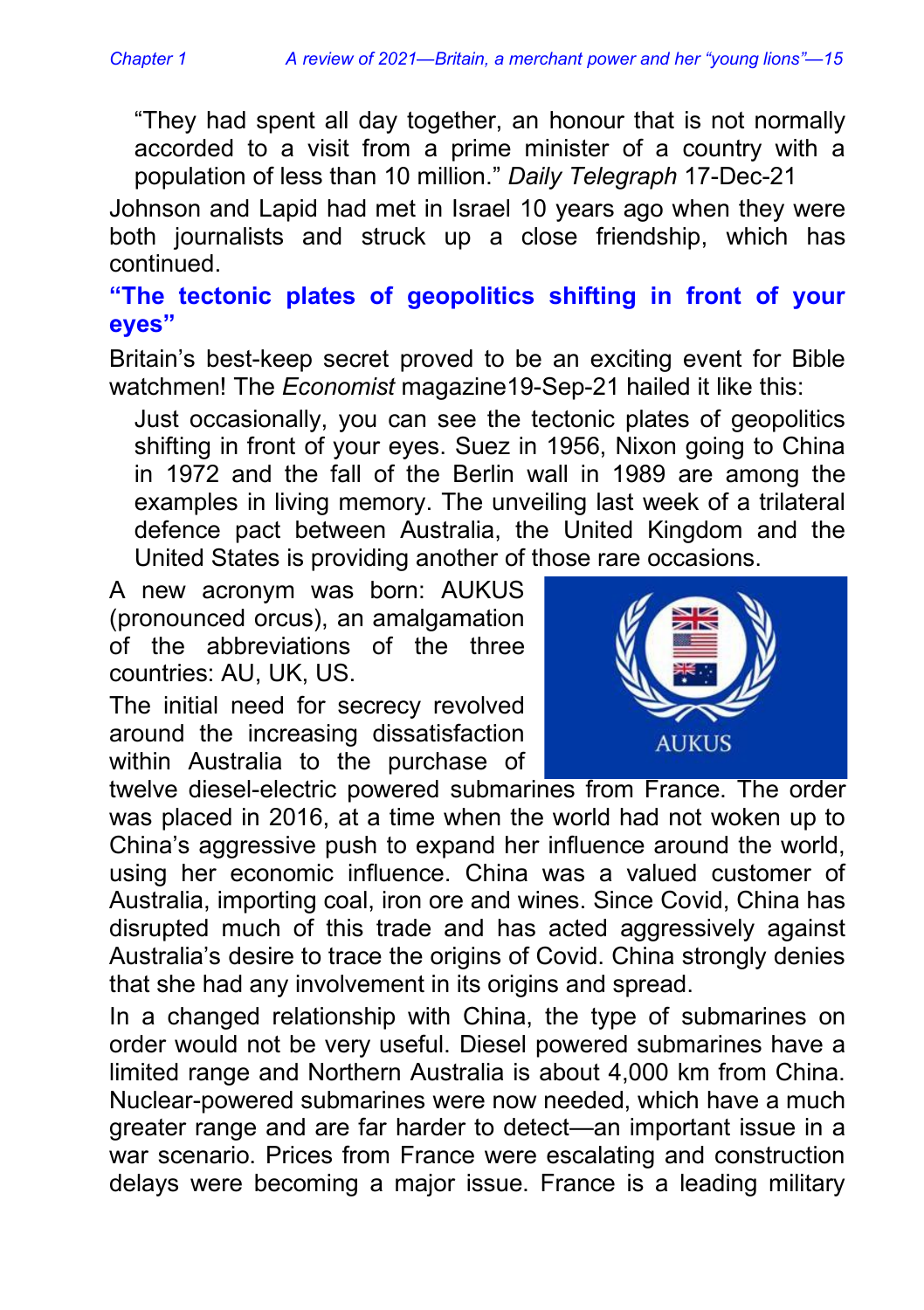hardware country, but much is produced by nationalised firms which have a poor reputation for reliability and delivery times.

Faced with these delays and increasing unsuitability, Australia came to a decision to scrap the existing order with France and turn to the US and Britain to supply her needs. The US pioneered the construction of nuclear submarines—her first was launched in 1950. Under the 1958 US–UK Mutual Defence Agreement, America shared her knowledge with her ally Britain, who launched her first nuclear powered submarines in 1960. Rolls-Royce developed a nuclear reactor which can run for 25 years without recharging.

#### <span id="page-15-0"></span>**'Like a scene from le Carré': how the nuclear submarine pact was No 10's biggest secret**

This was the headline in *The Times* 18-Sep-21, setting out how the deal had been hammered out. Australia first approached Britain.

When the First Sea Lord was invited to a meeting at the Australian high commission in March this year, he had no idea of the magnitude of what was about to unfold. Admiral Sir Tony Radakin — described by colleagues as a "doer" — was asked by Vice-Admiral Michael Noonan, the Australian Chief of Navy, whether the British and Americans could help their ally to build a new fleet of nuclear-powered submarines.

"That was the first contact. It was a big strategic play. He [Radakin] then came back and handed the whole thing over to [Sir Stephen] Lovegrove," said a security source, referring to the permanent secretary at that time at the Ministry of Defence. The source compared it to a scene out of a John le Carré spy novel.

So began Operation Hookless — as it was codenamed inside No 10 — and the most closely guarded secret inside government in years. Only about ten people in Britain were privy to the details, including the prime minister, the foreign secretary, and the defence secretary. Lovegrove, who was still the Ministry of Defence's permanent secretary when handed the proposal. … John Bew, Johnson's foreign policy adviser and the mastermind behind the integrated review that talked of a "tilt" towards the Indo-Pacific region, was also allowed into the fold. Those who were present were "read in", meaning they had to sign a paper vowing not to let the secret details of the discussions out of the room.

After the initial meeting in March, the proposal was put to the Americans. "It took quite a long time to go through the American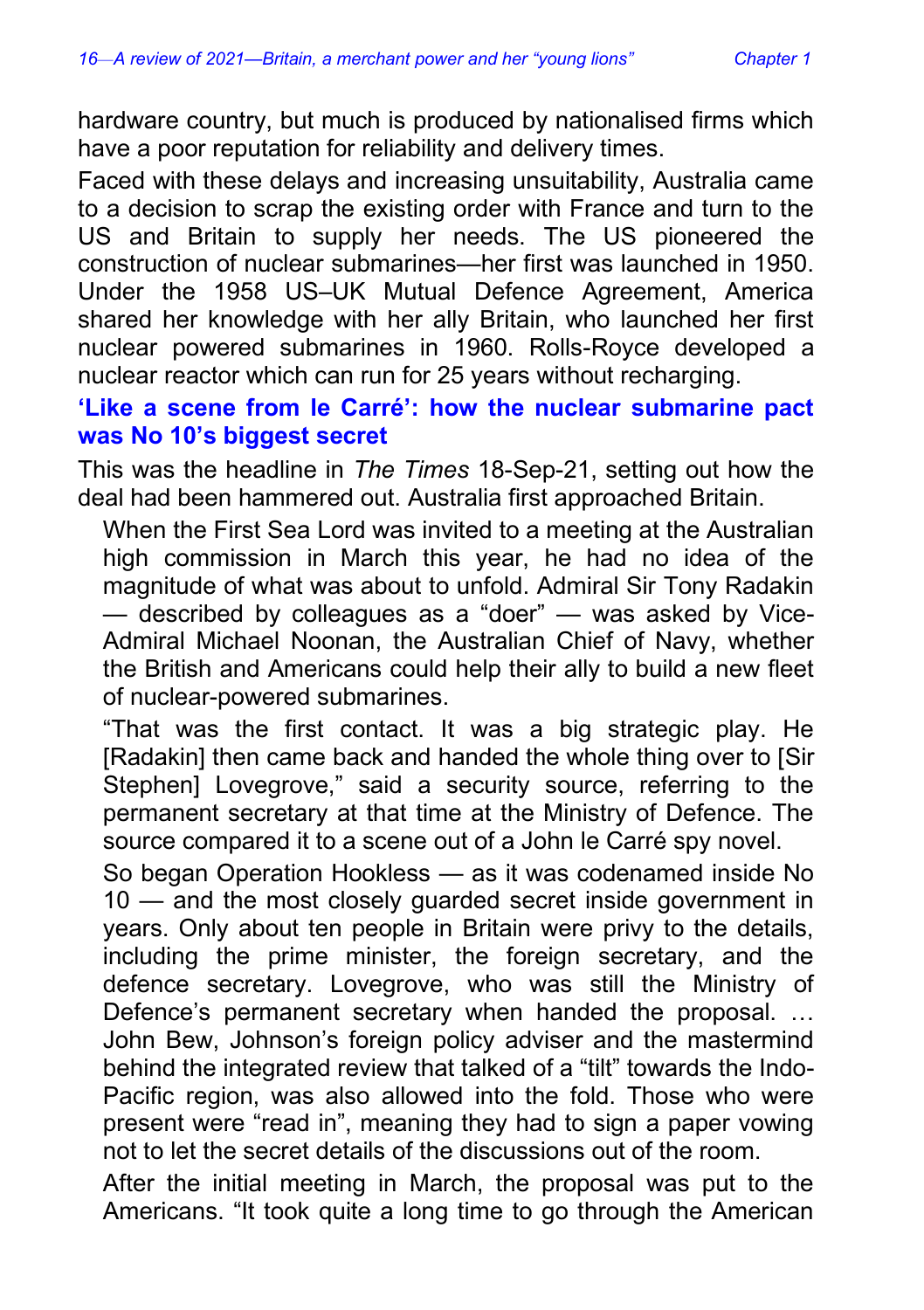machine—it had to be discussed at the Pentagon, the state department and the energy department," the source said. In the weeks that followed, those in the British circle believed there was a "20 per cent chance of it falling apart".

Boris Johnson enthusiastically embraced the proposal, seeing that there could be far more than just submarines.

"Boris really pushed it. There was a choice about how broad it would be — was it just a technical agreement on a specific subject or is this more broad? Boris was pushing that it had to be as ambitious as possible. This was a strategic move," a government source who was involved in the discussions said.

By the time of the G7 summit in Cornwall in June, the plans were well under way. As the French were occupied with the unfolding so-called "sausage war" over the Brexit divorce deal, Johnson, President Biden and Scott Morrison, the Australian prime minister thrashed out the details of a top-secret pact that would later be known as the AUKUS defence and security alliance.

"There was a lot of noise at G7 about sausages and the EU and there was a lot of excitement around that, and it seemed odd for us that we were doing serious, serious, business in this meeting," the government source added.

The final details were hammered out and the Agreement was announced on 15 September.

After the announcement of the pact this week, Lovegrove described it as "the most significant capability collaboration anywhere in the world in the past decades." Senior figures in government have compared it to the 1958 mutual defence agreement (MDA) between President Eisenhower and Harold Macmillan, the British prime minister, and the beginning of the "special nuclear relationship" that allows the nations to exchange nuclear materials, technology and information, an agreement which continues today.

AUKUS is not merely about submarines. It is much more significant. As the Australian prime minister Scott Morrison said, it is "a partnership where our technology, our scientists, our industry, our defence forces will work together to deliver a safer and more secure region that ultimately benefits all." This is the heart and strength of this new agreement: international cooperation to face challenges together. AUKUS will boost security,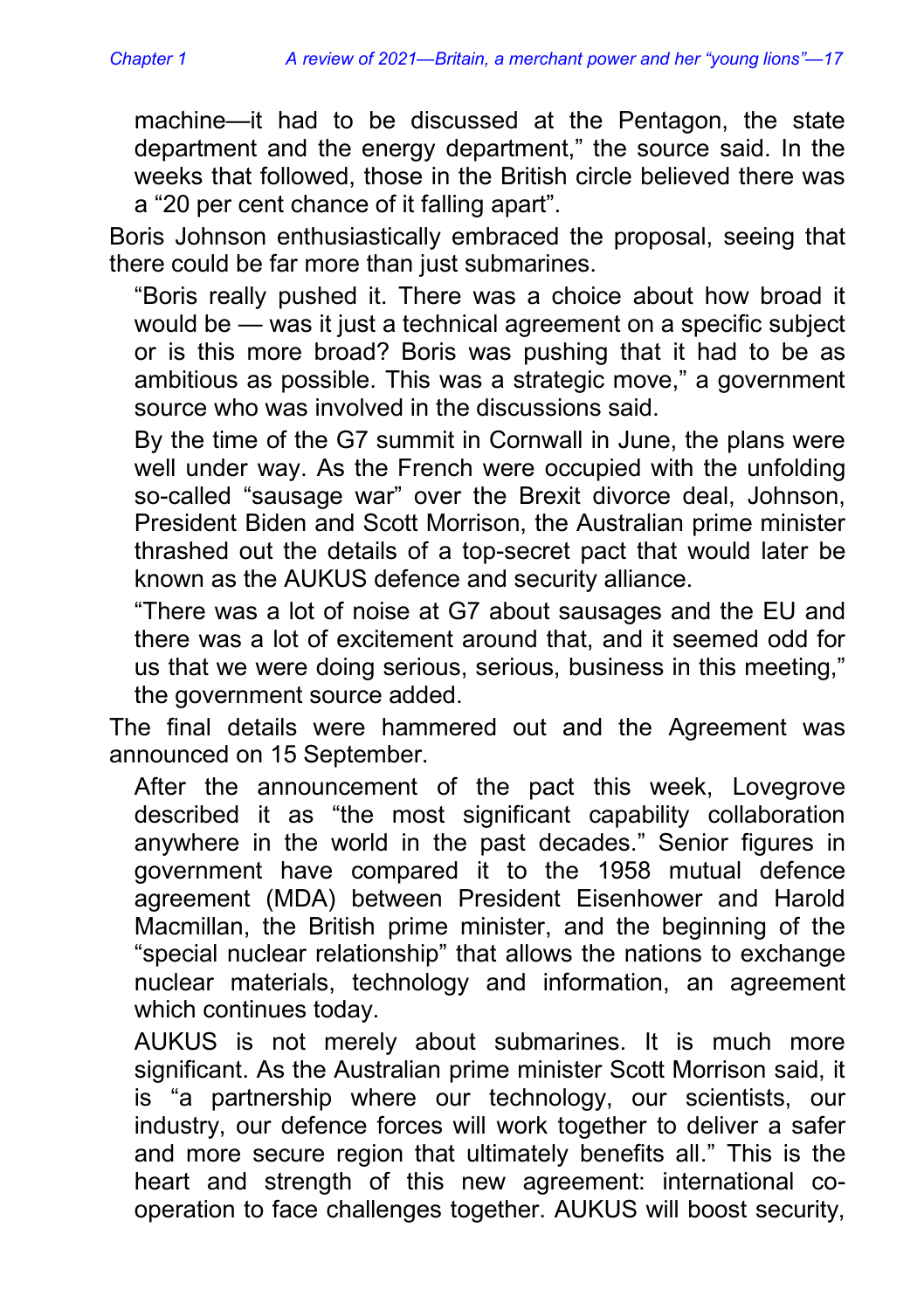prosperity, the sharing of technology. We will work together in all domains including space and cyber. In the UK it will create hundreds of highly skilled jobs, delivering on our prime minister's policy of levelling up across the country. The Indo-Pacific is increasingly the engine room of the global economy. That best explains the UK's tilt towards the Indo-Pacific. *The Times* 18-Sep-21

#### <span id="page-17-0"></span>**Biden's troubled first year**

It is clear that there are serious concerns over Biden's health and his ability to speak coherently. He has avoided press conferences as much as possible and is often visibly techy over some of the questions fired at him. His approval ratings have fallen as the year progressed. Many are wondering if he can last a full term in office, let alone think of re-running for a second time.

The disastrous US military withdrawal from Afghanistan allowing the Taliban to swiftly take over was a matter of great concern to her allies, fearing that the West's enemies would see this as US weakness. Many countries wonder to what extent they can now rely on America coming to their aid in time of trouble.

We can see the Hand of our God in the affairs of men. Our historical understanding of prophecy fulfilling has seen Britain as the nation playing a major role at the time of the end. While America was strong and the UK weak, that looked a wistful dream—until now. 2021 saw the shoots of a growing power, and as we move into 2022, I am sure we shall see that our understanding is standing the test of time. It is clear that Britain has a bright future in God's purpose. As the year ends with increasing troubles for Boris Johnson, it may mean that his course is coming to an end and a more anti-Europe leader will be brought on the scene to energise Britain to build up her worldwide trade. In the words of Isaiah 23:17:

*And it shall come to pass after the end of seventy years, that the LORD will visit Tyre, and she shall turn to her hire, and shall commit fornication with all the kingdoms of the world upon the face of the earth.*

For God, nothing is impossible!

*[Link back to Contents page](#page-3-0)*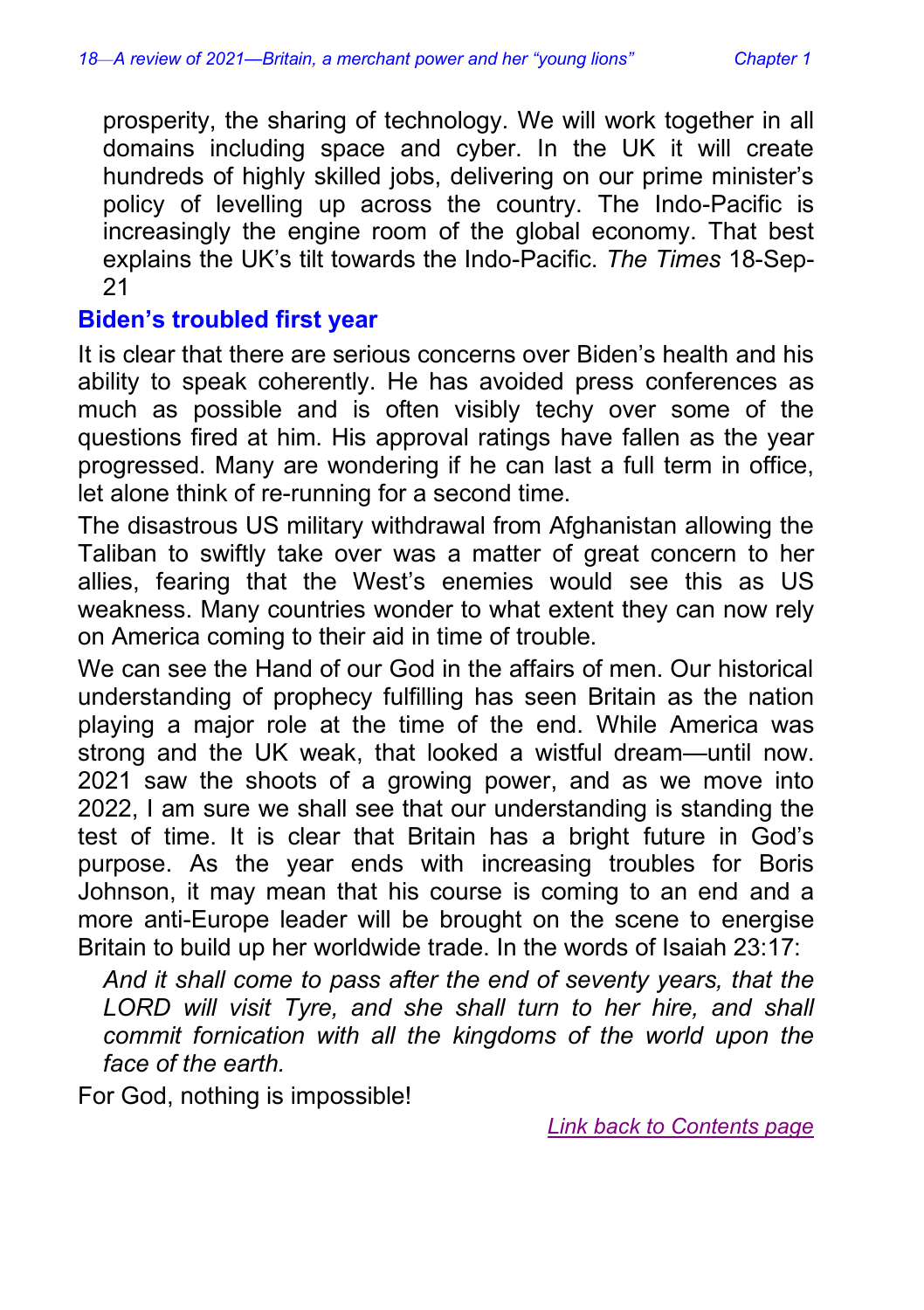## <span id="page-18-0"></span>**Chapter 2: A review of 2021—Israel and the Middle East**

*In our previous chapter on Britain, we have covered several matters about Israel and her relations with Britain. 2021 also saw increasing ties with Commonwealth countries to Israel and the Middle East— India being one of the foremost. So again, in fulfilment of our historical understanding of* the Merchants of Tarshish with all her young lions*, they are being drawn to support Israel and work in the*  Sheba-Dedan *territory. Ezekiel 38:13.*

*May 2021 saw Hamas launch a violent rocket attack against Israel, at a time when Israel had no government. It was met by a firm and surgical response.*

*For Zion's watchmen, the unfolding involvement of Israel with her Middle East neighbours has been a heartening confirmation of Scripture coming to life. The description of a time* of peace and safety*, or security, in the region (Eze.38:8-12) has been so far from reality, that alternative interpretations have been put forward. We can now see that our historic understanding is unfolding before our eyes. Far from her Arab neighbours being enemies and attacking Israel, we see them making peace with Israel. The Middle East is dividing into two camps. Those nations who choose to support Israel and her right to live in her ancient homeland and work with her; and those nations still bitterly opposed to Israel. The latter are also increasingly coming into the orbit of Russia and will be part of the Image power of Daniel 2 who come against Israel to destroy her, but find themselves crushed by Israel's King and Messiah. He will* grind their kingdoms to powder *and replace them with the* Kingdom of God*.* Dan.235,44.

*The Scriptures indicate that there will be other descendants of Abraham who will be blessed in the Kingdom Age—these Scriptural prophecies we hope to examine in subsequent issues.*

*We see the nations represented by* "Sheba and Dedan*" (Eze. 38:13) now working with Israel. Not only that, but the same verse indicates that "*the merchants of Tarshish with her young lions*" are also working with Israel and her new-found friends in the Middle East.*

#### <span id="page-18-1"></span>**Hamas strikes again!**

Hamas used the excuse of a civilian court case against non-rent paying squatters in Jerusalem, to allegedly show how Israel was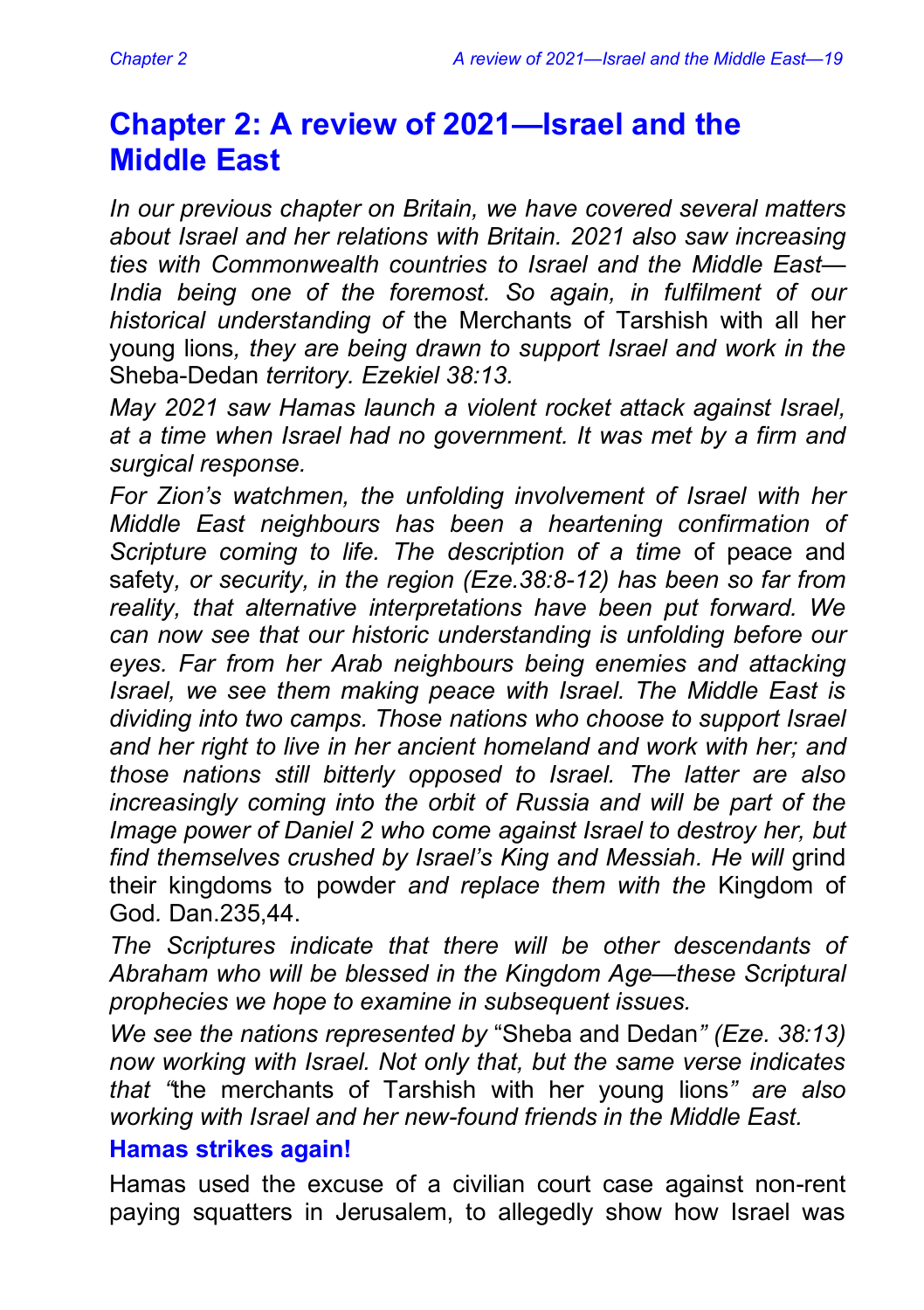driving out the Arabs in order to increase the number of Jews in Jerusalem. An incident on the Temple Mount was used to warn the world that the Alaksa Mosque was under attack! Israeli police had to be deployed there as Arabs had stored large caches of stones to throw down on the Western Wall Plaza where Jews gather to pray and had also set trees alight through letting off fireworks.

Heavily backed by Iran, Hamas set off 1,750 rockets in the first 3 days, of what turned out to be an 11-day conflict. At least 300 of these fell short, landing in Gaza resulting in 17 civilian deaths on the first day alone. An errant rocket on the second day knocked out Gaza powerlines, cutting off nearly 250,000 from their power supply and affecting water supplies and sewage disposal.

Hamas used more sophisticated rockets than in previous conflicts, with a much deeper reach. An estimated total of more than 4,000 rockets were fired into Israel over an 11-day period. Many rockets failed and crashed into Gaza, killing civilians and damaging property in the process.

As in other Hamas conflicts, the world's press was heavily biased against Israel. Reporters in Gaza are only allowed where their minders choose to take them and only to report what they are told to. Such is the militant's grip that few would be prepared to report otherwise, they would face being expelled from Gaza and physical violence is not unknown. With anti-Semitism being so strong, the vast majority of reporters are happy to toe this line and do as they are told.

Deaths from their own rockets are still classified by Hamas as casualties caused by Israel, and there is no distinguishing of those killed as militants and those as civilians. Israel goes out of her way to minimise civilian deaths, taking steps which no other army takes, to warn of impending strikes, using text messages and warning taps on the roof to indicate that shortly it will be struck. Sadly, the people of Gaza have not been provided with shelters, unlike those in Israel. Hamas does not look to minimise deaths, the greater the numbers, the more sympathy they will get from the world. Israel is faced with the intractable problem that Hamas embeds itself in civilian buildings, schools and hospitals. It has built itself an incredibly sophisticated underground tunnel system, known as the Metro. Gaza is a mere 365 km<sup>2</sup> (141 sq mi) in area, yet the 1,300 tunnels, many interconnecting are thought to total hundreds of kilometres in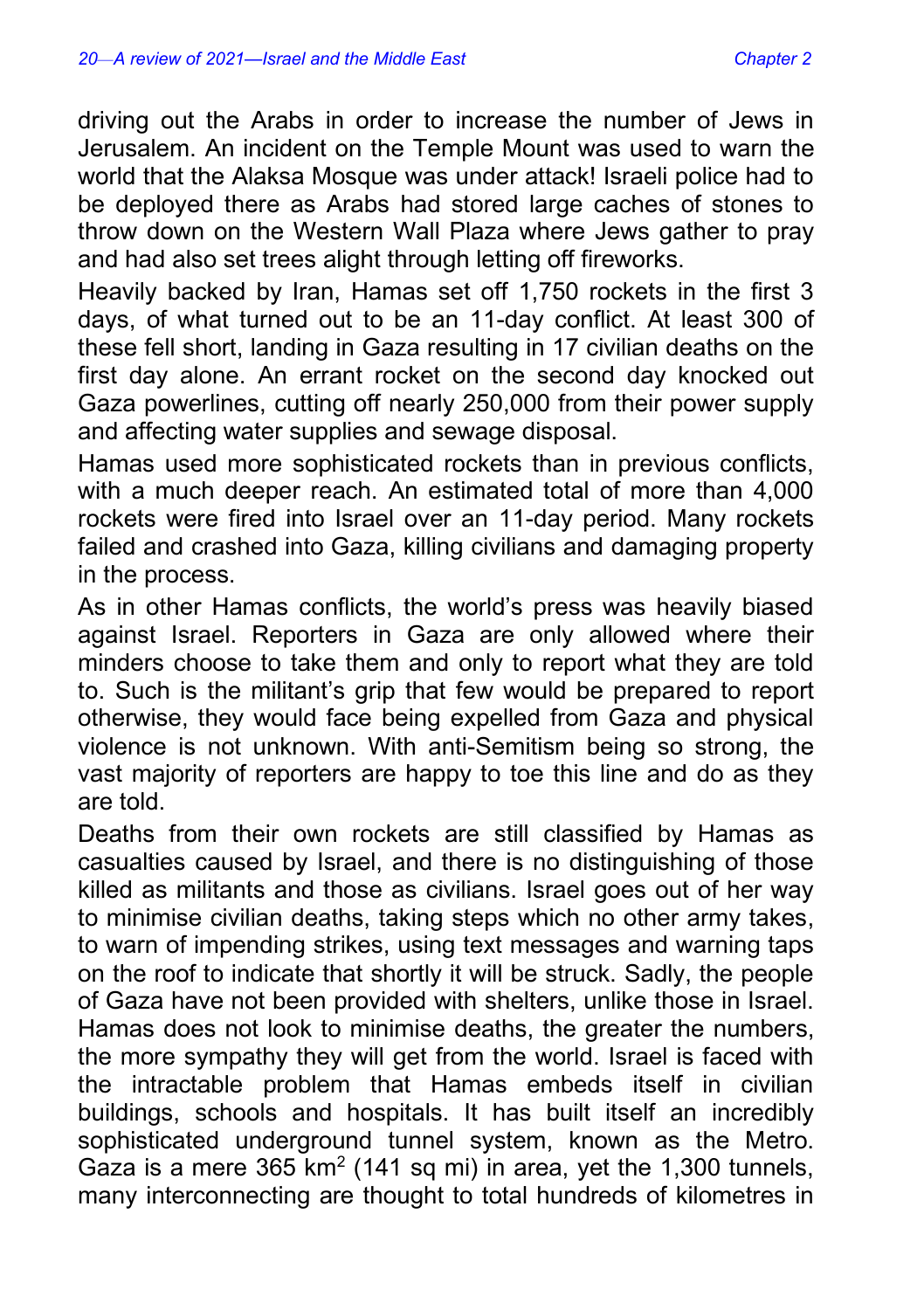length. They are used to transport weapons and personnel as well as storing explosives.

Israel made a particular target of these tunnels, claiming to have destroyed 100 km (60 miles). Because many run under civilian houses this was a very difficult task. Pinpoint bombing was used where they were known to run down a street or open ground. Spectacular explosions also occurred, sometimes bringing down nearby buildings when ammunition stores were struck. She struck hard at rocket factories and Hamas military buildings including the main press building which also housed Hamas's equipment designed to thwart Israel's use of the Iron Dome. Through prior warnings there was no loss of life when, in a dramatic explosion, this 14-storey building was reduced to rubble. Hundreds of rocketlaunching sites were wiped out and key Hamas operatives targeted.

IDF operations in the Gaza Strip. Summer Rains (2006) went on for four months; Cast Lead (2009) three weeks; Pillar of Defense (2012) a week; Protective Edge (2014) 50 days; Black Belt (2019) less than 72 hours; and now, Guardian of the Walls, 11 days. *Jerusalem Post* 21-May-21

Israel was quietly satisfied at the accuracy of their attacks, reckoning that the militant to civilian deaths were 1 to 1, way below anything achieved by even US or UK armies. Israeli civilian deaths were low, because the sophisticated Iron Dome system was able to destroy incoming rockets—at great expense, and also the warning systems allowed them the opportunity to reach shelters which are abundant in Israel.

Extensive use was made of swarms of drones which gave Israel an unrivalled view of what was happening in real time, preventing civilian deaths and enabling rocket launchers to be wiped out. Drones avoided the need to send Israeli soldiers into Gaza, drastically reducing military casualties. Israel's development of sophisticated drones showed the great benefits of their use.

Badly damaged, Hamas never-the-less continues; how Israel manages to break them, in order to dwell securely, we have to wait to see. Hamas lost the support of the moderate Arab nations, who saw them as Iran's stooges and a threat to their own safety.

#### <span id="page-20-0"></span>**Israel's new government**

For the fourth time in two years, Israel held a general election, following the collapse of the  $34<sup>th</sup>$  government in December 2018.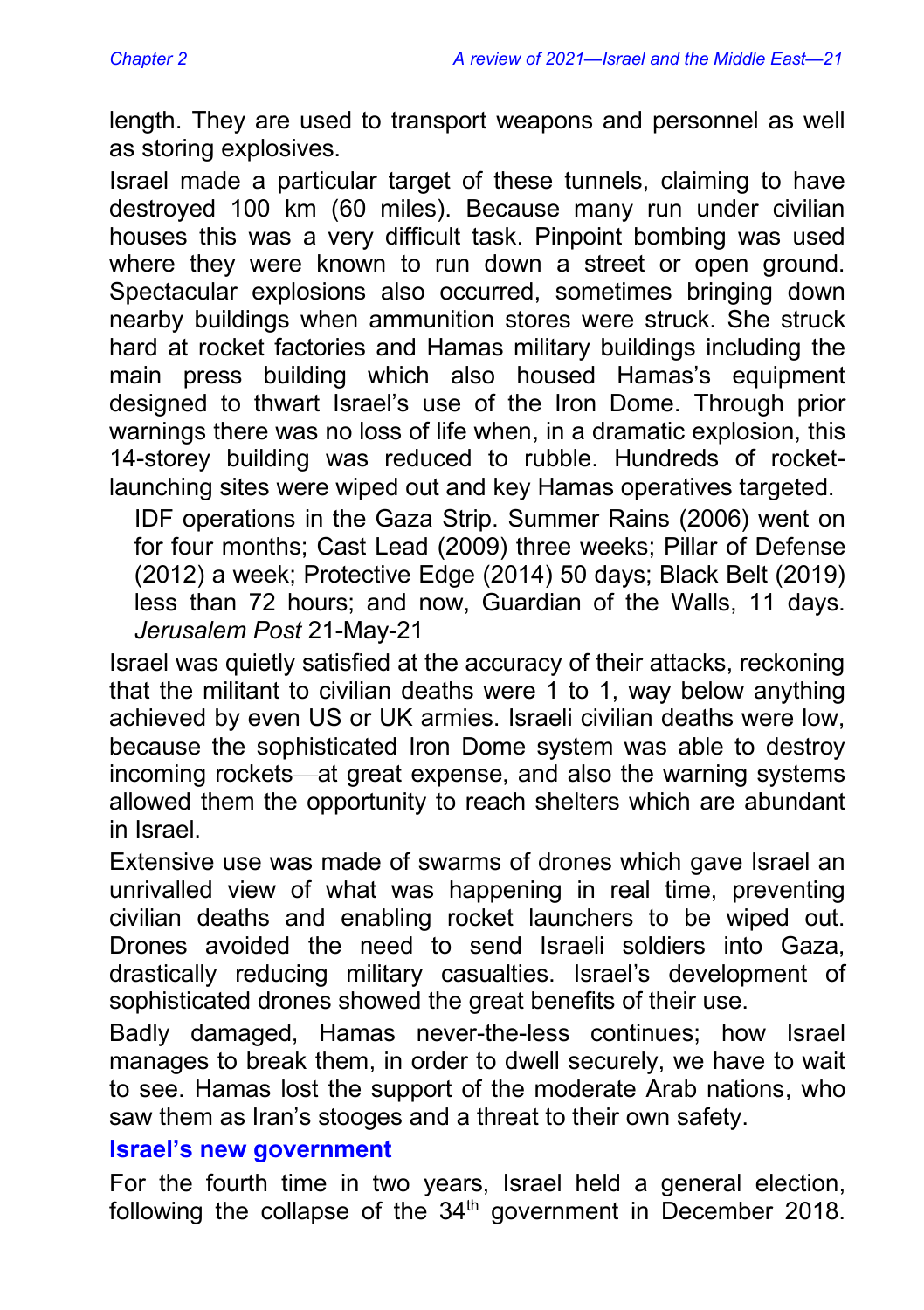The following two elections failed to come up with a majority coalition of at least 61 seats. After the  $3<sup>rd</sup>$  election a government was formed in May 2020, but collapsed in December, having failed to agree to a budget. So fresh elections were called for 23 March 2021. Mr Netanyahu was given the first opportunity to form a government, but at the end of the 28-day deadline, had failed to gain enough support. President Rivin then gave Mr Lapid the opportunity to build a large enough coalition. With just half-an-hour before the deadline ran out, which would have led to fresh elections, a wafer-thin majority was agreed. Mr Netanyahu, Israel's longest running Prime Minister was now leader of the Opposition! The new coalition had the greatest number of parties in Israel's modern history.

It is a right-centre-left wing coalition compared with the previous centrist-right wing government. There are no deeply religious parties included. There is reasonable balance - the right wing has 20 seats,



the centre 25 and the left wing 13 and the Arab Party 4 seats. Most of the important ministry posts are in the hands of the right-wing parties.

What unites them is their opposition to Bibi Netanyahu as Prime Minister. It does seem that after many years in power, he had succeeded in making many enemies. Perhaps, we see parallels between some of the kings of Israel and Judah, who after being in power for many years, were lifted up in pride, and sought to reinforce their position by unpopular moves. Many former colleagues—Bennett who has formed this new government, Lieberman and Saar who are in the new cabinet—were close to Bibi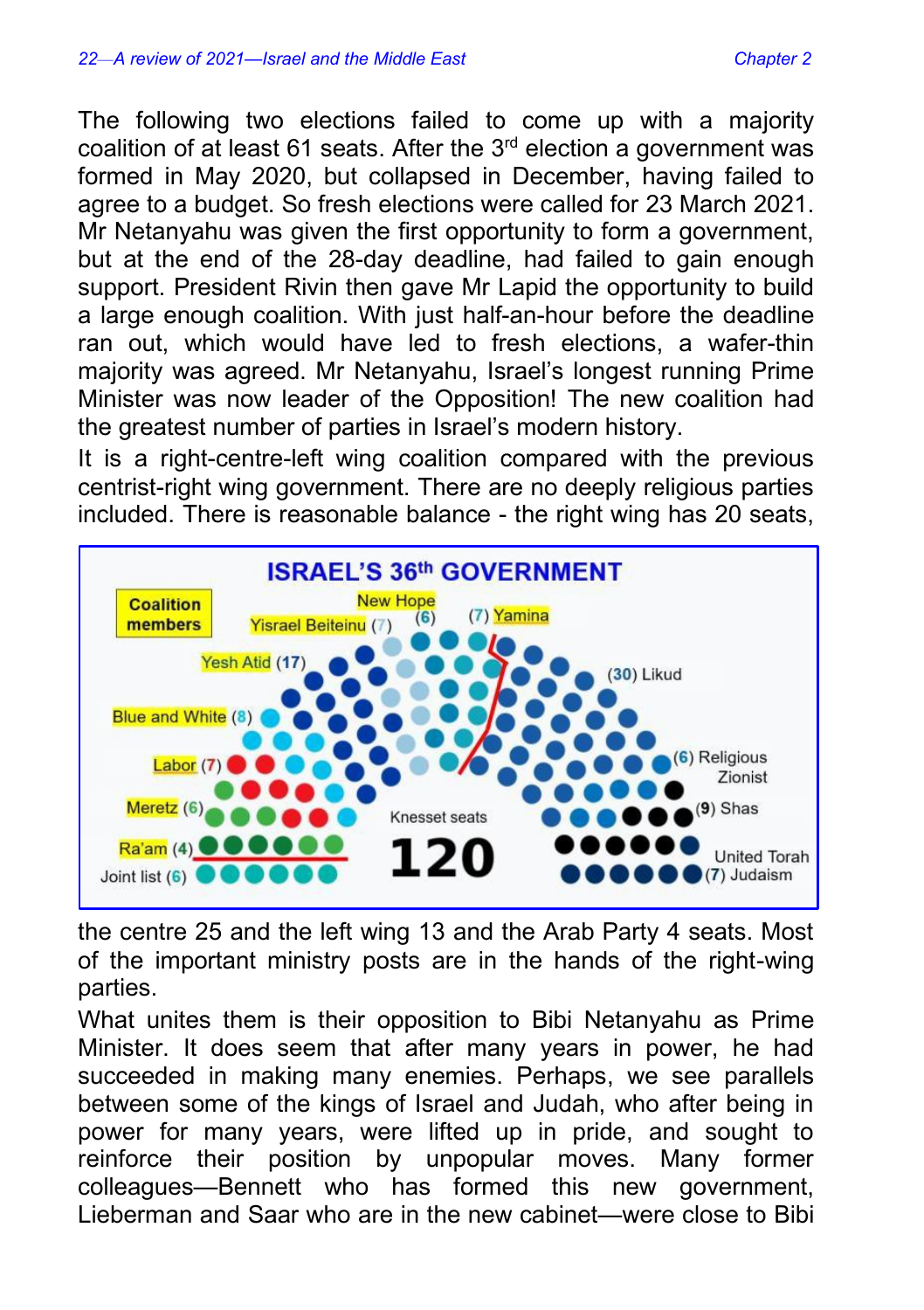and served under him, but strong disagreements drove them into total opposition to him, vowing they would not serve under him, in spite of their shared ideology.

The new 28-member cabinet features record diversity. It includes nine women (the most in Israel's history) and three observant Jewish men. It has an Arab Muslim member and a Druze Arab member, while another Arab Muslim will be a deputy minister. Five are immigrants – born in Ethiopia, Morocco, and the former Soviet Union.

The governing coalition includes three right-wing parties, two centrist parties, two left-wing parties, and one Arab Muslim party. For only the second time, there will be an Arab minister, as Issawi Frej from Meretz will serve as minister for regional cooperation. Mansour Abbas, the leader of UAL, is expected to become a deputy minister. *Aust/Israel Jewish Affairs Council* 18-Jun-21

This 36<sup>th</sup> Government was sworn in on 13 June 2021. Naftali Bennett (Yemina party) is the first religious Prime Minister that Israel has had. He is scheduled to hand over to the Alternative PM, Yair Lapid (Yesh Atid party), after 2 yrs. In the meantime, Lapid is Defence Minister. The two men have worked well together.

Few thought that this unwieldy coalition would last long, but at the end of the year they have shown a strong determination to succeed, having faced tough challenges from the aftermath of Hamas' attack on Israel and from Covid. It may well be that Netanyahu's work is now over, and new hands are moving things forward. There appeared a complete acceptance of this new team by the Abraham Accord nations and the UK.

#### <span id="page-22-0"></span>**BICOM's Report on the first 100 days of the new government**

At the end of September, BICOM (Britain Israel Communication & Research Centre) produced an 8-page progress report.

Key Points

• In the first 100 days of the Bennett-Lapid government, Israel's foreign policy can be characterised in three ways: restoring ties with strategic neighbours, a new accommodating approach with traditional allies, and continuity with Gulf partners.

• The most noticeable change of the new government's international engagement has been toward restoring ties with neighbours, most prominently the Palestinian Authority (PA) and Jordan. Working under the (Defence Minister) Gantz Track, the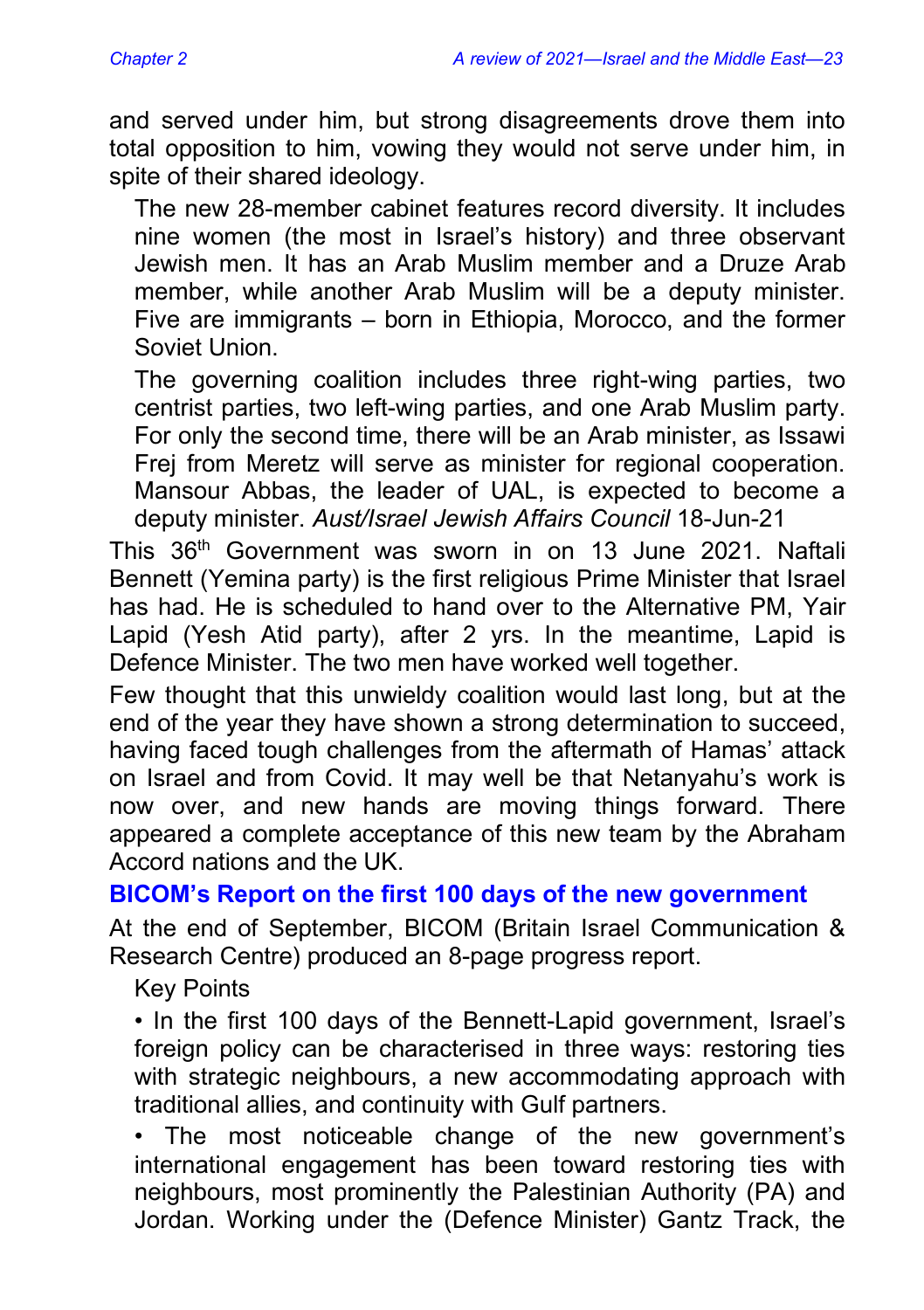government is setting anew its relationship with the PA through goodwill gestures and mending ties with the Jordanian Kingdom after the hardship Netanyahu-Abdullah II years.

• On Gaza, the government has swiftly returned the flow of goods across the border to the same level as it was before Operation Guardian of the Walls in May (and has gone even further in some measures) and has offered a new initiative under the (Foreign Minister) Lapid in the hope of maintaining quiet with Hamas.

• There has been a clear and more accommodating approach with the US and the EU in which the new government is deploying a less combative and more friendly rhetorical stance when it disagrees with traditional allies over vital issues.

• Finally, the new government is continuing top-level efforts to strengthen the Abraham Accords and ensure its expansion in the region. In his short time as Foreign Minister, Yair Lapid has visited two of the Abraham Accords countries and signed agreements with them that relate to several sectors.

#### <span id="page-23-0"></span>**Coalition passes 2021 budget, first in 3.5 years, averting early election threat**

After an all-night session, the new government managed on September 30 to get their budget approved, 6 weeks ahead of the deadline. This is Israel's first budget for three and a half years! avoiding the need to dissolve the government yet once again and call fresh elections. This was shortly followed by the approval of the 2022 budget. Money has been allocated to increase investment in the Arab areas under Israel's control, aimed at meeting some of the difficulties experienced in these areas.

#### <span id="page-23-1"></span>**Israel prepares to strike Iran**

Israel's deep concerns that Biden was prepared to lift sanctions against Iran in return for a meaningless agreement on nuclear weapons, drove Israel to make preparations for taking matters into her own hands. The Arab Gulf State nations would be prepared to assist Israel's attempts to bomb the many nuclear weapons sites that Iran has buried deep underground. The weight of the huge bunker-busting bombs that are the only weapons known to be able to penetrate to the depth needed, would require Israeli planes to fly over Arab territory and allow refuelling planes to be able to ensure the planes had enough fuel to return to base. Israel may be developing unknown weapons capable of deep ground penetration.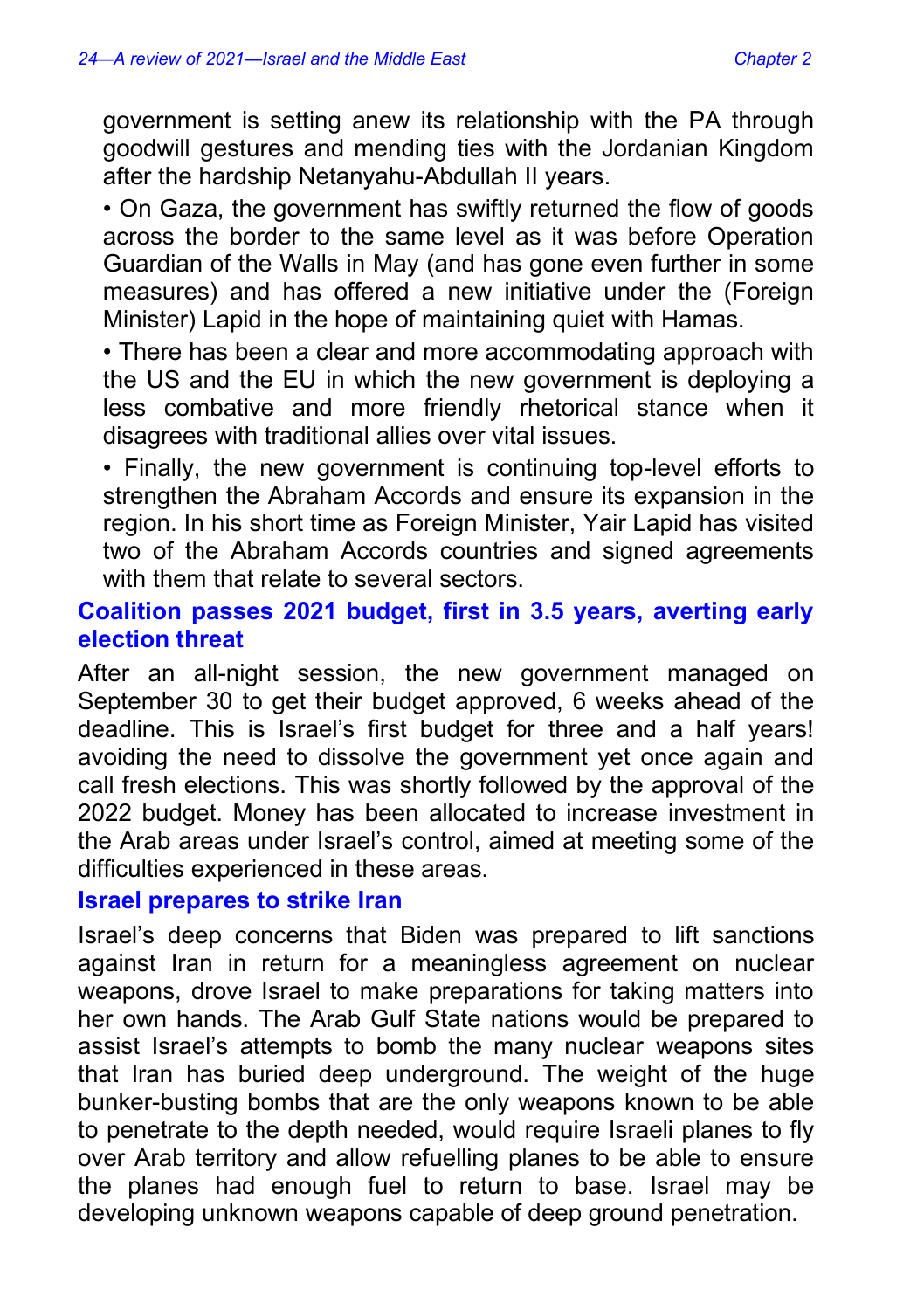#### <span id="page-24-0"></span>**Israel opens Chinese-operated port in Haifa to boost regional trade links**

Early September, the newly rebuilt Haifa Port came into operation.

This state-ofthe-art port can handle vessels holding up to 18,000 containers. It will cut handling costs and times as Israel prepares to see a big increase in her trade, 99% of which is shipped by sea. A new port at Ashdod



is also being built which will be run by a Swiss company and hopes to open in 2022.

#### <span id="page-24-1"></span>**Israel's relations with her neighbours**

**Egypt.** Israel signed her first Peace Accord with an Arab country in 1979, following Anwar Sadat's visit to Israel in 1977. It has been regarded as a "cold peace", with little change on the ground. Negotiations took place in secret with the political and military leaders. Israeli intelligence proved invaluable on many occasions.

Things have now changed. No longer do the trips have to be made in secret, they can be done openly. Israel cooperates with Egypt to control Hamas in the Gaza Strip. Israeli gas is being supplied to Egypt to export as Liquid Petroleum Gas (LPG). Egypt's growing population consumes all the gas that Egypt produces, Israel's gas enables her exports to boom. With pressure from disruption of supplies from Russia, ship-transported LPG is in great demand. In February, the two countries agreed to increase capacity by building a fresh pipeline to carry gas from Israel's gas fields to the processing plant in Egypt.

In September PM Bennett met with the Egyptian President, El-Sisi in Sharm El Sheikh in Egypt. At the close of their meeting Bennett said: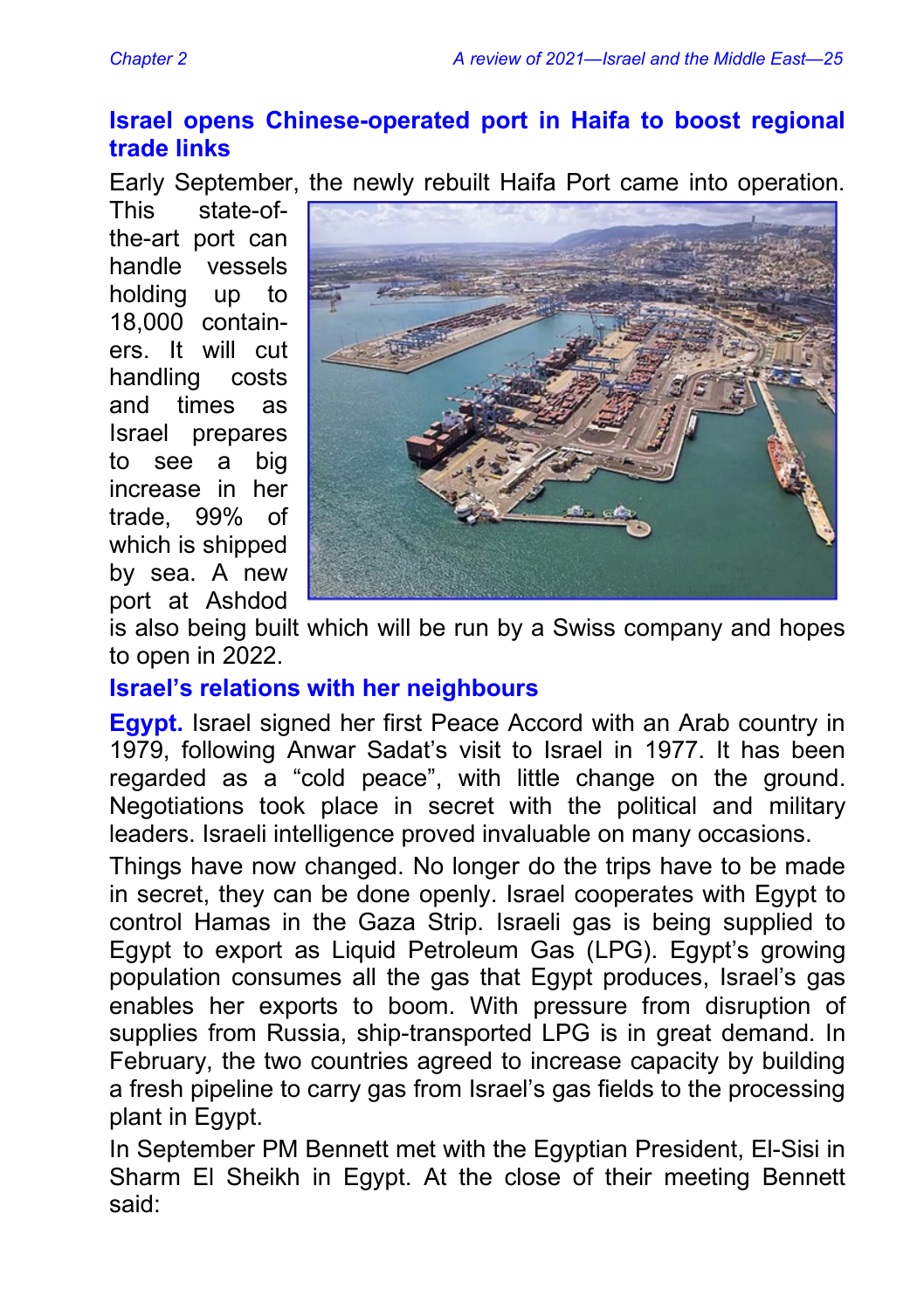"I have just finished a first visit with the President of Egypt. The meeting was very important and very good. During the meeting, first and foremost, we created a foundation for deep ties in the future.

"We discussed a series of issues in the diplomatic, security and economic spheres, as well as ways to deepen ties and strengthen the interests of our countries.

"Israel is increasingly opening up to the countries of the region, and the basis of this longstanding recognition is the peace between Israel and Egypt. Therefore, on both sides we must invest in strengthening this link, and we have done so today." *Israel Ministry Foreign Affairs* 13-Sep-21

Such a visit would have been unthinkable just a few years ago!

**Jordan.** Israel's Peace Treaty with Jordan was signed in 1994. Again, this proved to be a "cold peace". Behind the scenes there was secret contact made with King Abdullah II, but in recent years under Netanyahu it had soured. Israel's new government has been determined to rebuild those ties. In July PM Bennett held a secret meeting with the King, with FM Lapid meeting with his counterpart.

These were productive meetings and Israel, which supplies 55 million  $M<sup>3</sup>$  of water a year to Jordan, agreed to up that by a further 50 million  $M<sup>3</sup>$  immediately and a further increase of the same size the following year. Water scarcity is a great problem for Jordan.

They also agreed to allow Jordan to increase its exports to the socalled West Bank, from \$160m to \$700m, giving Jordan's economy a big boost.

In September, the new President of Israel, Isaac Herzog held a secret meeting with the King.

In a further sign of increasing cooperation, a Jordanian jet took part in the massive Blue Flag exercise, involving Israeli fighter jets with planes from eight other countries. In another first, the UAE sent observers to watch this 2-week training exercise in October.

In November, Israel, Jordan, and the UAE signed a memorandum of understanding in Dubai, for the UAE to finance the building of huge solar farms in Jordan from which Israel would purchase 600 megawatts of electricity annually. Israel would build an additional desalination plant to enable her to sell up to 200 million  $M<sup>3</sup>$  of water to Jordan annually.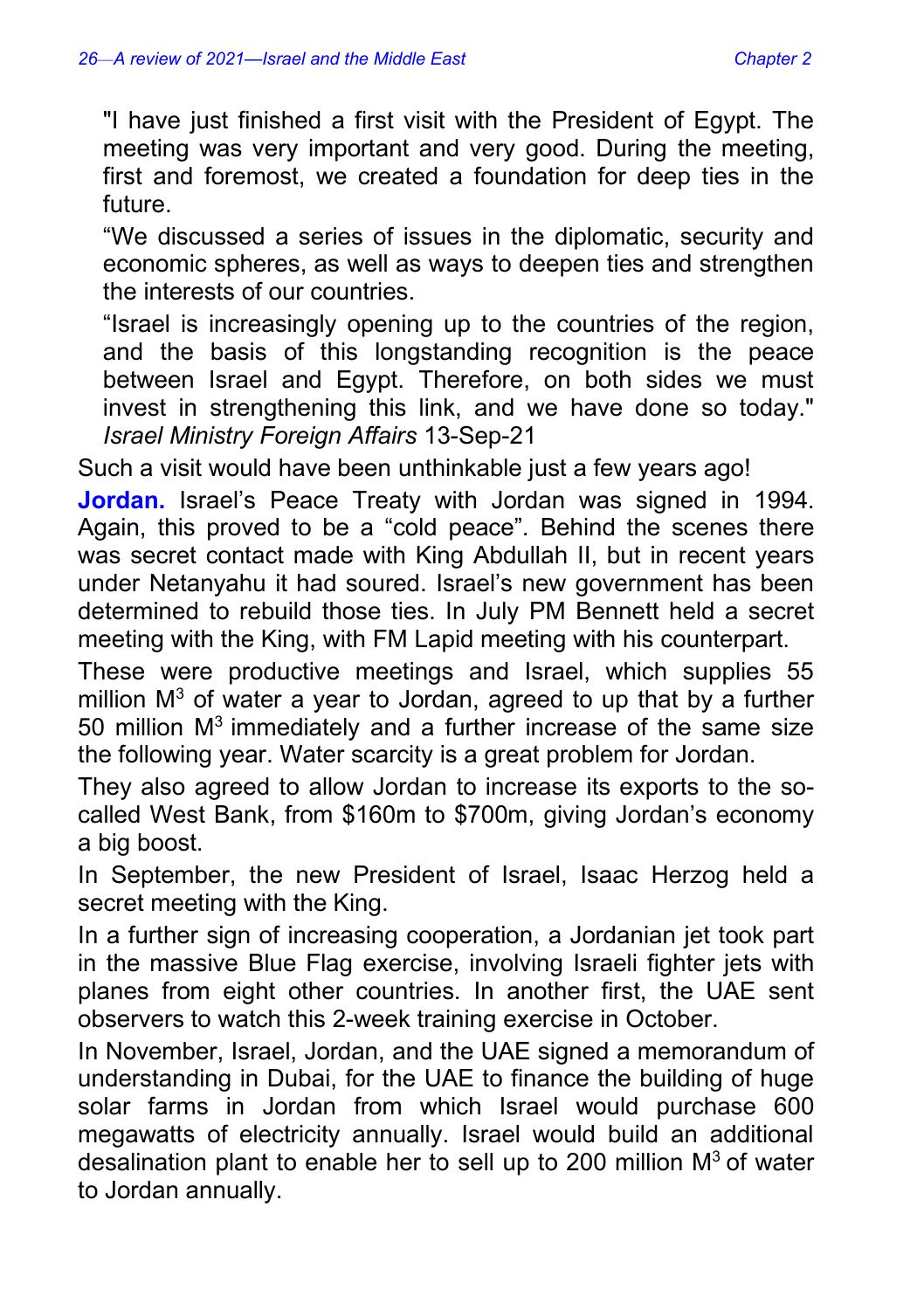**United Arab Emirates.** This was the first country to sign up to the Abraham Accords in 2020. Of great significance because the UAE and the next country Bahrain were very much on the territory of the Dedan of old. These were ancient trading powers, who, along with many other countries traded in the markets of ancient Tyre. The growth of trade with the UAE and the resulting close friendships, have been a remarkable sign of the tectonic shift in attitudes towards Israel. These countries see in Israel a friend to defend them against an aggressive Iran and a trading partner that can help them green the deserts, as well as supplying them with technical knowhow and equipment. At the end of the year, bilateral trade between Israel and the UAE had reached \$1bn and is expected to double by the end of 2022, according to the UAE-Israel Business Council.

"Key sectors include tourism, agriculture, diamonds, renewable energy projects in solar power and water, oil and gas, investments in Israeli technology companies, establishment of Israeli-owned companies in Abu Dhabi and Dubai, consumer goods and professional services," the council said in a statement. *Atalayar (UAE)* 24-Dec-21

Israel's non-military trade with Bahrain, mainly diamonds, tourism and refined metals for chemicals, is expected to reach \$220m by the end of 2021. For all three countries it has been a "warm peace", enthusiastically embraced at all levels.

#### <span id="page-26-0"></span>**Expanded Israel-India ties start taking shape, after the Netanyahu-Modi bromance**

We know that "*the young lions*" of Eze. 38:13 need to be working in this "*Sheba-Dedan*" region and friendly to Israel. Again, it has been very encouraging to see the recent progress of one of those young lions—India—working with Israel and the Gulf Arabs.

President Modi and PM Netanyahu had a remarkably close friendship, building trade between these two countries facing similar threats from Iran, Afghanistan, and Pakistan. Would this friendship continue following Netanyahu's departure as PM?

The answer is Yes! Under the above headline the *Times of Israel* showed that the ties were continuing to grow.

With Netanyahu out of office, Modi now has to carve out a personal relationship with a new Israeli leadership, the very same individuals who banded together for the purpose of driving Netanyahu out of office.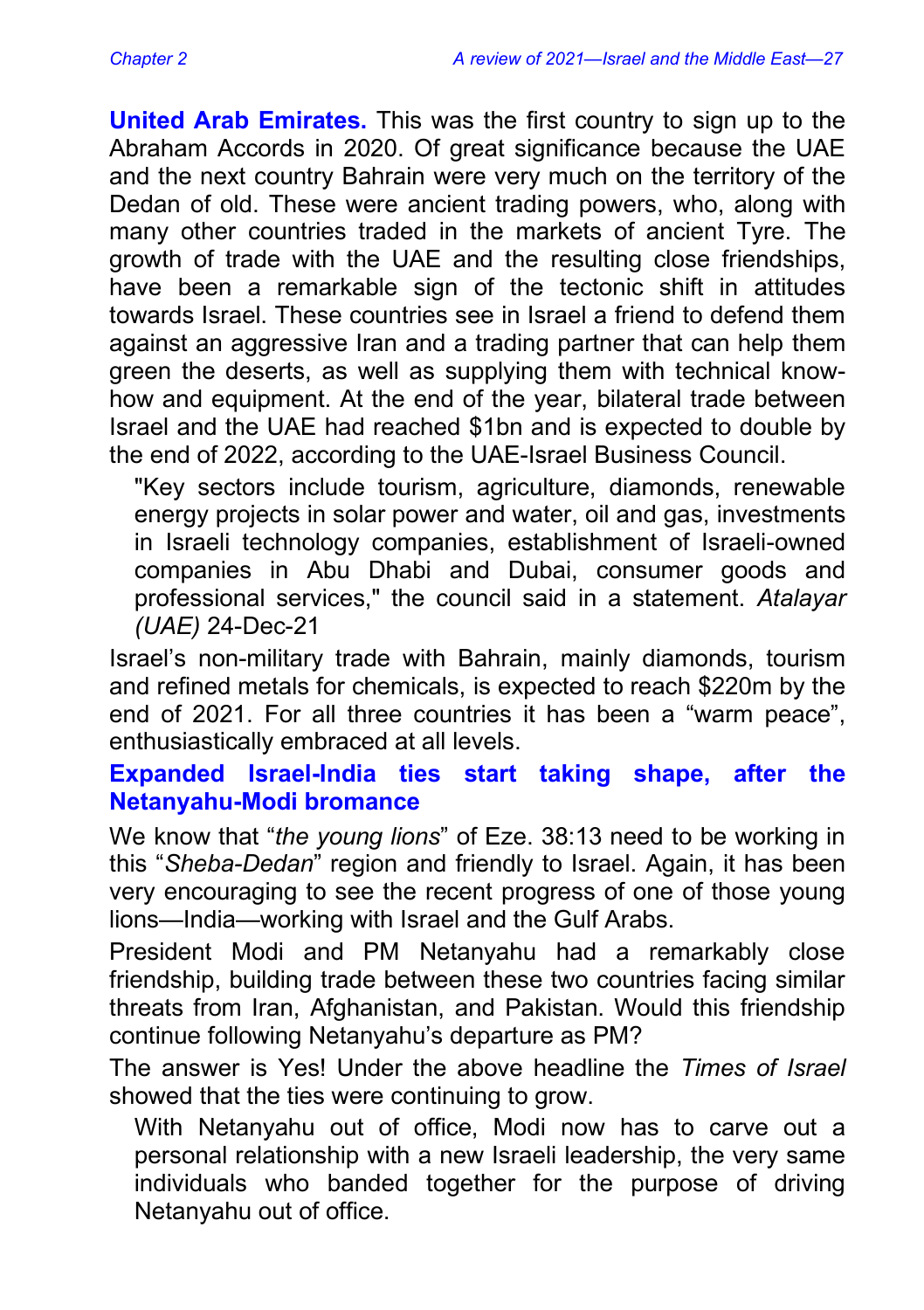But all signs indicate that even if one half of the duo is out of power, ties between Israel and India will continue to grow, and may even enjoy a significant boost from the Abraham Accords.

"India and Israel have been drawing closer together for many years, and the future points toward an expansion and even greater convergence of interests," said Oshrit Birvadker, an India expert at Reichman University in Herzliya. "The series of visits by senior officials is entirely in line with the overall relationship."

India's Foreign Minister Subrahmanyam Jaishankar wrapped up a five-day swing through Israel, during which he lauded bilateral commercial ties, saying that India regards Israel "in many ways as perhaps our most trusted and innovative partner."

A day before, Jaishankar extended an invitation from Modi to Prime Minister Naftali Bennett to make his first official state visit to India.

"Modi was among the first world leaders to congratulate Bennett on his ascension to the premiership," noted Birvadker, "and has said that he wants to continue deepening ties."

But perhaps the most intriguing aspect of Jaishankar's visit was a four-way Zoom call he conducted with Foreign Minister Yair Lapid, United States Secretary of State Antony Blinken and United Arab Emirates Foreign Minister Abdullah bin Zayed Al Nahyan.

The officials participating in that virtual meeting were not cobbled together at random. Their countries represent an emerging alliance that can play a central role in India's—and the region's economic future.

New Delhi, which sees China's modern Silk Road scheme as a curb on its own growth and international trade, initially sought to avoid being hemmed in by creating its own corridor to Central Asia via Iran, and then on to Europe.

But the project—known as the International North-South Transit Corridor— has been an utter failure.

With the signing of the Abraham Accords in 2020, India was presented with a new opportunity to challenge Chinese designs on regional and global trade.

Rail networks being drawn up between Israel and the UAE would allow India to ship goods to the UAE, which would then be spirited by train across Saudi Arabia and Jordan, before crossing into Israel at Beit She'an and then subsequently to Haifa.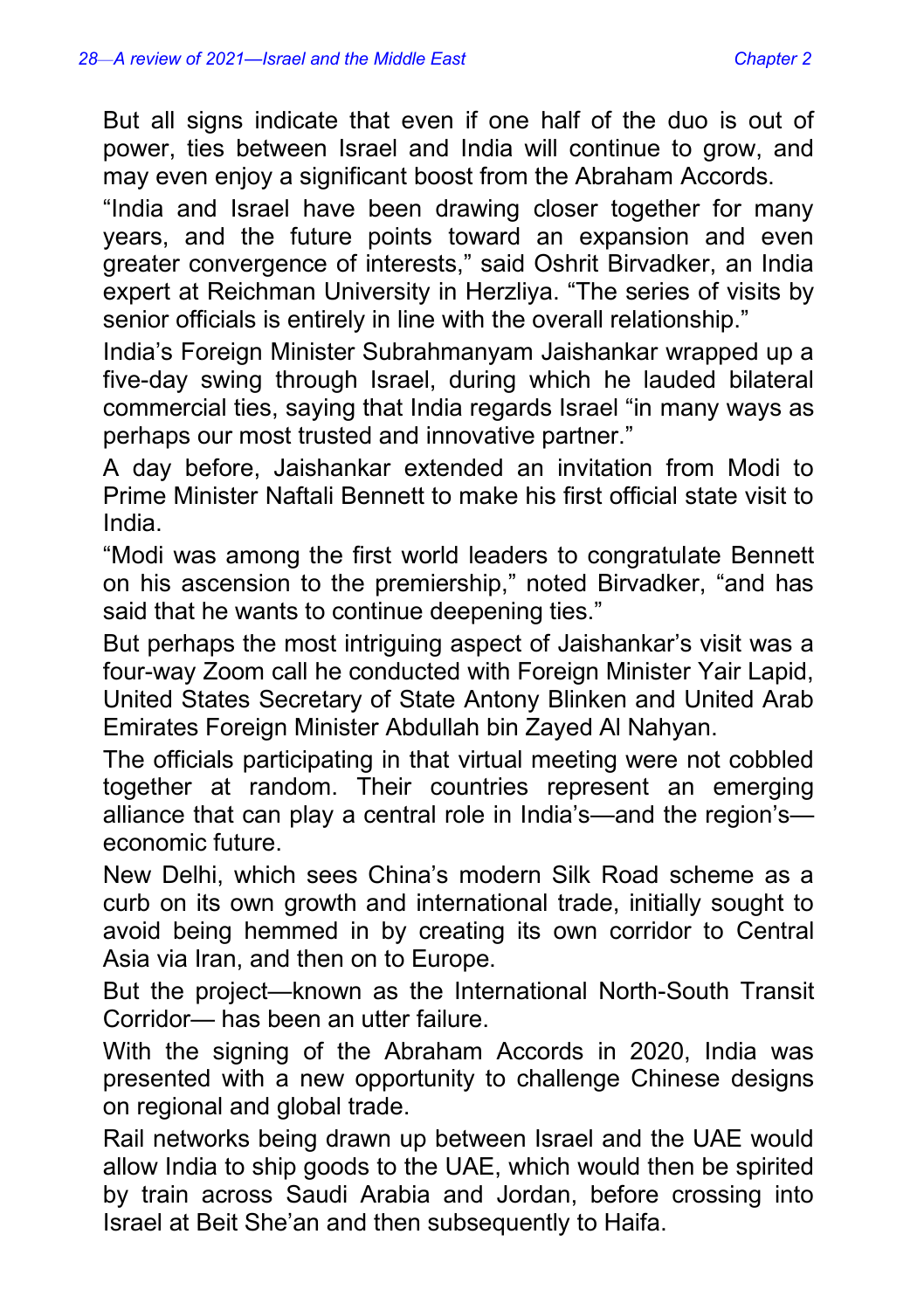From there, goods would be shipped to Greece's Piraeus port, one of the largest in Europe, from which India would be able to access the entire continent.

Though 300



kilometres (186 miles) of rail remain to be built in Jordan and Saudi Arabia, the train link is no fantasy. In March, the Transportation Ministry announced that it had given the green light for a rail line connecting Haifa to Beit She'an to be extended east by several kilometres to the Jordanian border, where a new goods depot would also be built.

"This new connectivity constitutes a strategic paradigm shift of enormous geopolitical consequence that could reshape [India's] role in the Eurasian economic order," according to Michael Tanchum of the University of Navarra in Spain, who researches strategic connectivity networks between Asia, Europe, and Africa.

And there is already funding available for the project as well. In March, the UAE announced it was setting up a \$10 billion investment fund aimed at strategic sectors in Israel. According to Globes, the railway link to Haifa is one of the fund's flagship projects.

Goods could reach Europe from Mumbai within 10 days, according to Tanchum—40 percent quicker than the Suez Canal route. *Times of Israel* 23-Oct-21

The report by Michaël Tanchum is entitled *India's Arab-Mediterranean Corridor: A Paradigm Shift in Strategic Connectivity to Europe* and was published in Aug. 2021. His map above, illustrates India's plans.

This scheme would be a win-win for all its participants, especially India and Israel. A few years ago, such a four-way conversation would have been unthinkable. How rapidly is peace and prosperity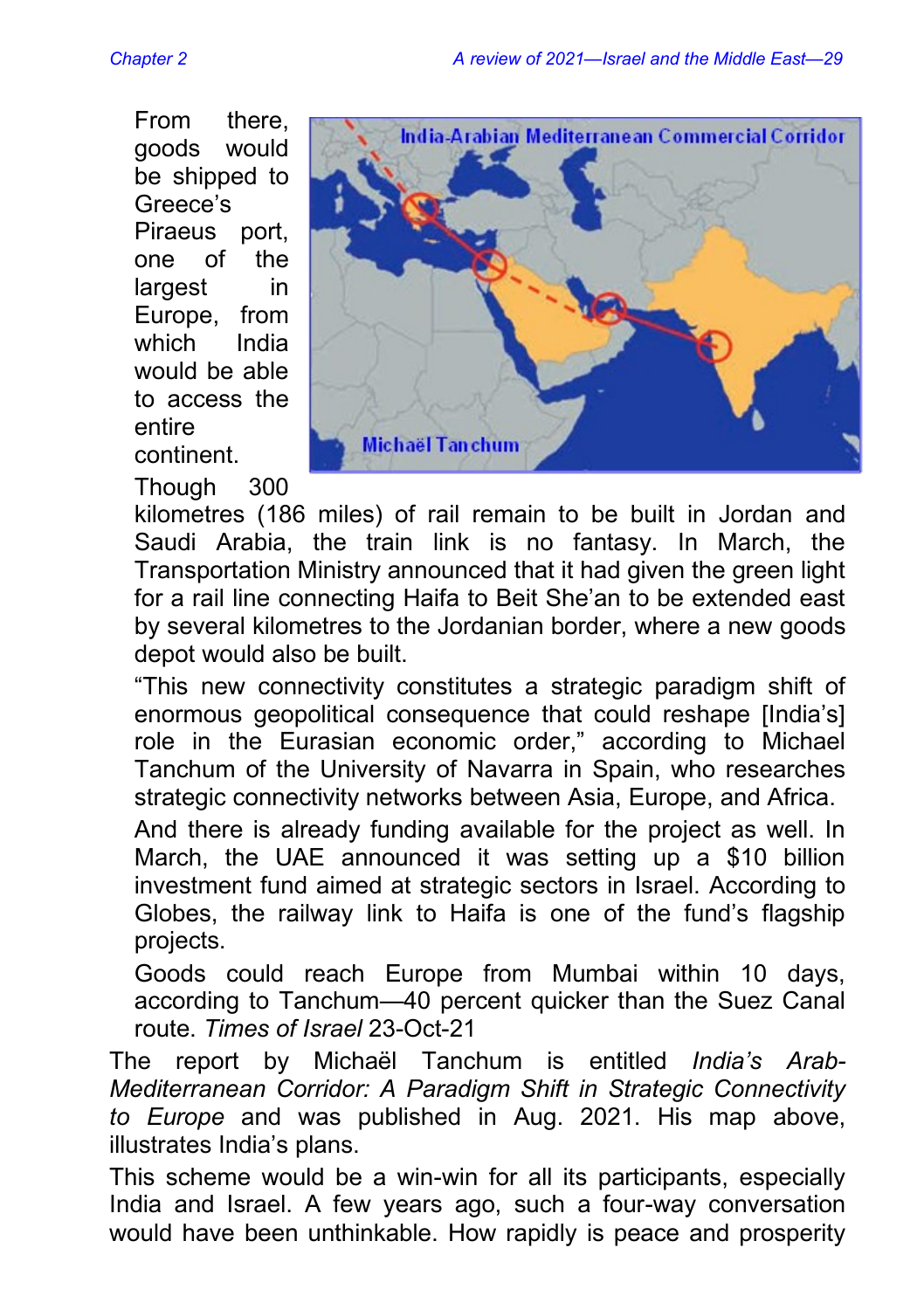spreading to the region, creating a situation that has been long anticipated from the words of God through Ezekiel describing a period of *peace* and *prosperity*, prior to Gog bringing his companions against an Israel *dwelling securely*. (Eze.38:9-12)

#### <span id="page-29-0"></span>**India and Israel Strengthen Their Alliance in the Face of Biden's Pro Iran-Pakistan Policies**

For the last several years the friendship between India and Israel has grown considerably to take on the form of an alliance in both technology and defense.

The mutual interests of India and Israel now align with the Sunni Arabs whose interest is in stopping Iranian expansion. For the Indians they are primarily concerned with Pakistan.

The Abraham Accords allowed not only peace between Israel and the Gulf States, but a cross relationship between the Sunni Arabs and India. The power of this tripartite cannot be overstated. All three powers now working together have the ability and appears the will to eject themselves from America's orbit and chart their own independent foreign policy. *IsraelUnwired* 08-Feb-21

#### <span id="page-29-1"></span>**Indian firm invests \$2bn in a chemical plant in UAE**

The investment is the first in the Middle East for India's largest private petrochemicals company

Reliance Industries, India's largest private petrochemicals company, will develop a major new chemicals facility in partnership with Abu Dhabi National Oil Company at the new Ta'ziz Industrial Chemicals Zone in Ruwais.

It is understood that the deal, the first for Mukesh Ambani's Reliance Industries in the Middle East, is worth \$2 billion.

Ta'ziz is a joint venture between Adnoc and state holding company ADQ being developed to use refined products as the basis for a range of chemicals and other derivatives used by industry.

The products being produced by the Reliance joint venture, particularly PVC, has a range of uses in pipes, flooring, medical equipment, cables, and the automotive industry, among others.

The deal advances "India-UAE cooperation in value enhancement in the energy and petrochemicals sectors," said Mr Ambani, chairman and managing director of Reliance Industries and Asia's wealthiest man.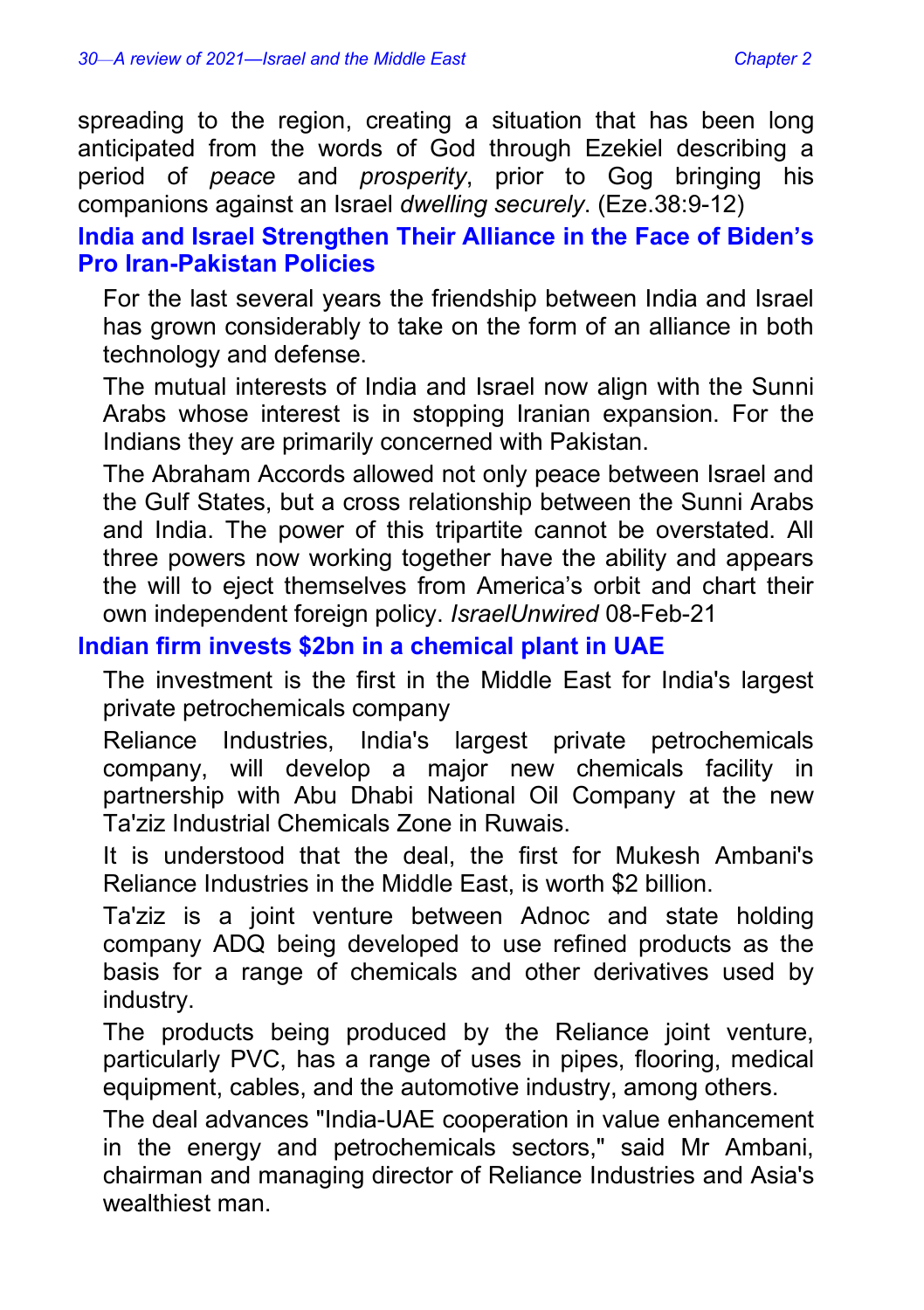"The project will manufacture ethylene dichloride, a key building block for production of PVC in India. This is a significant step in globalising Reliance's operations and we are proud to partner with Adnoc in this important project for the region," he added.

India is a key importer of Middle East crude, particularly from the UAE, and has looked to strengthen its energy partnership over the last few years.*TheNational.ae* 29-Jun-21

#### <span id="page-30-0"></span>**Saudi, Indian Navies Hold Exercise in Arabian Gulf**

The Indian navy is ranked No.7 in the world, as befits India being a Tarshish power in the past, and she is keen to build its strength in these last days. As we saw in Ch. 1, India conducted joint exercises with the UK's Carrier Strike Group 21.

Saudi Arabia and India launched their first joint military naval exercises in the Arabian Gulf in August 2021. The exercise aimed to unify concepts, exchange expertise, and develop command, control and communications during joint operations to ensure freedom of navigation and maritime security in the Arabian Gulf.

The Indian embassy in Riyadh said the manoeuvres heralded a new chapter in bilateral defense ties.

*[Link back to Contents page](#page-3-0)*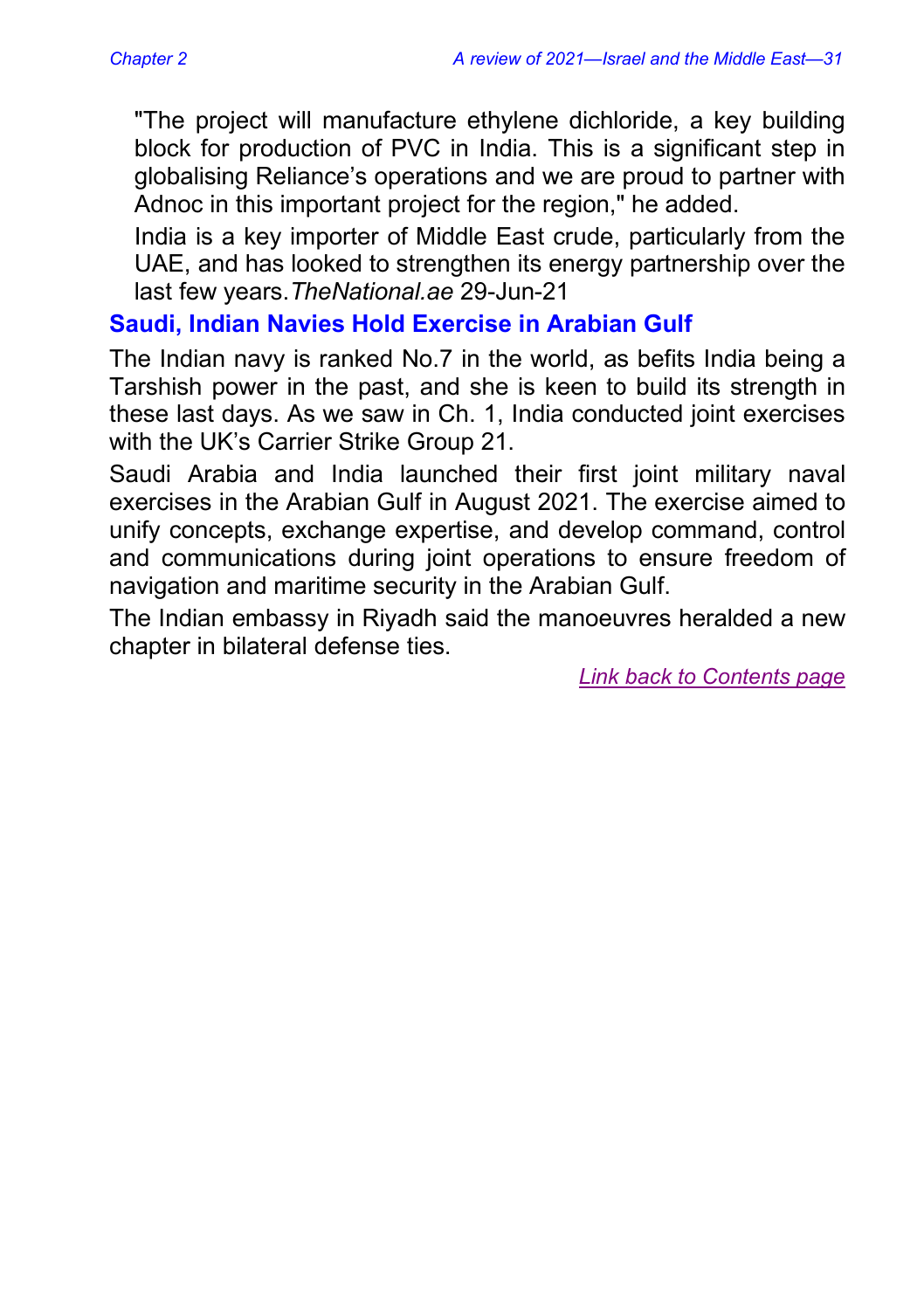## <span id="page-31-0"></span>**Chapter 3: A review of 2021—Russia, Turkey and Iran**

*Many of the events in Europe in 2021 have to be seen through the lens of Russia. So before turning to Europe and the Vatican in Ch.4, we will now look at Russia and her allies—Turkey and Iran.*

*Russia, we know from Ezekiel 38 plays a big role in the events of these last days. Described in v2 as "*Gog of the land of Magog, the prince of Rosh, Meshech and Tubal*" (RV, etc.).* Rosh *is the ancient name of Ukraine—Kievan Rus—cultural ancestor of Russia and Belarus.* Meschech *is Moscow (Russia's political centre) and*  Tubal*—ancient Tobolsk—became the de-facto capital of Siberia from 1590. Siberia is where the majority of Russia's mineral wealth is found, chief of which are coal, petroleum, natural gas, diamonds, iron ore, and gold.* Magog*, we associate with Germany.*

*It is clear that Gog gathers many companion nations to come against the returned nation of Israel who are dwelling safely (v8,11) in the land. First listed is* Persia*, today's Iran. Turkey is not listed as a companion, but from Daniel ch. 11, we understand that Russia takes possession of Constantinople, when he moves down to occupy the "King of the North" territory centred in Syria. It would seem that Russia's friendship with Turkey changes to one of conqueror and conquered!*

*In parallel we have the prophecy of Nebuchadnezzar's Image of Daniel ch 2. The eastern Roman leg established itself in Constantinople, and with the fall of that city in 1453, the military power moved to Moscow, known as the 3rd Rome. From here the Tsars ruled their vast dominions, adopting the Greek Orthodox teachings to become the Russian Orthodox Church, which worked hand in hand with the Tsars. This eastern leg came to an end in World War I, with the murder of the Tsar and his family. Development of the feet stage had to wait until the ending of the Communist rule in 1991. Since then, there has been a big revival of Church and State cooperation. Putin models himself on Tsar Peter the Great, and longs to see the glory days of the Russian Empire restored. With Bible prophecy in hand, we can make sense of recent events. The Eastern Foot is forming nicely!*

*Following the swallowing up of Crimea and parts of Ukraine in 2014, Putin has been working to bring more of Ukraine under his heel.*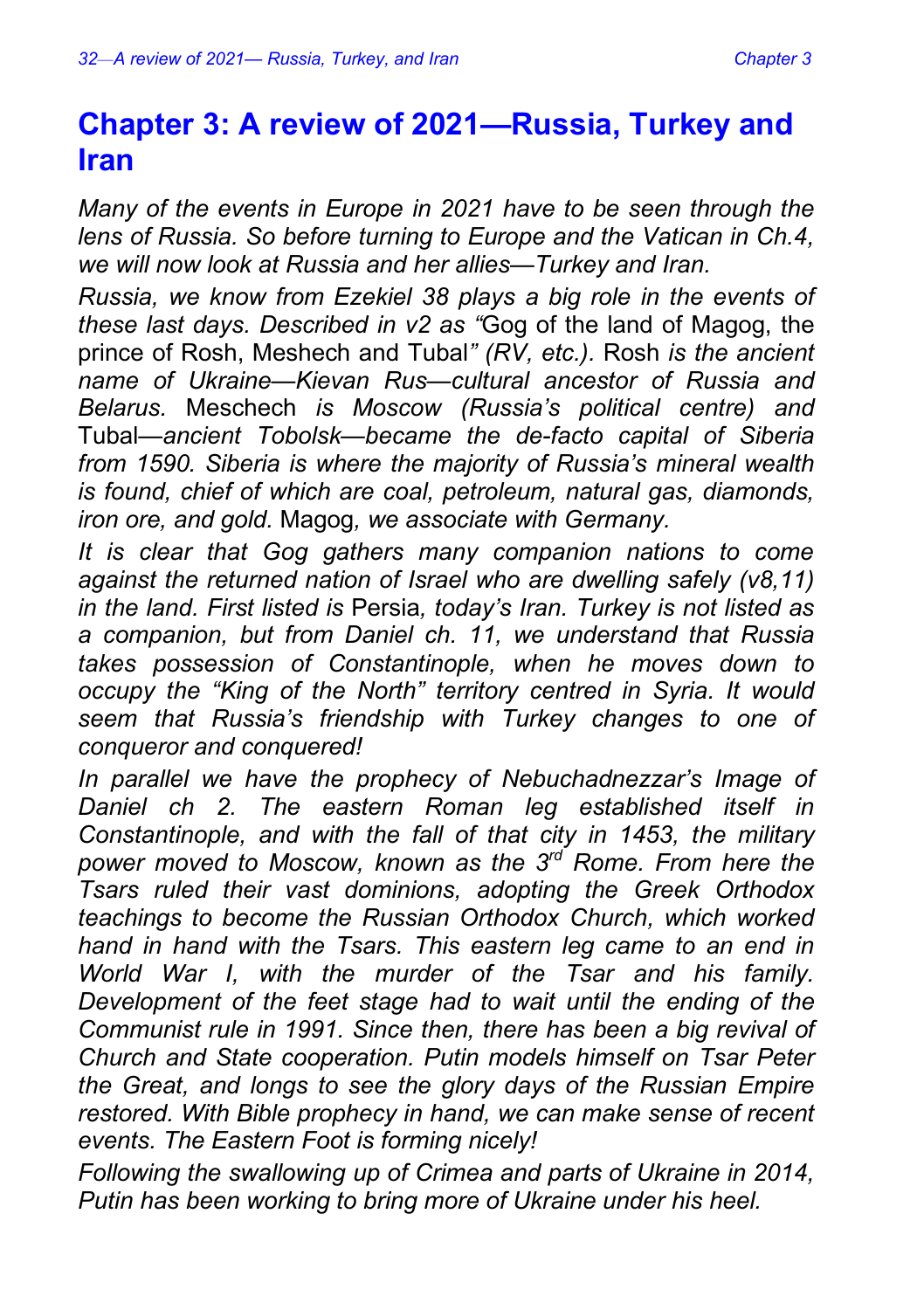*One of the reasons Ukraine holds an important role in Russia's history is that it was from here that Orthodoxy religion came to Russia. Kievan Rus as it was then called, converted to "Christianity" under Vladimir the Great in 988. When 250 years later, it fell to the Mongols, the Orthodox Church moved northward, ending up with its centre in Moscow.*

<span id="page-32-0"></span>**Putin's new Ukraine essay reveals imperial ambitions**

This was the headline to a fascinating article written by Peter Dickinson in the *Atlantic Council* 15-Jul-21.

The 5,000-word article, entitled "*On the Historical Unity of Russians and Ukrainians*," was published on July 12 and features many of talking points favored by Putin throughout the past seven years of undeclared war between Russia and Ukraine.

The Russian leader uses the essay to reiterate his frequently voiced conviction that Russians and Ukrainians are "one people," while blaming the current collapse in bilateral ties on foreign plots and anti-Russian conspiracies.

In one particularly ominous passage, he openly questions the legitimacy of Ukraine's borders and argues that much of modernday Ukraine occupies historically Russian lands, before stating matter of factly, "Russia was robbed." Elsewhere, he hints at a fresh annexation of Ukrainian territory, claiming, "I am becoming more and more convinced of this: Kyiv simply does not need Donbas."

Putin ends his lengthy treatise by appearing to suggest that Ukrainian statehood itself ultimately depends on Moscow's consent, declaring, "I am confident that true sovereignty of Ukraine is possible only in partnership with Russia."

The world did not have to wait long for words to become threating **realities!** 

#### <span id="page-32-1"></span>**NATO's Big Concern from Russia's Zapad Exercise: Putin's Forces Lingering in Belarus**

First there were Russia's annual war exercises, which rotate round the four military divisions of Russia. 2021 was the turn of the Western region. Belarus was the centre for a spectacular display of Russia's military might as over 200,000 troops from all over Russia took turns to hone their skills on Ukraine's NE borders in mid-September. It appeared that many of them did not return to base. Many troops were moved to bases in Russia close to Ukraine's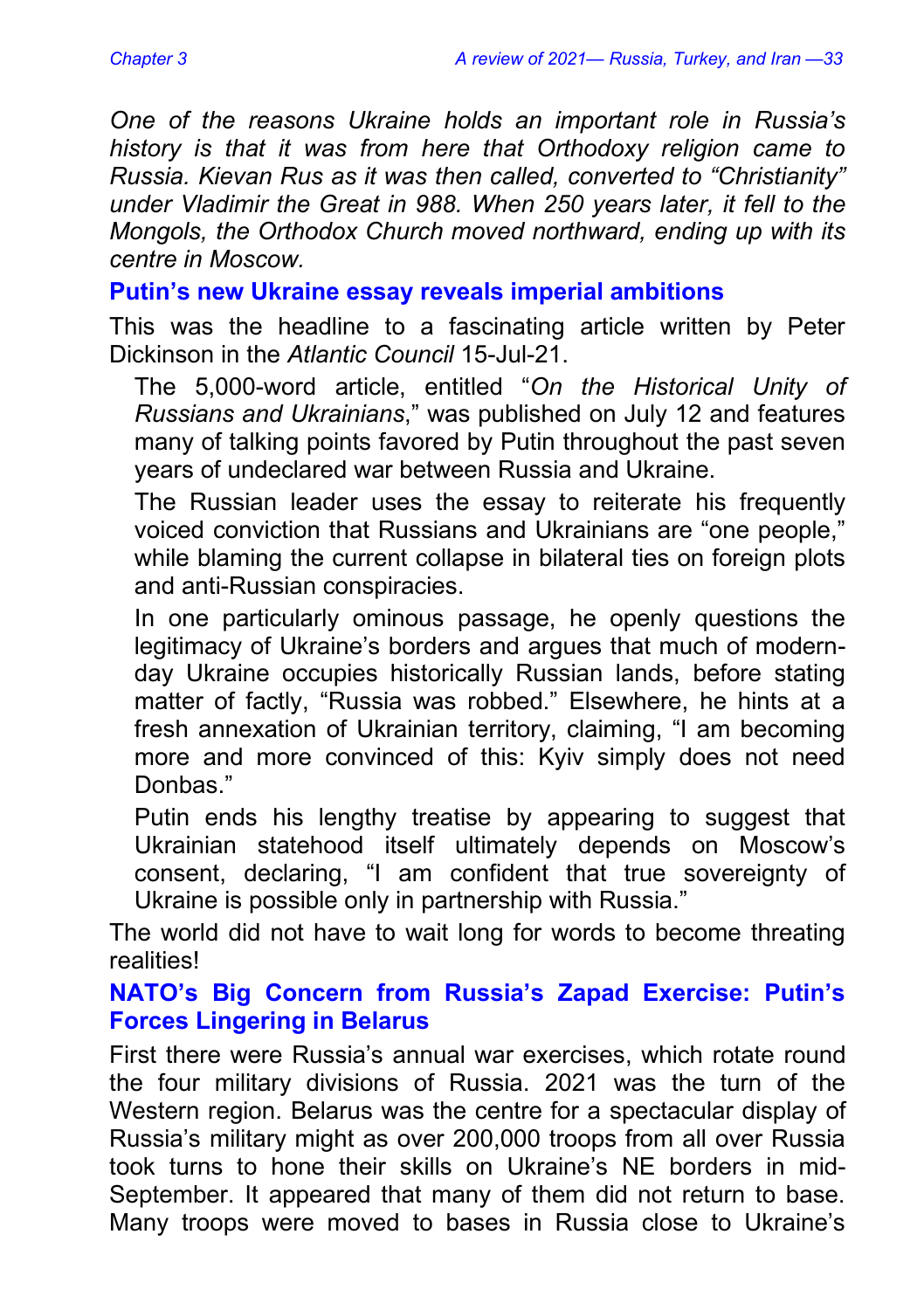borders. Belarus is very dependent upon Russia and its President Alexander Lukashenko, is very pro-Russia.

Should Belarus become an appendage of the Russian Federation, Ukraine would be surrounded by Russian forces on three sides. It would also present a dramatic escalation of the existential threat to Poland, the largest front-line NATO state, and open a new border with Lithuania.

Up until last year the possibility of such a move by Putin was considered remote. But concerns spiked last August, when a series of protests began in Belarus over accusations amid significant evidence that Belarusian President Aleksandr Lukashenko rigged his re-election to a sixth term in office. *Breaking Defense (US)* 04-Oct-21

<span id="page-33-0"></span>**Russia war fears explode—Putin readies 100,000 troops at border for ten-pronged attack**

Ukrainian intelligence suggest that Russia has deployed 40 "battalion tactical groups" (BTGS) to the border with Ukraine.

BTGs are large formations of troops, armour, air forces and artillery.

These military units are designated specific missions by the Russian Army.

The key directive for these units is the full-scale invasion of Ukraine.

An intelligence map released by Ukraine also lists



Russia as having 94,000 troops, 1,200 tanks, 1,600 pieces of the artillery, 330 aircraft, 75 warships and six submarines along the border. *Daily Express* 24-Nov-21

At the year end the situation looked very critical. Would Russia risk invading? How would the world react? We know from the past division of the Roman Empire, that there are many states presently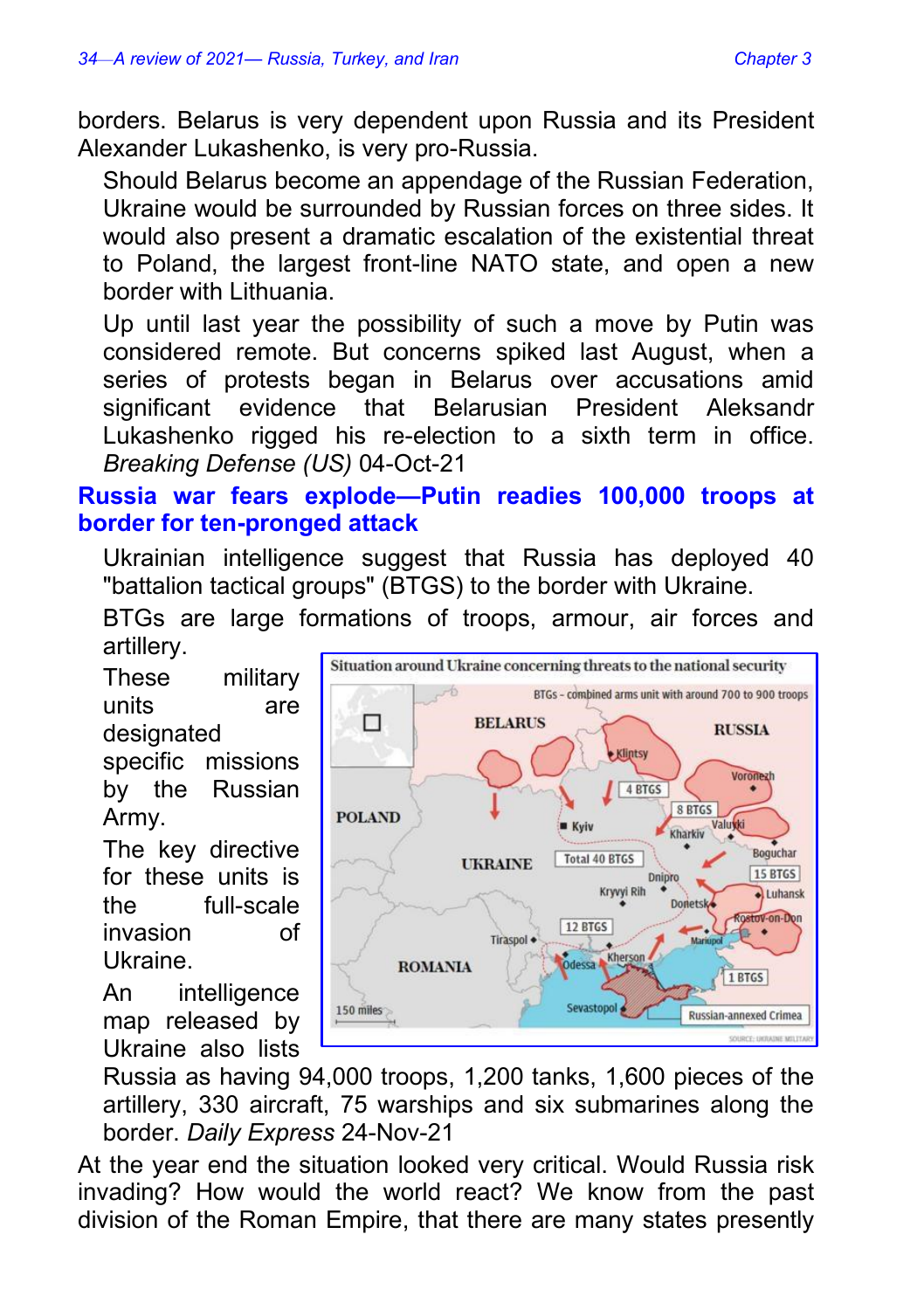aligned to the West, that we would expect to be found aligned to the Eastern Foot of Nebuchadnezzar's Image. There is much realignment to take place!

<span id="page-34-0"></span>**Brutal new Iranian President raises major policy questions**

Following Presidential "elections" in June 2021, Iran's hardliner Raisi was elected, taking up office in August. It came at a critical time in the nuclear deal talks and showed that Iran was going to continue her hard-line approach. The *Aust/Israel Jewish Affairs Council* 06- Jul-21 gave this summary of the man.

Ebrahim Raisi's effective appointment to the presidency of Iran has many implications, none of them positive for either ordinary Iranians or the Biden Administration's attempt to re-enter the 2015 Joint Comprehensive Plan of Action (JCPOA) nuclear deal.

Raisi cut his teeth during the 1980's as a brutal enforcer of Ayatollah Khomeini's system of clerical rule. He is most notorious for being one of the four Death Commissioners who oversaw the mass summary execution of thousands of political prisoners over several months in 1988, something of which he remains proud and for which he has been sanctioned by the US.

Since then, Raisi has gone from strength to strength as a torturer and butcher, crushing all opposition and protests in his various judicial capacities, including the 2009 Green Movement. Since 2016, Raisi has increasingly been groomed by Supreme Leader Ali Khamenei as a potential successor.

We know that Iran (Persia) is to be a companion of Gog (Eze. 38:5). seeking the destruction of Israel. This is another clear indication of Scripture coming alive in our days. Iran works through many proxies as she seeks to destroy Israel. She extensively funds and supplies weapons to the Houthi terrorists in Yemen, Hamas in Gaza, Hezbollah in Lebanon, the Popular Mobilization Units in Iraq and works directly in Syria to put men and equipment here, in her battle against America and Israel.

Her economy is in a bad shape and with many Chinese workers working on Chinese projects there, has suffered from very high numbers of Covid deaths. Water is in short supply and electricity rationed as Iran faced an exceptionally hot, dry summer in 2021. Much of its electricity comes from hydroelectric dams, where water levels had dropped by 47% from Sept 2020 to July 2021. Corruption is rampant. There is an extensive "brain-drain" as many educated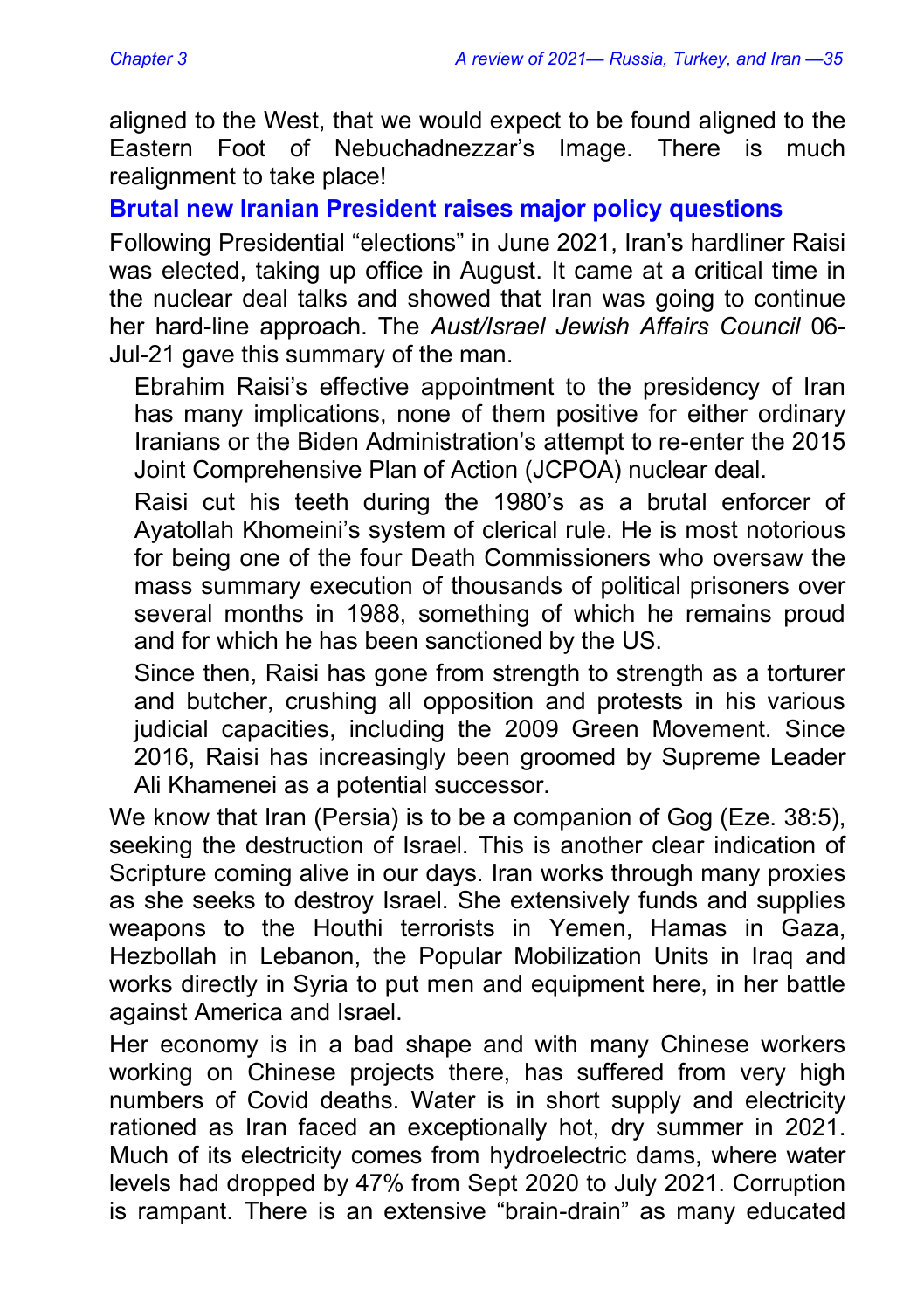Iranians flee to find a better life abroad. The average monthly wage of an Iranian worker is less than \$200.

#### <span id="page-35-0"></span>**Turkey: Drifting Further into Russian Orbit**

Turkey occupies the territory of the "Little Horn of the Goat" of Daniel 8. In 1453 the Ottoman Turkish power conquered Constantinople modern Istanbul—the capital of the Eastern Roman Empire. Turkey is not destined to remain in control of her territory for much longer. Russia is to take this region on her way to conquer Egypt and Israel. Dan. 11:40-43

The two leaders, Putin and Erdoğan share an uneasy relationship. Both men have big ambitions, but Turkey lacks the strength to establish herself as a strong power. The two men frequently meet to discuss joint plans, but Russia will not flinch from eliminating this rival for power in the region!

Constantinople (Istanbul) holds a special place in Russian eyes, as

this is the birthplace of her religion. Putin seeks to restore "Christian" rule over this region, together with restoring Jerusalem to "Christian" control. Russia's Black Sea fleet is dependant upon Turkey's cooperation as warships entering the Mediterranean need to transit through Turkey's Dardanells and Bosphorus Straits.



Although Turkey has been a long-term member of NATO, her recent turning to Russia for S-400 missile defence weapons has alienated her from NATO and the US. Much of her gas is now supplied by Russia. The Turkish lira has plummeted in value as a result of Erdoğan's unorthodox measures to try to strengthen it. It lost 40% against the US\$ during the year, more than any other major currency. Inflation at the year-end is running at 20%.

It is not difficult to see Turkey falling under Russia's control.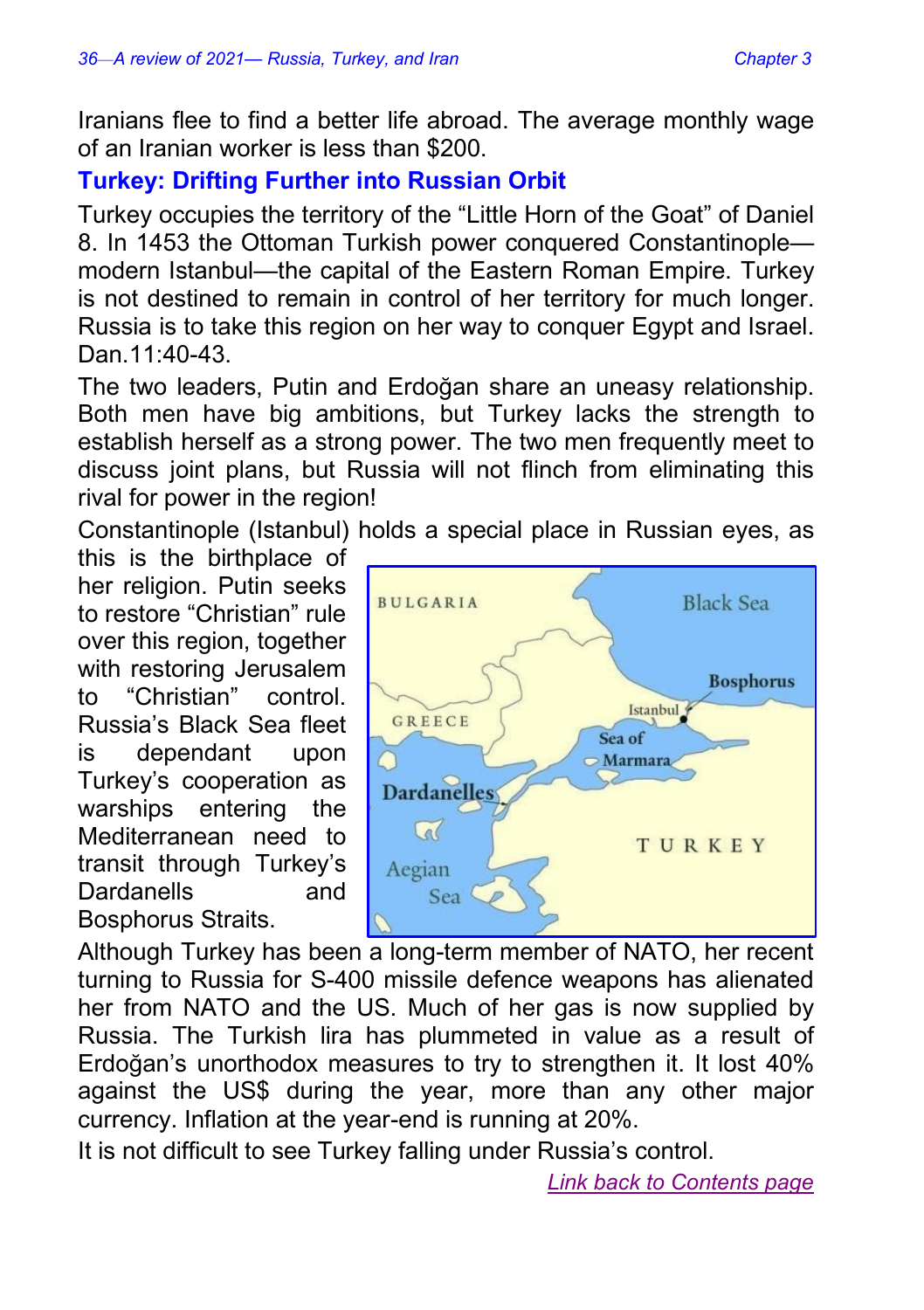## <span id="page-36-0"></span>**Chapter 4: A review of 2021—Europe and the Vatican**

*Europe is part of Nebuchadnezzar's Image—represented in these last days by the foot at the base of the Western Roman leg. The feet are an unstable mix of* iron *and* clay*. (Dan.2:42,43) The* iron *of the Papacy with the* clay *or* seed of men*, (v43) in the so-called democratic rule of the EU. Together with the newly formed Eastern foot of Russia, an alliance of mainly "Christian" nations (Eze. 38:2,5,6), will be stirred to come against Israel. This takes place after the Return of the Master to raise his dead saints and to gather the living saints to judgment, in preparation for that great work which lies ahead. Following the invasion of Israel and the break-up of the nation, Gog appears to have triumphed—but not for long! Christ and his now immortalised saints will come up from the Judgment Seat to destroy Israel's enemies upon the mountains of Israel as described in the latter verses of Ezekiel ch 38 and in ch 39.*

*For watching saints, the anti-Israel spirit in Europe has been a clear indication of where Europe's heart lies. The opposition of the Vatican to the Jews returning to their homeland has been well documented. Less well known is Europe's opposition. Most of Europe is heavily influenced by Roman Catholic doctrines. Jews are regarded as Christ Killers, and if one believes in a Trinity that equates with God-Killers.*

#### <span id="page-36-1"></span>**Why Europe "Will Remain Hostile to Israel"**

Rafael Bardaji, executive director of the Friends of Israel Initiative and Spain's former national security advisor, spoke to participants in a February 15 Middle East Forum webinar about the persistent "clash of interests ... between the European Union (EU) and the Israeli government" likely to endure for the foreseeable future.

According to Bardaji, three points of friction between the EU and Israel are prominent this year. The first is the decision by the International Criminal Court (ICC) and its former prosecutor, Gambian lawyer Fatou Bensouda, to "accept the Palestinians as a national state ... able to ask for investigation, prosecution and indictment of a non-state-member of the ICC," namely Israel. "The Europeans are very well attached, by heart, to the ICC despite all violations of international law regarding this decision."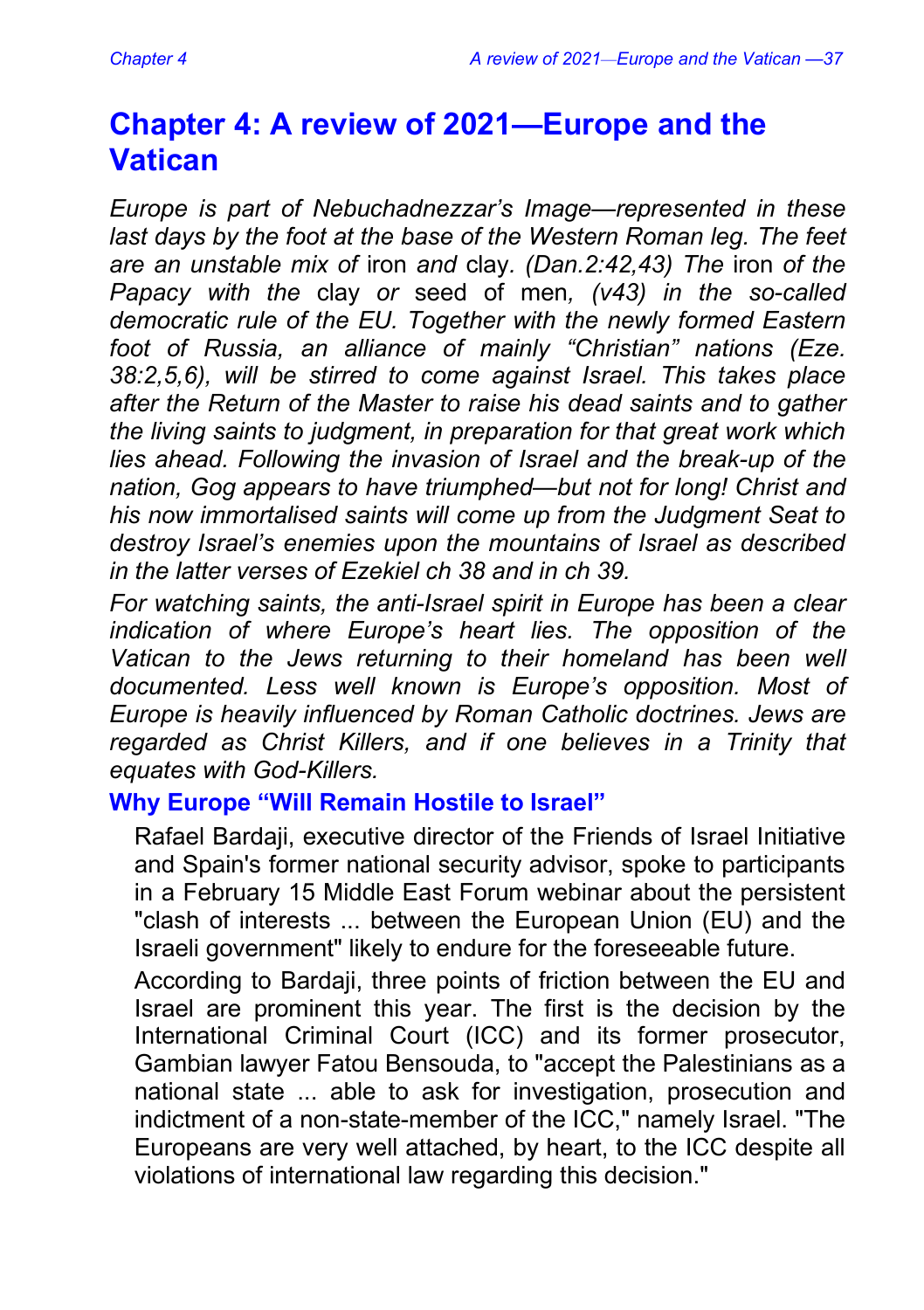The second point of friction concerns Iran. Despite Tehran's violations of the Joint Comprehensive Plan of Action, the EU is eager to "keep it afloat" and press the U.S. to lift sanctions imposed under Trump in order to resume their own trade with Tehran.

The third point of conflict is European eagerness to "pull the Palestinians back into the center stage" of the Middle East peace process, despite the fact that their longstanding belief that "without them, nothing can be done in the region" has been proven wrong.

Furthermore, "a state that is defined by religious belief—the state of the Jewish people"—is seen as an "anachronism" given the "radical secularization of Europe." The average European, ascribing to a "post-modern world," cannot comprehend a people defined by a religion other than Islam surviving in the hostile environs of the Middle East.

Bardaii is pessimistic about the future of EU-Israel relations. Marilyn Stern. *Middle East Forum* 14-Mar-21

One of the ways the EU seeks to oppose Israel's occupation of Judea and Samaria—the so-called West Bank, which avoids pointing to Israel's previous possession of the area in Bible times—is to encourage Palestinian buildings in areas promised to Israel under the Oslo Accords. Large areas of territory allocated to Israel have been built on with EU money. It also pours funds into the Palestinian coffers, which is used to pay moneys to the families of terrorists.

#### <span id="page-37-0"></span>**Europe's deadly hypocrisy**

The EU also enables the Palestinian Authority to pay the families of terrorists for murdering Israelis. Last December, the PA announced that the EU had contributed 54 per cent of the cost of benefits for "needy" families.

By so substantially helping provide for the "Palestinian needy," the EU allows the PA to use its own funds in order to pay rewards for terror. The purported wall between welfare assistance and "payfor-slay" is an illusion.

The EU is also pouring money in to create a de facto Palestinian state, regardless of the Palestinian strategy of using such a state to destroy Israel—and while the EU condemns Israel for "illegally" building homes for Israelis in these disputed territories.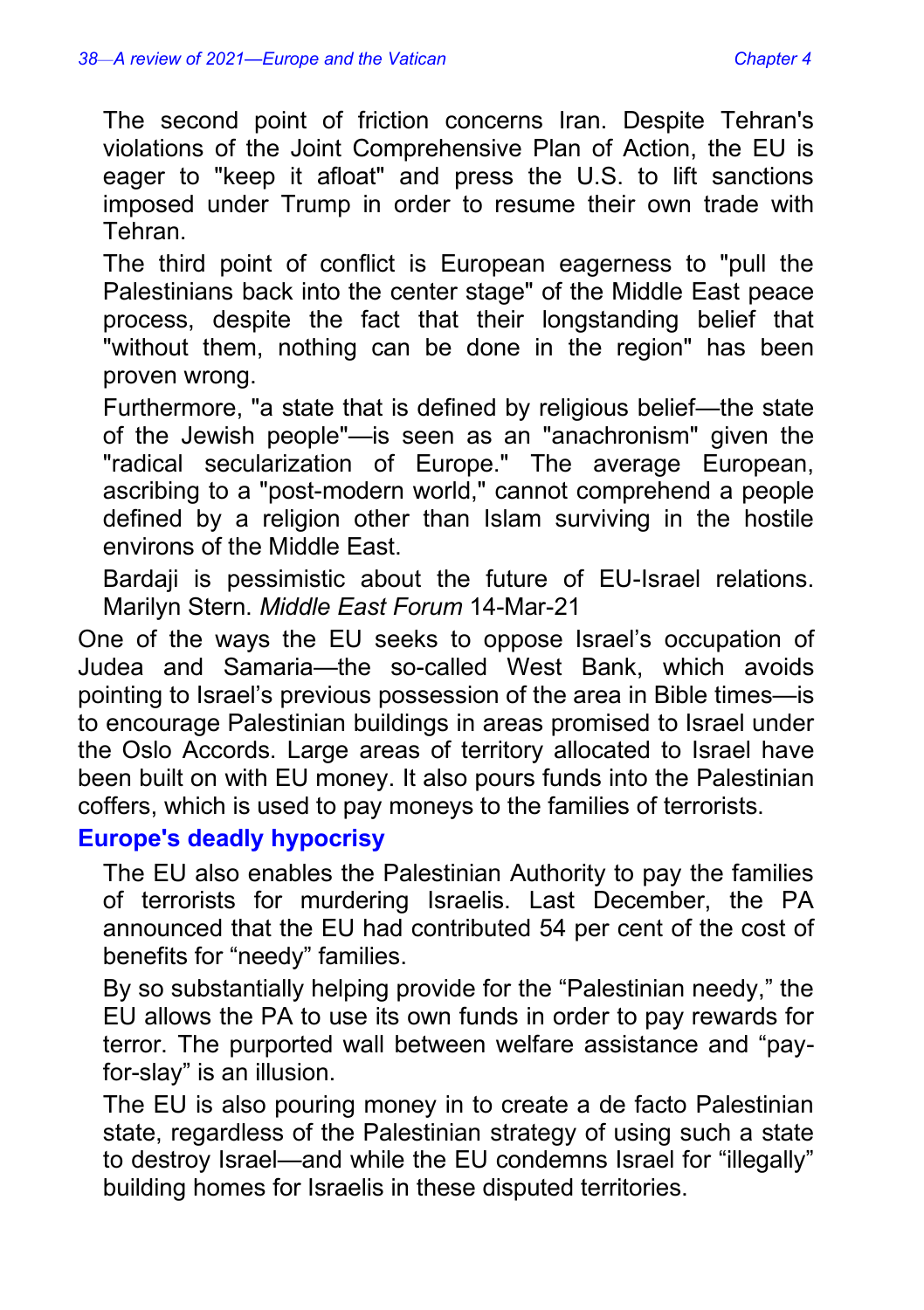The Palestinian news service Wafa recently reported that Germany had pledged 100 million euros to the Palestinian Authority over the next two years for projects in the Gaza Strip, eastern Jerusalem and Palestinian settlements in "Area C".

This was merely an instalment of a 3 billion euro spending plan by 2030 designed to advance the creation of a Palestinian state, with different countries being allocated different areas in which to concentrate their funds.

According to Wafa, the Palestinian prime minister Mohammed Shtayyeh "expressed … his appreciation and thanks to the government and people of Germany for their generous and continuous support and continuing commitment to the rights of the Palestinian people to liberation, independence, and to establish their independent Palestinian state on the 1967 borders with Jerusalem as its capital, and the right of return for refugees". *Jewish News Syndicate* 08-Oct-21

#### <span id="page-38-0"></span>**Germany's New Coalition Government**

Germany's Chancellor, Angela Merkel has now stepped down after 16 years leading Germany—and steering the EU to its present position. Her Christian Democratic Union Party (CDU) performed poorly in the September election polls and was overtaken by the Social Democratic Party (SPD). Germany has had a coalition government for many years. Under Merkel, the CDU and their close allies the Christian Social Union (CSU), have combined with the SPD to form a majority. That long-term alliance has now been broken, and the SPD have made a new coalition with the Free Democratic Party (FDP) and the Green Party winning 416 of the 736 seats in the Lower House, ensuring a comfortable working majority. The SPD leader, Olaf Scholz, was elected as Germany's Chancellor on Dec. 8, having secured 395 votes for, 303 votes against, with six abstentions.

With substantial differences between the coalition members, we will have to see in which direction Germany now turns. In Israel, a far broader coalition has survived its first six months and exceeded expectations. All is under the Hand of our God to move things along.

One of the first tests the government faces is to decide whether to agree to the commissioning of Nord Stream 2, the controversial second pipeline connecting Russia's gas fields to Germany. It is all complete, but still needs EU approval before it can be used.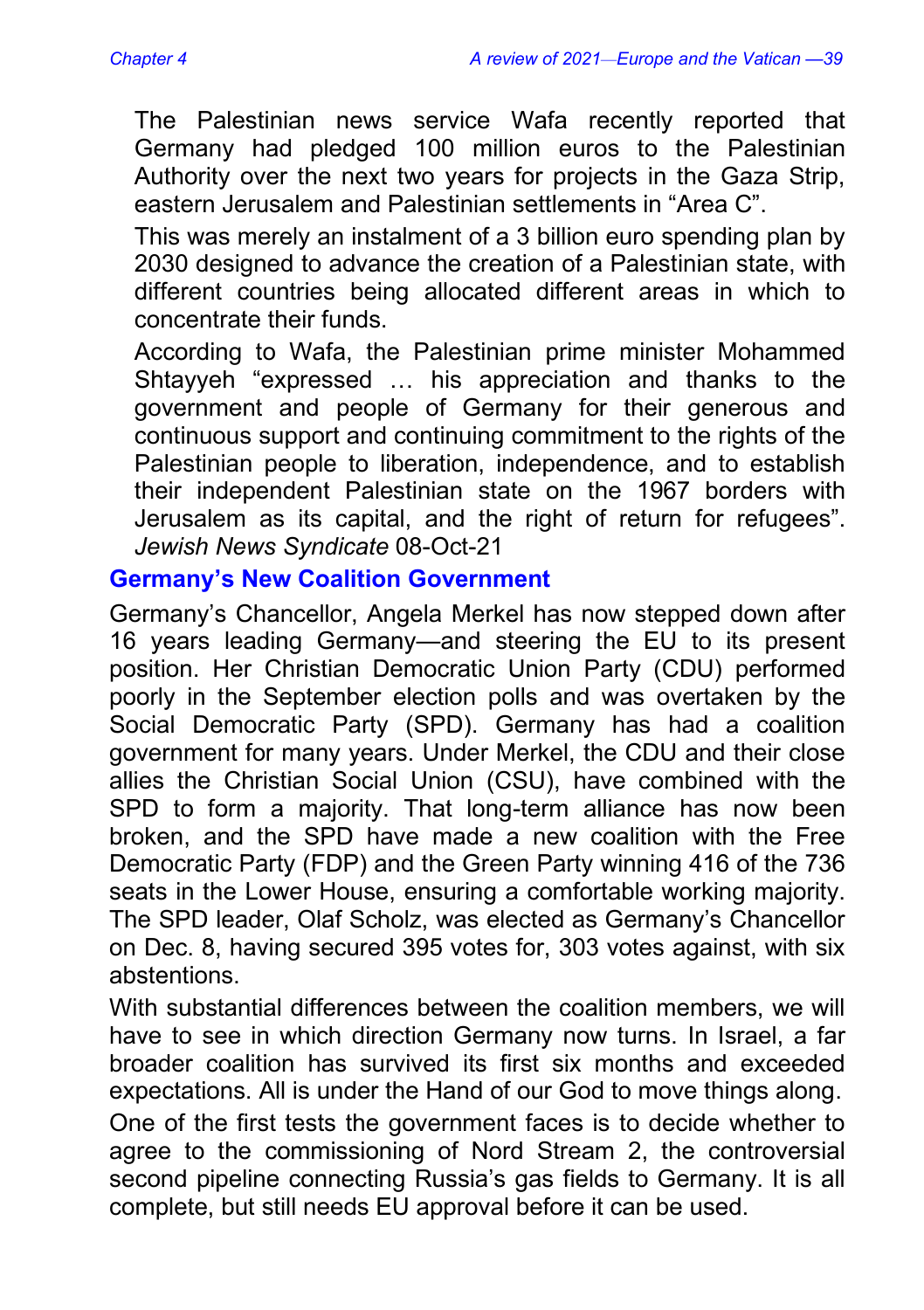*Reuters* 06-Dec-21, reported that weaker demand from abroad drove a bigger than expected drop in German industrial orders, including cars, in October, adding further gloom to Europe's largest economy.

#### <span id="page-39-0"></span>**Putin uses his gas weapon against Europe**

First, he used the gas supply weapon which rocketed gas prices across Europe, by restricting gas sending to the minimum. The effects on the markets were severe. Demand had been growing during the year as industry recovered from the effects of Covid, with prices rising gently. Russia's action greatly accelerated the rises, so that by the year-end prices had risen an unprecedented 800%! Heavy energy users were badly hit, as were domestic users, as colder weather approached.

#### <span id="page-39-1"></span>**Europe in disarray facing Russia's threat to invade Ukraine**

We saw in Ch. 3, Putin's build-up of troops around Ukraine. Germany was in a weak position while they waited for a new Chancellor, who was only appointed early December and who controlled a new, untried alliance. The EU is also weak as it has to work to a consensus of opinion with 27 members and has lost the strongest military member, Britain. President Macron of France is facing a leadership challenge with French elections due in May 2022. The US president is weak, with disastrously low support in his own country, and tainted with the weakness of his Afghanistan withdrawal policy.

Germany was relied upon in the past to show leadership in such crisis happenings. The problem for Germany is that she has many business links with Russia! Many German manufacturing businesses have been drawn into a profitable export trade with Russia. This has been something that Putin has encouraged, against such a time as this. Europe too is heavily dependent on their gas supplies from Russia. As we shall see in our next issue, God Willing, this has resulted in Germany's unwillingness to supply more than token aid to Ukraine—a field hospital and 5,000 helmets! A few countries, Britain included, have sent military equipment, but apart from some military training, have avoided direct involvement of their troops in Ukraine. Meanwhile Russia continues to build up her troops and equipment on her borders.

#### <span id="page-39-2"></span>**Von Leyen calls for a European army**

The European Commission President Ursula von de Leyen called for the establishment of a European Defence force in her State of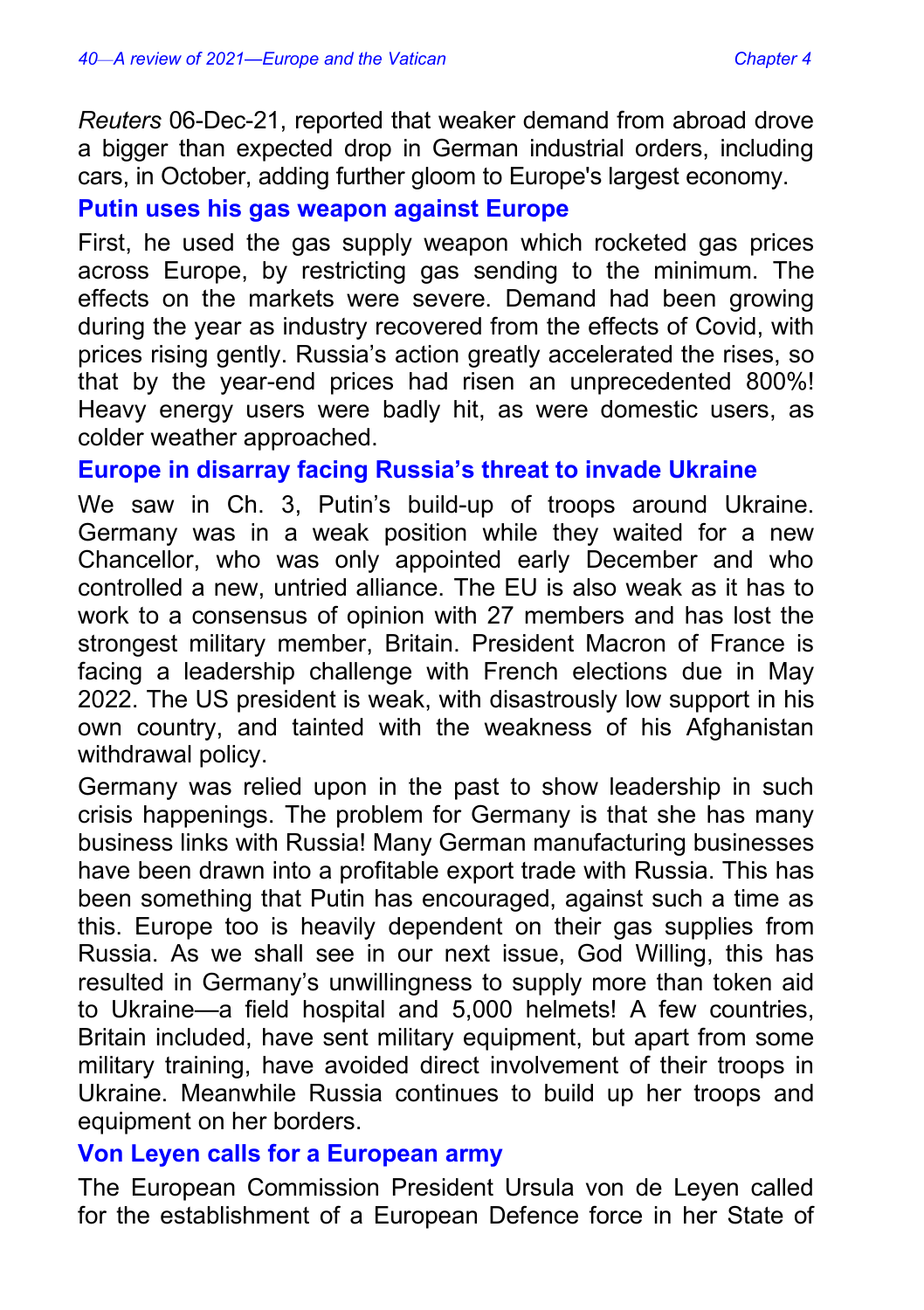the Union speech on September 15. The EU was shaken by the US rapid withdrawal from Afghanistan and Biden's lack of interest in defending Europe. The EU feels they can no longer rely on the American-backed NATO to defend them. France has been pushing for the creation of such an army and has found an ally in von Leyen. The row with America and Australia over the cancellation of Australia's order with France for submarines which led to the setting up of AUKUS, gave further impetus to this desire. Every six months a different member state holds the presidency of the Council of the European Union. On January 1 2022 it is France's turn. This will be Macron's opportunity to pursue his dreams, especially as it is also being championed by Von Leyen.

This is why, under the French Presidency, President Macron and I will convene a Summit on European defence.

It is time for Europe to step up to the next level. *State of Union 2021 von de Leyen* 15-Sep-21



Now Britain has left, we should expect to see the rapid forming of the Western Foot of Nebuchadnezzar's Image. The Western Leg came to an end (as did the Eastern Leg) in WWI when the final remnant of the Holy Roman Empire collapsed, awaiting the feet and toes stage. As such we would expect the EU to have at least a token army in preparation for joining forces with Russian troops and her allies as they seek Israel's destruction.

The EU supported by the Vatican, has always been a religiouspolitical system, wishing to re-instate a modern Holy Roman Empire. From its inception it was based upon taking power from its members and concentrating it into a central power with unelected leaders.

#### <span id="page-40-0"></span>**Pope puts Robert Schuman, a father of Europe, on sainthood path**

It is significant that the Pope has announced that he "has authorized the promulgation of a Decree advancing the causes for canonization of European statesman Robert Schuman the EU's founding father.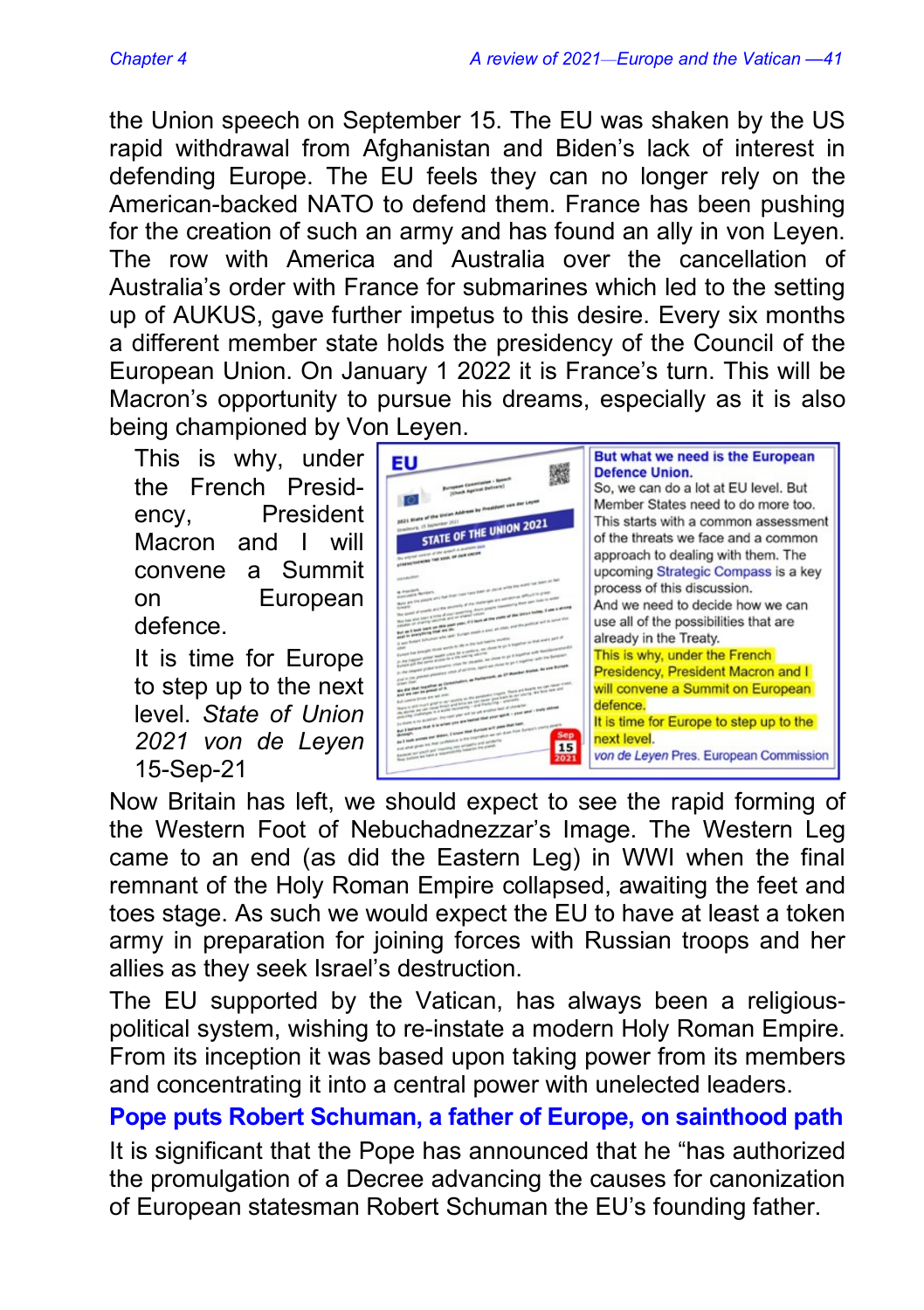

The Church has recognised the heroic virtues of Robert Schuman, one of the founding fathers of European unity, thus according him the title "Venerable." *Vatican News* 19-Jun-21 If a "miracle" can be attributed to him, he can then be "beatified", if two miracles, he can be declared "a saint"! We can expect such "miracles" will be found, when the Vatican decides the time is right for her move to consolidate

#### Europe.

#### <span id="page-41-0"></span>**Influencing international affairs: New book 'God's Diplomats' unveils the secret history of Vatican diplomacy**

This book by Victor Gaetan was published in 2021.

One of the Vatican's most important but least studied departments

is actually one of its most extensive: the massive network of lay and religious people engaged in peacemaking, information gathering and international diplomacy who throughout history have swayed governments and challenged kings.

As Pope, Francis practices diplomacy for a multi-polar world," said Gaetan. "In three major theatres today, the Holy See sees US hubris as particularly counterproductive: Middle East, Russia and China."

The US is most at odds with the Holy



See when it comes to Russia and China. When conflict arose in Ukraine in 2014, "the Holy See and Pope Francis refused to side with one party or the other in the conflict." Gaetan writes. "They did not want a religious cold war to ensue in the country."

Francis' refusal to be sucked into the partisan conflict in Ukraine underlines how "the Vatican leadership believes Russia is a valuable ally for Europe", Gaetan says. *Amazon summary*

The Pope is hoping to bring closer the alliance between the Roman Catholic Church and the Russian Orthodox Church.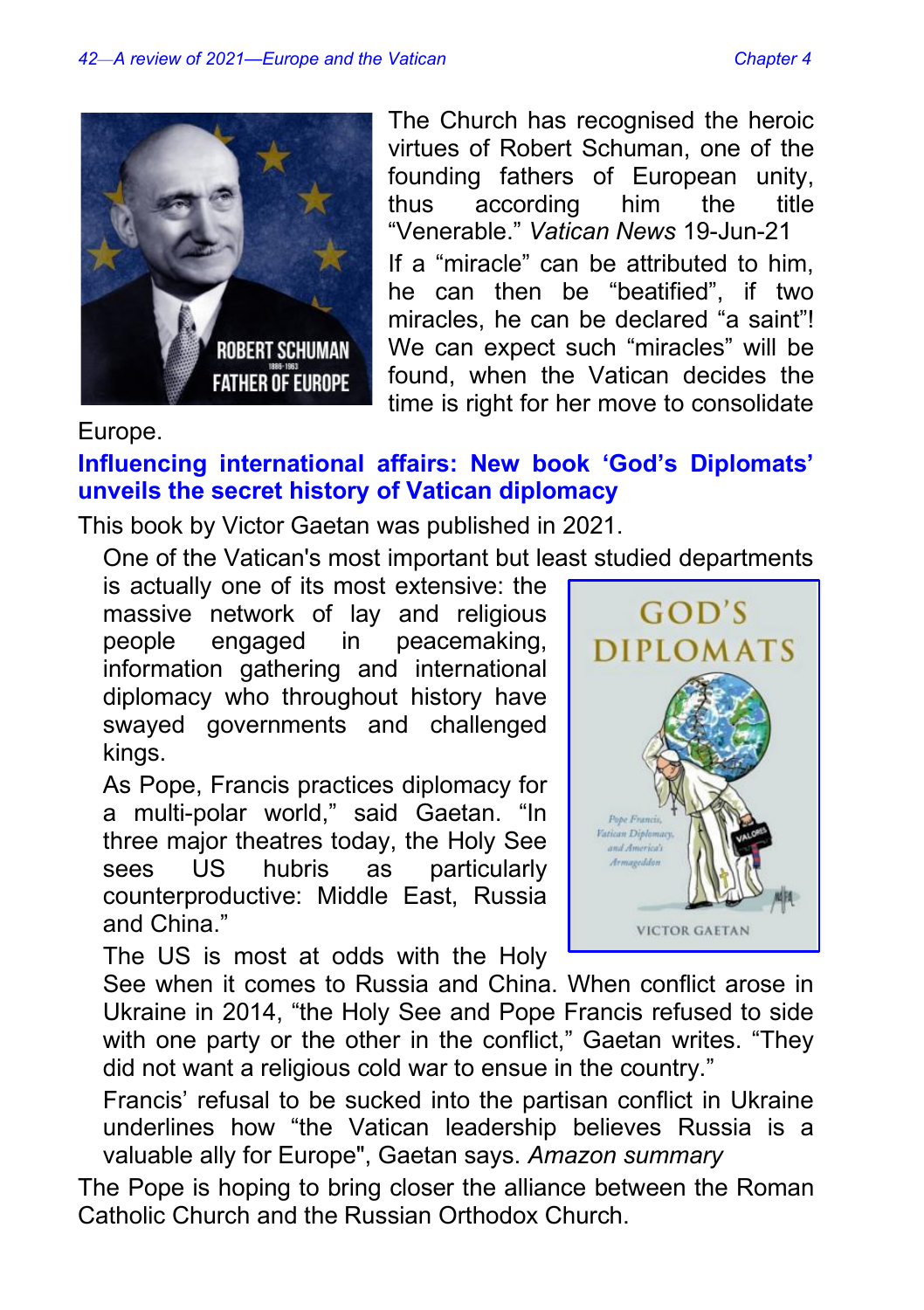#### <span id="page-42-0"></span>**Plans move forward for 2022 Pope—Russian patriarch meeting**

Following the Pope's first meeting with Patriarch Kirill, the head of the Russian Orthodox Church in Cuba in 2016, the Pope has been pressing for a second meeting. In December, he had a meeting with the Russian Church's "Foreign Secretary", Metropolitan Hilarion, to discuss this among other matters.

Plans are progressing for a possible meeting next year between Pope Francis and the leader of the Russian Orthodox Church following their historic encounter in Havana in 2016.

Metropolitan Hilarion, foreign relations chief of the Russian Orthodox Church, met for about an hour with Francis on Wednesday morning at the Vatican.

"We had a chance to discuss specific dates and venues today, but they are yet to be specified and agreed so we can't announce the date and place yet," Hilarion was quoted as saying by the Russian state RIA-Novosti news agency. *Associated Press* 22-Dec-21

#### <span id="page-42-1"></span>**Putin Tells Pope They Can Jointly 'Protect Christians'**

Earlier, on December 17, Putin phoned the Pope to tell him:

"It is difficult to overestimate your personal contribution to the development of relations between the Russian Orthodox and Roman Catholic Churches and to the strengthening of Russian-Vatican ties."

"I am sure that through joint efforts we can do a lot to protect the rights and interests of Christians, and ensure interfaith dialogue."

Putin over his more than two decades in power has made the Orthodox Church a key pillar of his rule, casting himself as a safeguarder of traditional values. *Agence France-Presse* 17-Dec-21

When Nebuchadnezzar's Image stands on its newly formed feet, to come against Israel, it will be the Papal eyes and mouth in the Babylonian head that coordinate its actions. Destined to be crushed by *stone power* of Christ and the saints. (Dan.2:44,45; Eze. 39:4)

*[Link back to Contents page](#page-3-0)*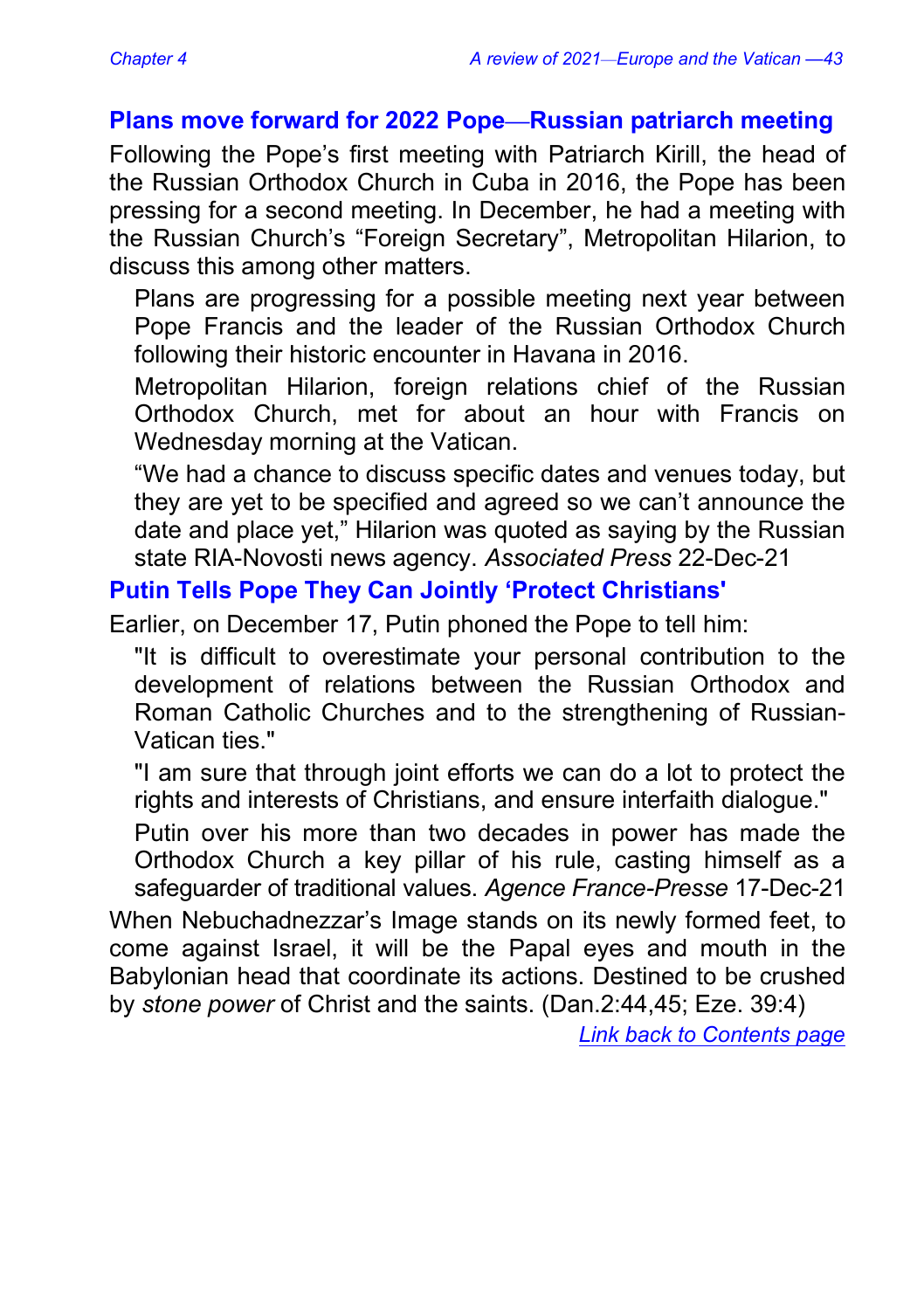## <span id="page-43-0"></span>**Ch. 5: Exhortation: Freedom to Worship!**

Ever since the 1840's revival of the Truth began to spread around the world, there was normally freedom to worship, even in war-time.

This is a very precious heritage which our brothers and sisters of earlier times, living in Roman Catholic Europe did not often enjoy. Bro Mike Jenner's research into the treasure trove of historical material now available on line, showed that very rarely was there a century where those seeking to follow Biblical Truth did not have to meet in fear of their lives. Their persecuting enemy was the Papal system, described in Rev. 17:3-6 as a *harlot woman drunken with the blood of the saints, and with the blood of the martyrs of Jesus.*  History shows the aptness of this description.

Coincidently with the rise of the Truth in these last days of Gentile power, was the decline in Papal power, enabling the Truth to flourish. This period of peace has been a great test of faith for believers. Apart from Conscientious Objection tribunals, few had to face persecution for their beliefs. But things are changing. Many brothers and sisters today are facing bitter persecution, mainly from Muslim rulers or terrorists. Several have lost their lives because of their faith. Many have to meet in small groups, no longer free to worship openly.

Now there is the strong drumbeat of humanist thinking, keen to promote lifestyles which are contrary to Bible teachings. Laws are being changed upholding such ways of life. Christians are finding themselves facing prosecution for upholding Bible teachings.

The Covid pandemic has caused many governments to halt the right to assemble together to worship, for months at a time. In developed countries we have been well blessed to have the technology to be able to meet virtually and many will continue to benefit, especially the house bound. Now many of us are facing the challenge. "Why travel miles to meet, when we can Zoom in from the comfort of home?"

We should meet physically if we can. Ecclesial life revolves around the shaping of our lives by fellowship together, which comes from face-toface meeting. Ecclesial life is based on the template of marriage and the companionship from *help meet for* one for another. Gen. 2:18

In the last days of the Gentile times, let us ponder this exhortation:

*Not forsaking the assembling of ourselves together, as the manner of some is; but exhorting one another: and so much the more, as ye see the day approaching.* Heb.10:25 *[Back to Contents](#page-3-0)*